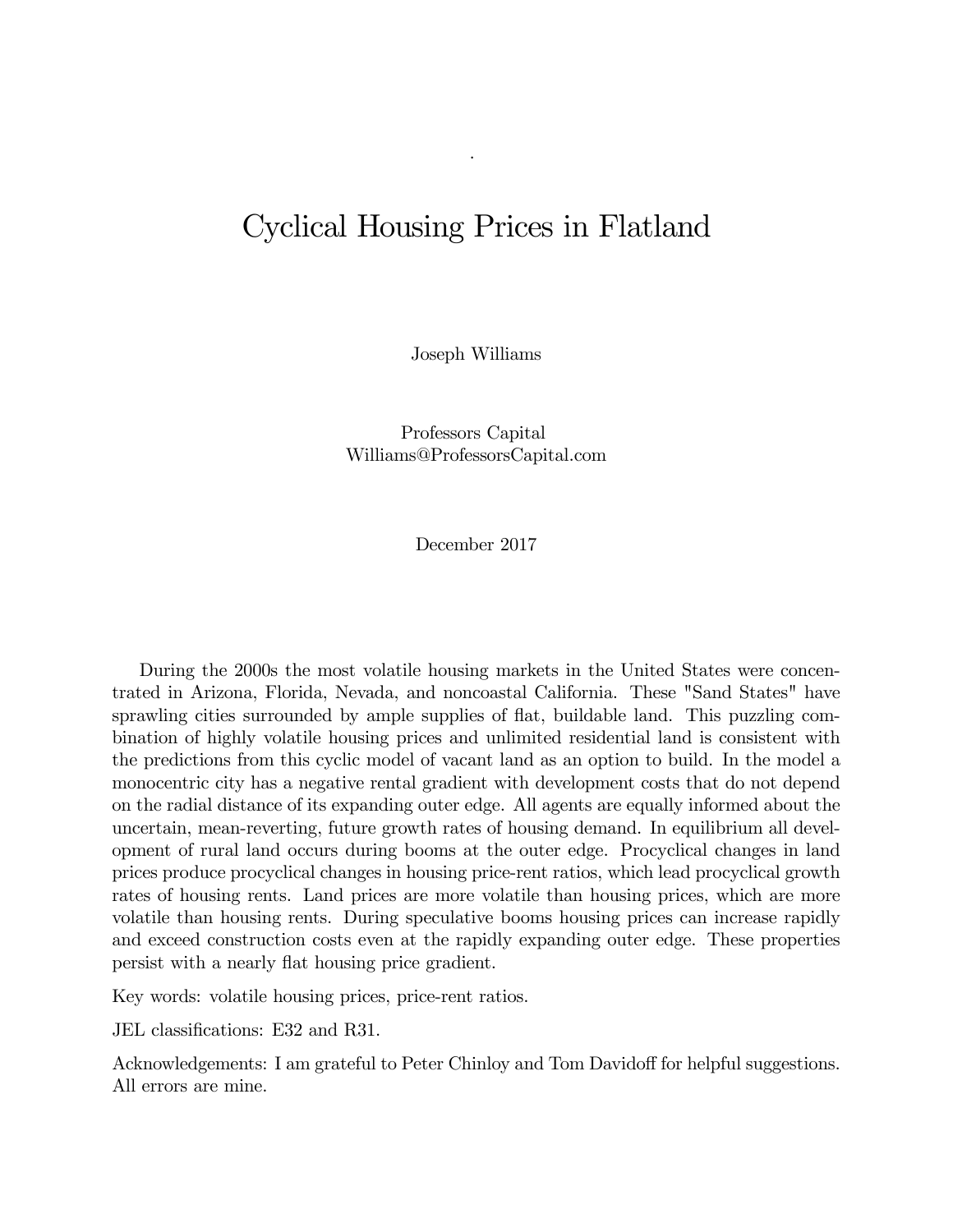# Cyclical Housing Prices in Flatland

"In Flatland, which occupies the middle of the country, itís easy to build houses. When the demand for houses rises, Flatland metropolitan areas, which donít really have traditional downtowns, just sprawl some more. As a result, housing prices are basically determined by the cost of construction. In Flatland a housing bubble can't even get started." Krugman (2005).

# 1. Introduction

Paul Krugman's provocative column highlights a question commonly posed by housing economists. How can sprawling cities with relatively few commuters to the core and ample supplies of áat, buildable land on the periphery, have highly volatile housing prices across booms and busts? In these markets the price gradient between the core and periphery is relatively flat and land prices on the periphery are constrained by competition among landowners. In this case, the procyclicality of housing prices is determined largely by the relatively small procyclical volatility of construction costs on the periphery. By this argument sprawling cities on flat land cannot have highly volatile prices over housing cycles.<sup>1</sup>

The above issues were further highlighted by the subsequent housing cycle of 2000-2011. During those years the most volatile housing prices were concentrated in Arizona, Florida, Nevada, and noncoastal California: Davidoff (2013). Housing markets in these four "Sand States" are characterized by sprawling cities surrounded by ample supplies of flat developable land. Early in the decade these metropolitan areas had rapid growth of both employment in residential construction and population, substantial speculation by investors in single-family homes, and ample use of affordable financing, such as hybrid, adjustable-rate mortgages. Later, as housing prices collapsed, foreclosures rose rapidly, eventually exceeding two-thirds of all residential resales in Las Vegas and Phoenix: Olesiuk and Kalser (2009). In a regression across cities, this collapse in prices was increasing in both cumulative construction and price appreciation during the previous boom: Nathanson and Zwick (2015). The procyclical volatility of land prices was also greater than the procyclical volatility of construction costs: Nathanson and Zwick (2015).

As shown in this paper, housing and land prices can be highly volatile across booms and busts in sprawling cities surrounded by endless supplies of áat, buildable land. The basic argument is simple. It starts with two observations. First, áat land located outside the city is distinguished by its radial distance to the outer edge of existing development. Rural land without streets and utilities is often more costly to develop than vacant land at the edge of the city. The additional cost is the developer's share of the total costs of extending streets and utilities to the property from the suburban edge. This cost is increasing in the distance

<sup>&</sup>lt;sup>1</sup>See, for example, the responses to Shiller  $(2003)$  in Himmelberg et al  $(2005)$ .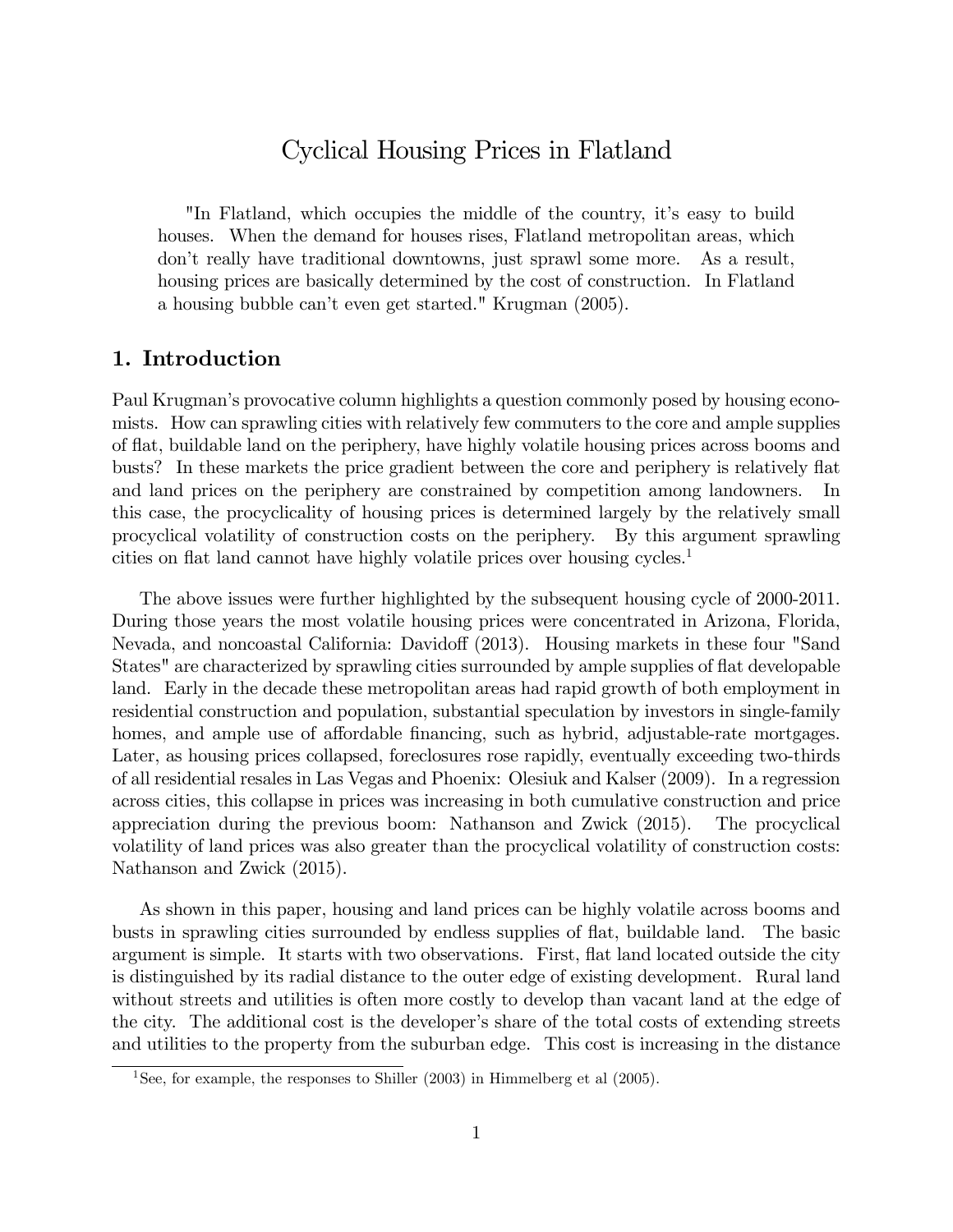between the property and the outer edge. Second, cities generally have negative housing price gradients from centers of employment.<sup>2</sup> In a circular city the price of housing decreases with increasing radial distance from the urban core reflecting the costs of commuting between suburban homes and more centrally located jobs. That decreasing price function can be extended outside the city to identify the implicit price of housing that could be built at the current time, but is not in equilibrium. For the results of the model, it is sufficient that construction costs are nondecreasing in rural radial distance, housing prices are nonincreasing in radial distance, and at least one is strictly monotonic.

Owners of raw, rural land at each radial distance outside the city can choose when to sell their parcels to developers who then entitle the land, finish lots, and build houses. Thereby, rural land comes with an option to build housing. Completed houses in subdivisions are subsequently sold to the public at prices equal to the implicit price of housing at that radial distance. If, as indicated above, the price of housing and its cost of development are weakly monotonic in radial distance from the city's outer edge and at least one is strictly so, then options to build on rural land are exercised optimally only at the outer edge. Current development of more remote rural land is precluded by landowners' optimal reservation prices. In the resulting equilibrium, the current supply of rural lots for new houses is thereby restricted to the buildable share of land at the cityís outer edge.

Like any real option, the value of raw, rural land increases in the expected appreciation rate of its underlying asset. In this case, the underlying asset can be viewed simply as a completed house on a finished lot. Landowners optimally exercise their options to develop at a percentage premium over the cost of development that increases in the expected growth rate of housing demand. Suppose that the growth rate of housing demand suddenly increases from one constant value to another. The underlying cause could be more employment opportunities or new, more affordable financing. In this case, landowners rationally expect that the future growth rate of housing prices has also increased. They then defer their options to develop at the outer edge until the housing price at the edge increases to the new, higher price at which they optimally exercise their options. Thereby, owners of land at the outer edge immediately raise their reservation prices when housing demand starts growing at a more rapid rate. Owners of other land also raise their reservation prices because they expect the city will sprawl more rapidly to their more rural properties.

If the growth rate of housing demand can change, informed, rational landowners anticipate this possibility and value accordingly their options to develop. To simplify the problem to its essentials, suppose that the housing market cycles at random times between two states: hot markets with growing aggregate demand for housing and cold markets with constant demand. These transitions are immediately observed by all agents. Also, no information about the timing of the next transition arrives before that transition. Housing rents, by contrast, are determined in a spot market by the current aggregate demand and supply of

<sup>2</sup>Elasticities of the housing price gradient are estimated for Chicago in McMillen (2003).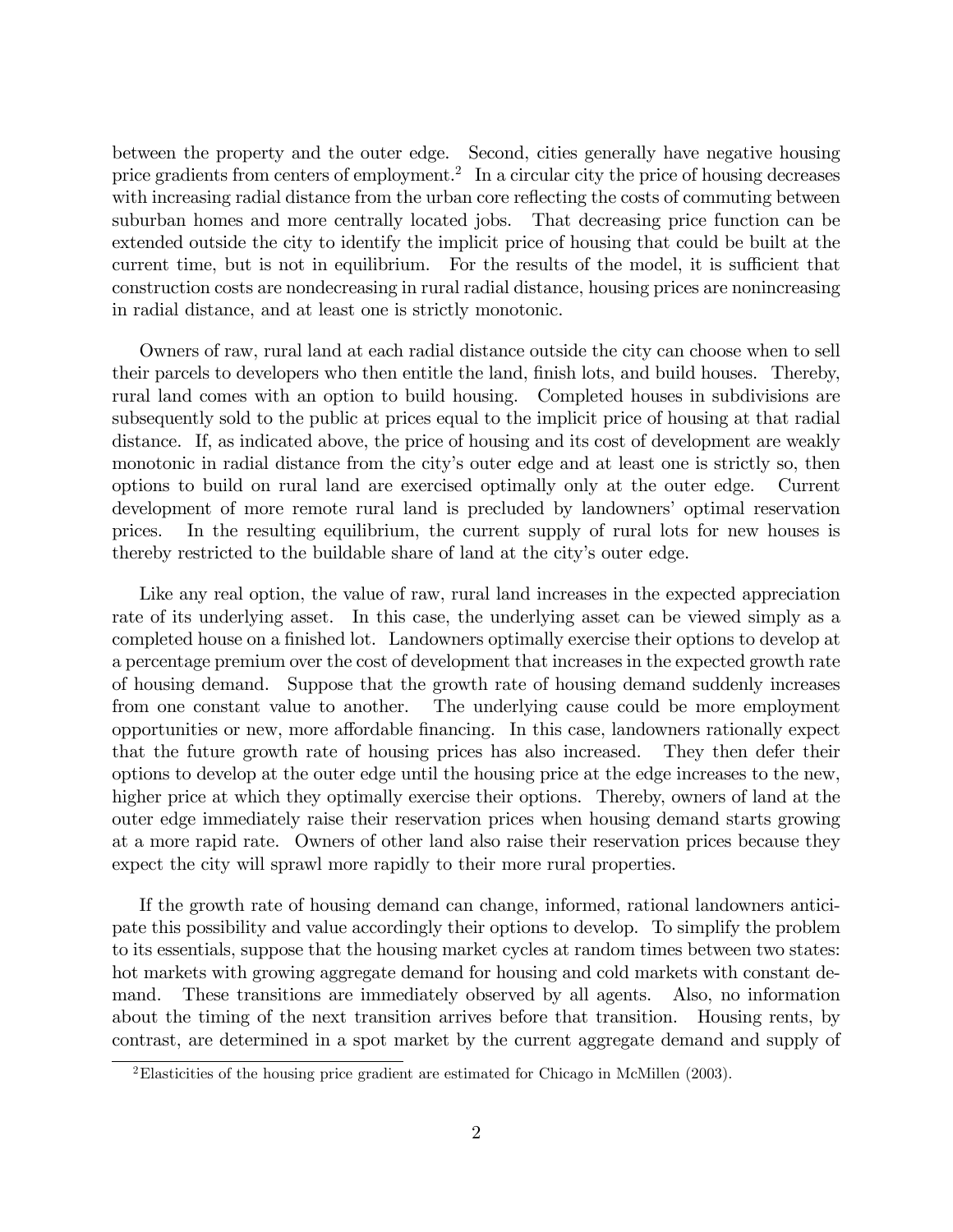housing services delivered at different distances from downtown. As a result, rents at each location are continuous in time, changing only as aggregate demand and supply change over time.

Under these conditions landowners' optimal reservation prices are higher in hot markets than cold markets. Land prices and thereby housing prices jump up during transitions from cold to hot markets and down during the reverse transitions back to cold markets. Because rents do not change during instantaneous transitions between markets, procyclical price-rent ratios respond like procyclical prices. Between transitions price-rent ratios remain constant because no agent receives new information about future rents until the next transaction. This separates the procyclical volatility of housing prices into two components: procyclical changes in price-rent ratios followed by procyclical changes in rents. The former, which occur only during transitions between markets, reflect the changing beliefs of both landowners and homeowners about future growth rates of aggregate demand. As such, they anticipate the subsequent differences across hot and cold markets in the realized growth rates of rents. In this case, procyclical changes in price-rent ratios must lead procyclical changes in rents. Also, the intertemporal volatility of housing prices must exceed the intertemporal volatility of housing rents. In the numerical solutions of this paper, the differences are substantial.

This initial model has additional implications. Most importantly, the procyclical volatility of housing prices is less than procyclical volatility of land prices. Also, hot markets must have more speculation in housing with more marginal occupants than cold markets. Both properties reflect the dual value of housing as both a consumer durable and a speculative real asset. At all times investors in housing and land receive the same, perfectly competitive, expected rate of return. For housing, but not land, that total rate of return includes a percentage dividend of perishable housing services valued at the rent-price ratio. With higher rent-price ratios, housing is valued more like a consumer durable and less like a speculative asset. When housing is valued less like a speculative asset, relatively less of its total return comes from changes in its price, including changes during transitions between hot and cold markets. Thereby, housing has in equilibrium less procyclical volatility than land. Because rent-price ratios are countercyclical, the difference can be substantial in cold markets. Counter-cyclical rent-price ratios also require procyclical speculation. Additional properties of equilibrium are identified in Section 3.

More results follow when cold markets have decreasing aggregate demand. With contracting cold markets, also called busts, expanding hot markets have two phases: initial recoveries without construction followed by booms with construction. In this case, land is less valuable during expansions. It appreciates more rapidly during booms and exhibits more procyclical volatility during transitions between contractions and expansions. Pricerent ratios are again procyclical: higher during expansions than contractions. Contractions or busts are more abrupt than booms because booms are followed by busts, whereas busts are followed by recoveries before booms. Also, bigger average booms are associated with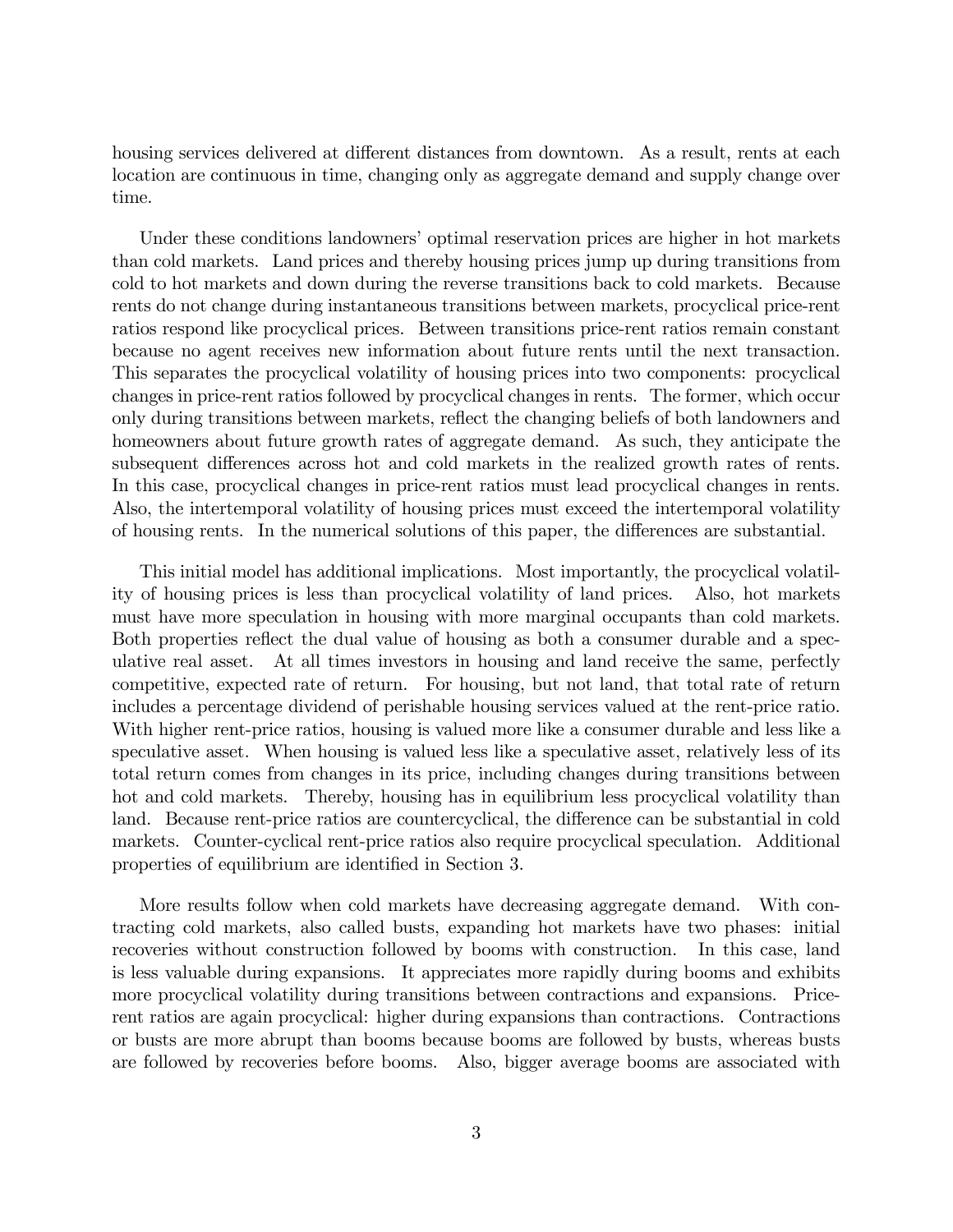bigger average busts because both are dependent on the same parameters. Again, additional results are identified in Section 3.

Other implications are specific to sprawling cities in flatland. With flatter rental gradients from the core to the periphery, sprawling cities have less cyclical housing prices and rents. Nevertheless, rents and especially housing prices can be highly procyclical even in cities with relatively flat gradients. Both rents and prices can rise rapidly during booms with rapid rates of construction, but only inside the city. At the city's expanding outer edge, the unit price of housing during booms always equals the unit cost of construction plus the constant price of land. The unit price of land can be positive even in cities with relatively flat rental gradients, more so in more rapidly sprawling cities.

Construction costs in flatland and elsewhere are also procyclical. During booms when aggregate construction increases, legal entitlements and local factors of production become either more difficult or more costly: Saks  $(2008)$  and Nathanson and Zwick  $(2015)$ . In the final version of the model, unit construction costs and aggregate construction are assumed to grow at proportional rates. Not surprisingly, this retards the rate of suburban sprawl and raises the appreciation rate of housing. In turn, this has multiple effects, including higher and more volatile price-rent ratios, more speculation during booms, and higher unit prices for both land and housing relative to construction costs at the city's expanding outer edge. As a result, housing prices exceed construction costs at the expanding outer edge even in cities with nearly flat rental gradients.

With the latter costs numerical solutions from the model approximate the volatilities observed in the Sand States during the boom and subsequent bust of 2000-2011. In the base case with calibrated parameter values, the average annual growth rate of housing prices is -15.1% during contractions or busts and 11.3% during expansions or, equivalently, recoveries followed by booms, with the annual difference of  $26.4\%$ . Also, the expected cumulative construction during booms is 27.5% of the housing stock at the beginning of booms. For metropolitan areas in the Sand States during the 2000s, the corresponding median values were  $25.5\%$  and  $20\%$ : Davidoff (2013). The elasticity of the rental gradient with respect to commuting distance contributes very little to these results. By contrast, the results depend very much on the relationship between the growth rates of construction costs and aggregate construction.

This paper also makes two methodological contributions to the broader literature on housing cycles. Low-frequency housing cycles are largely ignored in the theoretical literature on real options despite their obvious potential for sharp empirical implications. One problem is technical: generating relatively simple solutions to linked pairs of valuation equations for both housing and land. These differential equations for each state of the market, hot and cold, are linked by stochastic transitions between the two states. This problem is further complicated by another important issue. Price-rent ratios cannot be constant with discrete states distinguished only by the finite growth rates of state variables. In the equilibria of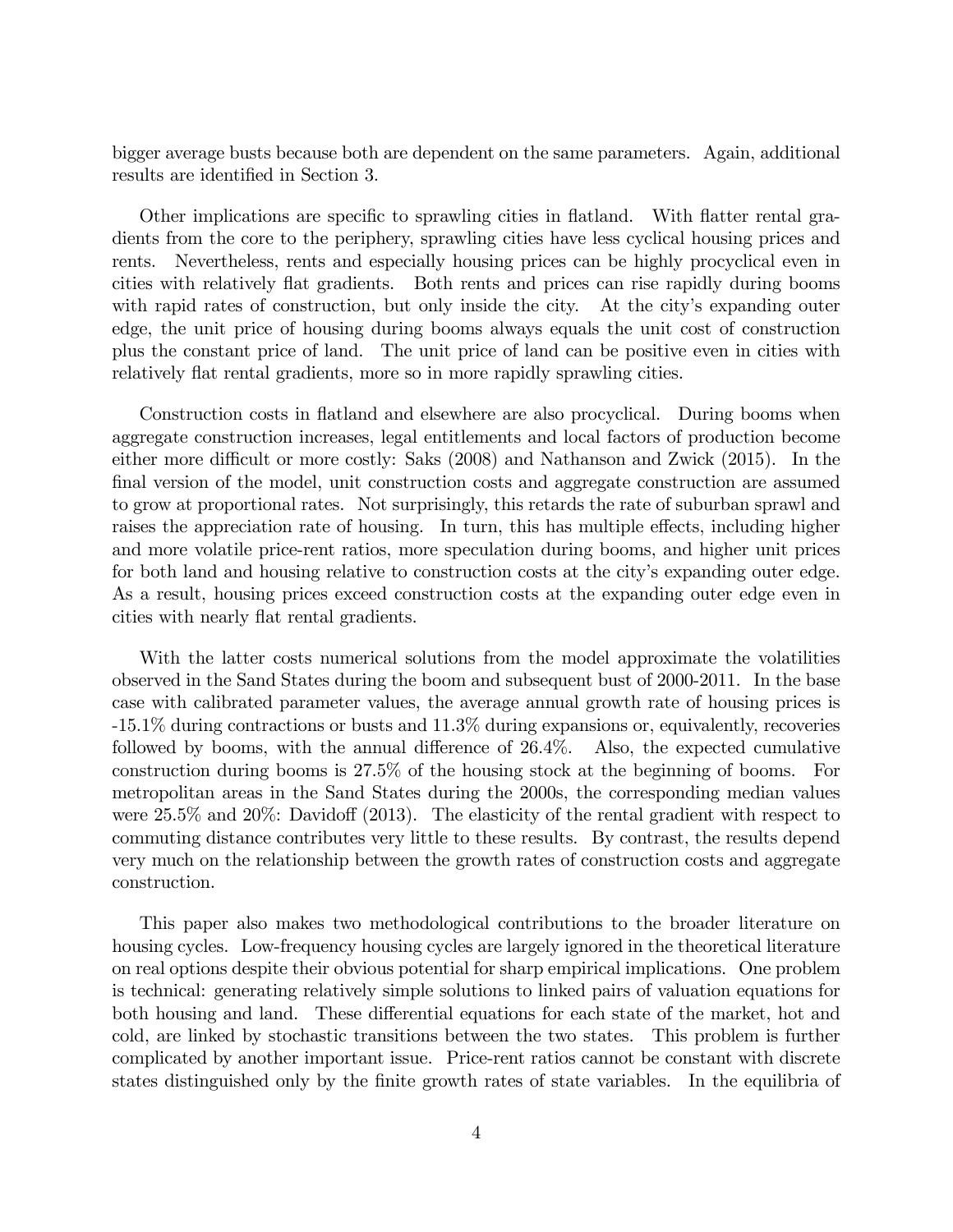this paper, price-rent ratios must be higher in hot markets than cold markets because the two states, contracting and expanding aggregate demand, are distinguished only by their constant growth rates of demand. Here, the first problem is solved by exploiting a plausible property of the model. Houses are constructed if and only if aggregate demand is greater than their aggregate supply. The second is solved by valuing housing simultaneously as both a consumer durable and a speculative real asset.

The paper is organized as follows. After a brief discussion of the literature in the second section, the model is motivated in the third section. The formal analysis starts with a relatively simple, special case: constant housing demand during cold markets combined with growing demand during hot markets. This initial model is introduced in the fourth section and its equilibrium is identified in the fifth. The main model appears in the sixth section. It has contracting cold markets followed by expanding hot markets with two phases: initial recoveries from the previous bust and subsequent booms. Construction occurs only during booms. Construction costs that grow proportionally with aggregate construction are introduced in the seventh section and incorporated into the numerical calculations of the eighth section. Easy extensions and empirical implications are identified in the subsequent two sections. The major results are summarized in the final section. All derivations appear in the Appendix.

# 2. Literature

Housing volatility, broadly interpreted to include bubble and cycles, has attracted considerable academic attention. Recent models include Spiegel (2001), Nathanson and Zwick (2015), and Burnside et al (2016). Before the housing boom and bust of the 2000s, that volatility was linked largely to price-inelastic housing supply: Glaeser et al (2008). Inelastic supply can reflect difficult topography, including steep slopes and water, regulatory restrictions on development, or land set aside for public uses: Saiz  $(2010)$  and Davidoff  $(2013)$ .

Housing markets are dynamic. Prices change over time in response to demand and supply that change over time. As a result, predictions about rates of housing appreciation follow naturally from the comparative dynamics of proportional dynamic models. Also, durable housing is developed at locations that change over time as the city expands outward. Much of that construction occurs at or near the expanding outer edge of metropolitan areas: Washington Post (2014) and Boglin, Doerner, and Lawson (2016). Finally, housing prices at or near the outer edge of cities depend on both the cost of construction and the price of land. The former is much less procyclical than the latter: Wheaton and Simonton (2007), Nichols et al (2013), and Nathanson and Zwick (2015).

Housing markets can be volatile. That volatility affects the value of the option to develop vacant land into housing and thereby the procyclical volatility of housing, both prices and supply. Option-pricing models of housing development are largely limited to partial equilibrium with housing prices determined exogenously by geometric Brownian motion: Bulan et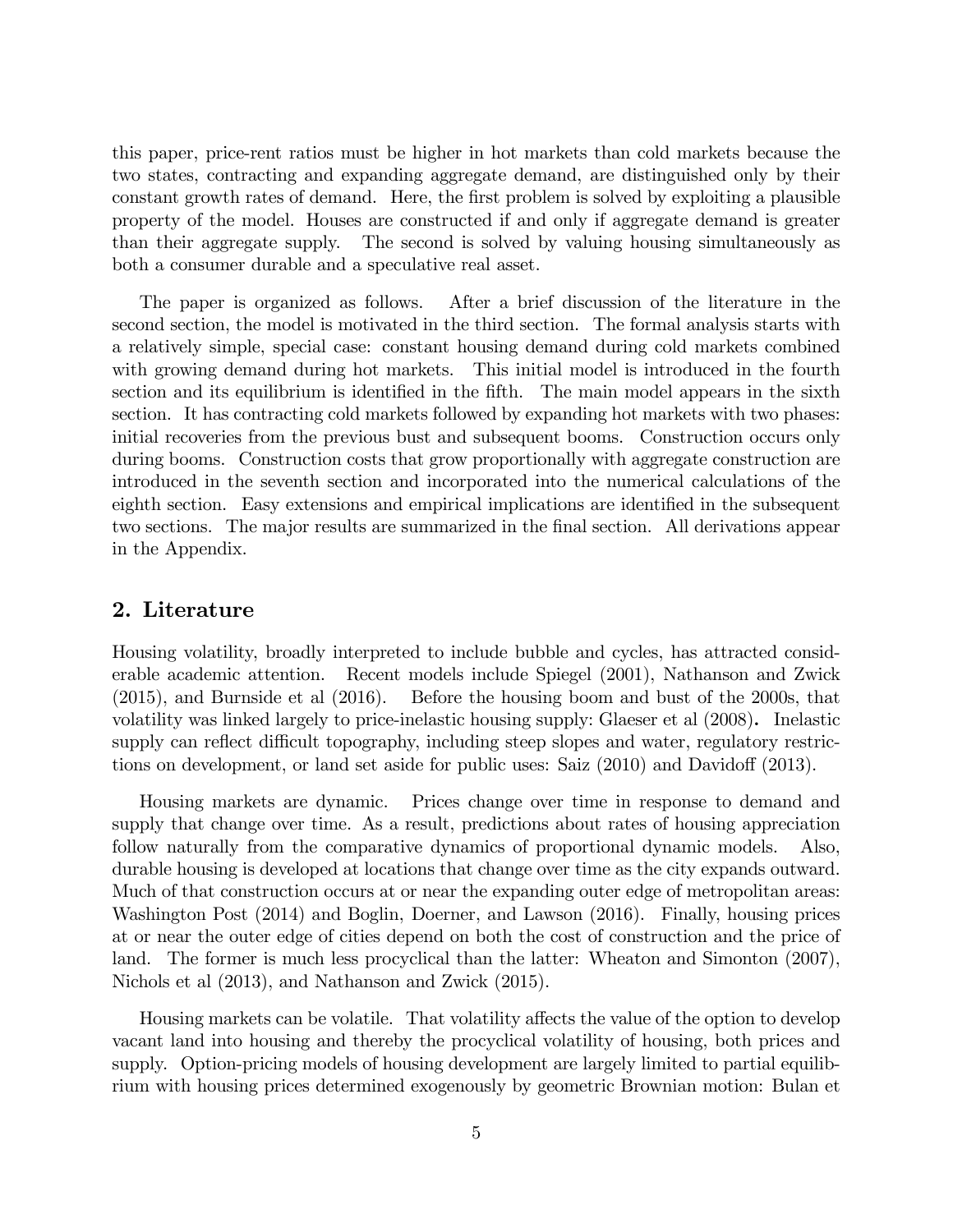al (2009) and the citations therein. The major exception in urban economics is Capozza and Helsley (1990). There, real options are embedded in a circular city with all development at its expanding outer edge. Equilibrium introduces additional complications. Land as an option to build must be priced together with housing at all times. This includes an endogenous price for housing that reflects the differences between periods without construction when housing has excess capacity and periods with construction and no excess capacity. It precludes housing prices modeled as exogenous Brownian motion. Also, Brownian motion is a poor fit for low-frequency housing cycles.

In this model vacant land is developed only at the city's suburban edge, while all rural land is priced as an option to build. Thereby, investors who wish to speculate on future housing prices can purchase rural land beyond the outer edge without competition from developers. This is a simple representation of sprawling metropolitan areas in Sand States. It contrasts with Nathanson and Zwick (2015) where investors compete with developers for a limited supply of rural land beyond the outer edge. As such the later model matches more closely metropolitan areas with redevelopment of infill properties or restrictions on rural development. In the western United States partial examples of the latter include metropolitan areas with urban growth boundaries, like Portland, or Las Vegas with its highly concentrated ownership of developable raw land. Both cities are discussed in Section 9. With short-sale constraints and advantages to owner-occupied housing, optimistic investors can then push up prices of raw land and thereby prices of new houses: Nathanson and Zwick (2015).

[More references]

#### 3. Preview

The model is motivated in this section. The motivation includes a discussion of the critical assumptions, a description of the derivations, and an explanation of the main results.

This cyclic model is stripped to its barest bones. Uncertainty is limited to meanreverting, randomly timed transitions between two states: cold and hot markets. The two variants of the model are distinguished only by the exogenous growth rate during cold markets of aggregate demand for housing services. In its introductory version, the exogenous component or driver of aggregate demand is constant. In the more realistic, main model, exogenous demand contracts at a constant rate during cold markets. Construction occurs only when aggregate demand expands and only then when the housing market has no excess capacity remaining from the previous contraction. Endogenous housing prices can depend on both the state of the market, hot or cold, the exogenous demand for housing, and the radial distance of the house from the center of the circular city. These variables operate through aggregate demand and supply as described below.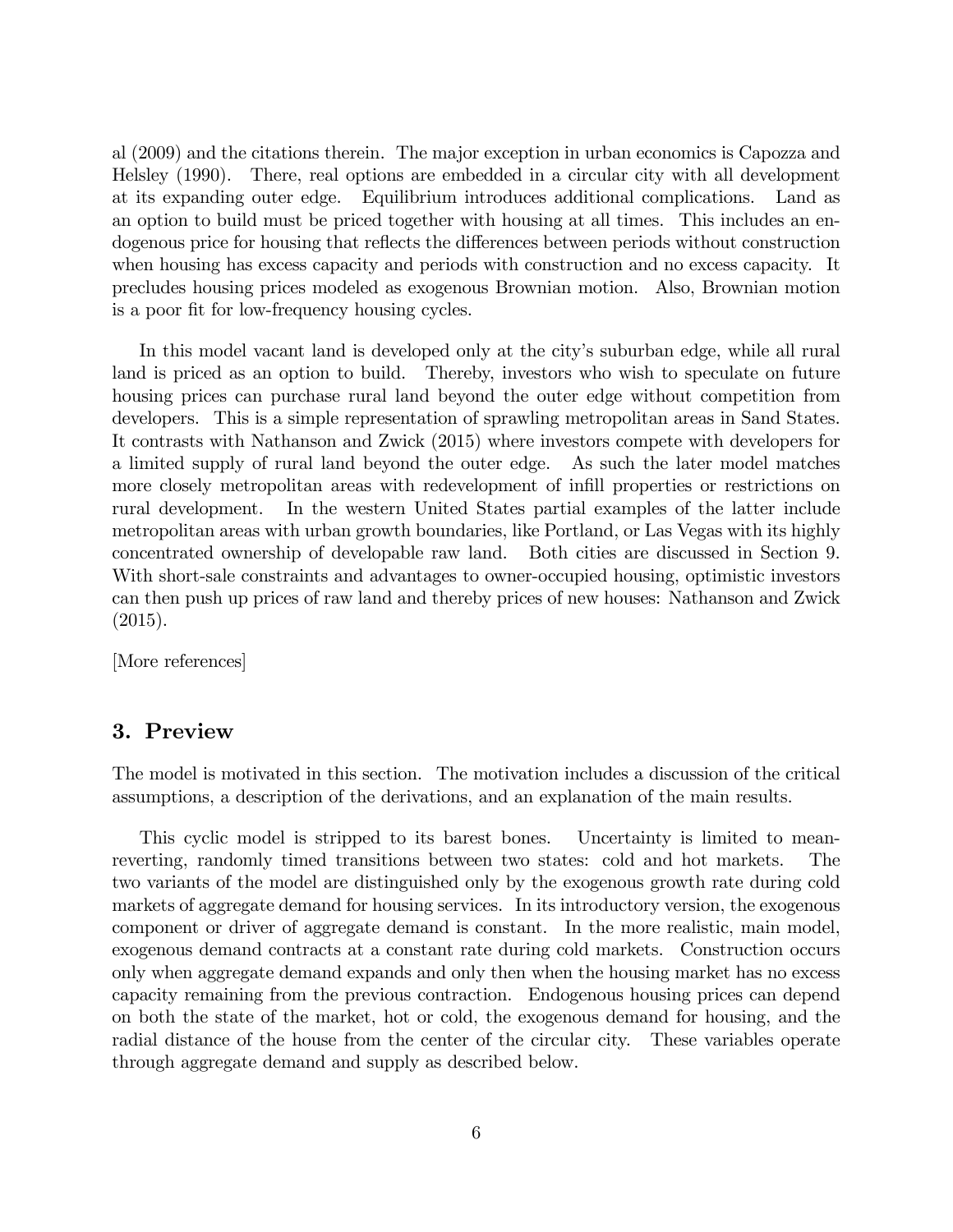All agents are always fully informed about the current state of the housing market. Perfectly competitive landlords exercise optimally their options to sell their unlimited supplies of rural land to perfectly competitive developers of new homes. Each parcel of vacant land is priced like an option to develop housing. Houses are real assets with rents from tenants or implicit rents for homeowners. Real assets are priced at the expected present value of their future rents or implicit rents of homeowners. Households are distinguished only by their houses, which are distinguished only by their radial locations. Rents are current spot prices at different radial distances for perishable housing services produced by houses functioning as consumer durables. Spot prices for housing services at each radial distance depend the current aggregate demand and supply for housing services at that distance, but not future growth rates of either. At each radial distance throughout the city the resulting aggregate demand for housing services must always equal its aggregate supply.

The model has no behavioral biases, informational asymmetries, capital constraints, or urban growth boundaries. Instead, it relies largely on standard assumptions in the large literature on real options. That includes rational, self-interested behavior by fully informed investors. Novel results about state-dependent land prices follow from the removal of highfrequency Brownian motion and its replacement by low-frequency Poisson shifts between discrete states. Additional results about state-dependent housing prices follow from their decomposition into two components: state-dependent price-rent ratios determined by investors' expectations about future rents versus short-term rents determined in a spot market for perishable housing services.

This problem is unavoidably complex. With stochastic transitions between the two states, hot and cold, housing and land must be valued simultaneously in both states distinguished in both variants of the model by their different growth rates of aggregate demand. Nevertheless, each variant has an explicit, stationary equilibrium with clear empirical implications. This follows from three sets of simplifying assumptions. The first is familiar from the literature on real options. Aggregate demand is isoelastic and the growth rate of its exogenous component is constant. This proportionality in the model makes possible its relatively simple solution. The only equally tractable alternative is an additive model with less realistic assumptions. For example, empirical housing price gradients or, more generally, hedonic pricing functions are commonly specified as log-log or, equivalently, convex power functions.

The second simplification is the sole source of uncertainty: Poisson transitions between two fully observable states. With Poisson transitions, the time to the next transition has a negative exponential distribution that does not depend on the time since the last transition. In this case, investors learn nothing about the timing of the next transition until it occurs. Instead, information arrives only during instantaneous transitions between states. That information about discrete states is immediately observed by all investors and reflected fully in discrete changes of both housing and land prices. By contrast, short-term rents remain constant during instantaneous transitions because spot prices depend only on current demand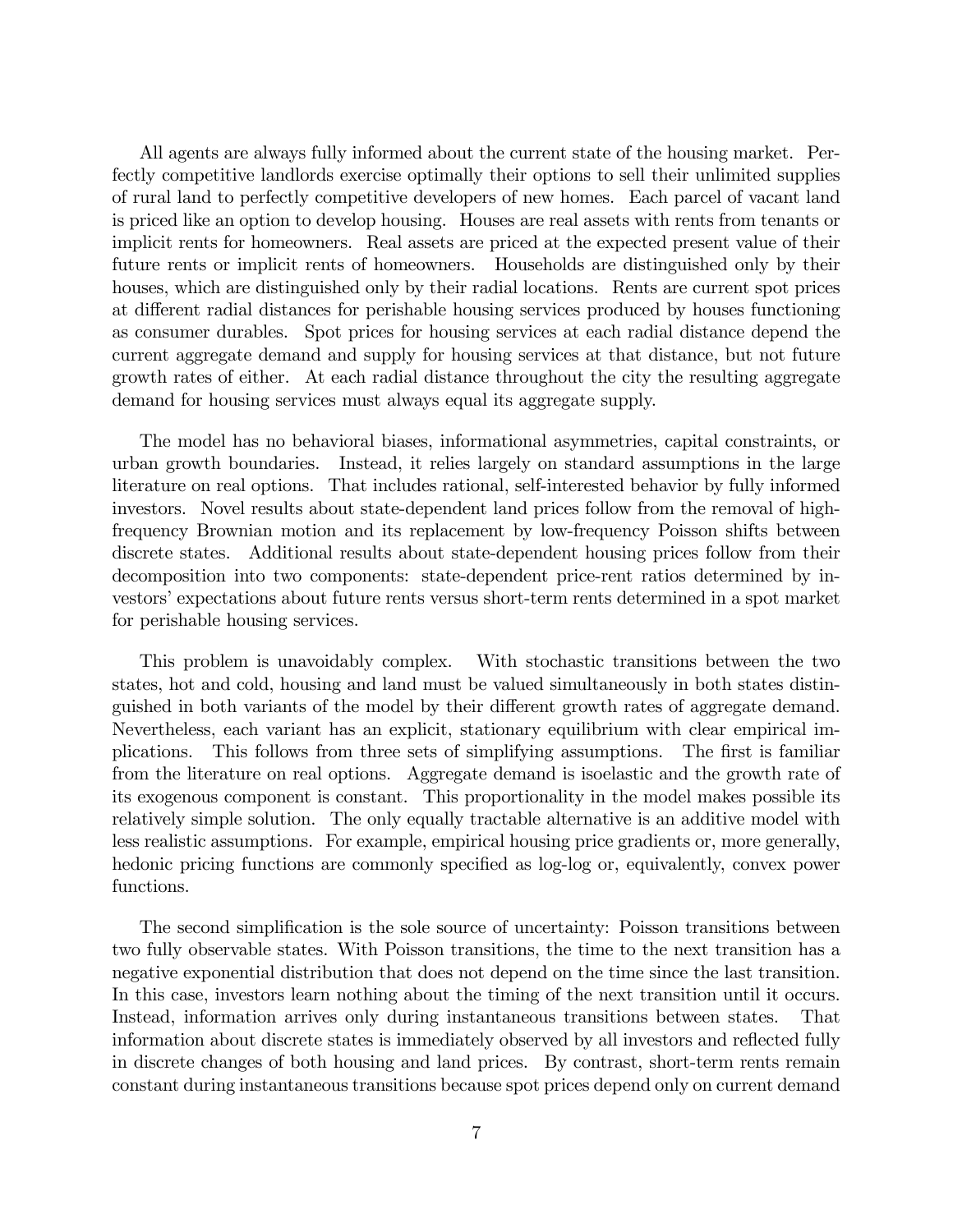and supply that can change only over time. This has the empirical implications identified in the introduction. It also precludes inertia in the pricing of housing relative to land with the implications identified in Section 9.

The third simplification is nonstochastic transitions from recoveries to booms. Booms begin only when recoveries end. Recoveries end only when expanding aggregate demand absorbs the excess supply of housing from the previous boom. This deterministic transition during expanding hot markets differs from the stochastic transitions between contracting cold markets and expanding hot markets-booms to busts to recoveries. It simplifies the main model by restricting it to two states, contracting and expanding aggregate demand, separated by Poisson transitions. Also, the combination of busts and recoveries not only has no construction but also begins and ends with the same exogenous component of demand. Because this matches the initial model with its two states, constant and expanding aggregate demand, the solution to the main model can exploit the relatively simple solution to the initial model.

This simple solution can be sketched as follows. With two states connected by Poisson transitions, the value of either housing or land is determined by a pair of linked differential equations, one each for cold and hot markets. Because these equations are first-order and linear with constant coefficients, the pair can be solved explicitly, but the solution is complex. That complex solution can be simplified significantly by exploiting the special properties of the problem. With constant demand during cold markets, the differential equation for cold markets simplifies to a proportional relationship between hot and cold markets. With unchanging aggregate demand, that demand during cold markets begins and ends with the same value and no construction occurs in the interim. Using this price for cold markets, the remaining differential equation for hot markets is easily solved.

Contracting cold markets followed by deterministic recoveries are much the same. Aggregate demand begins and ends with the same value because recoveries end when aggregate demand returns to its last value during the previous boom. Also, no construction occurs in the interim while the housing market has excess capacity. From the perspective of a previous or subsequent housing boom, that combination of contraction and recovery is like a constant or stagnant cold market with only one exception. The duration of the combination also has a negative exponential distribution, but with a larger mean. Therefore, housing and land have the same values during booms associated with either constant cold markets or busts followed by recoveries, both with the same expected duration. With both housing and land, this solution for booms generates one differential equation for recoveries conditional on the initial price during booms. In turn, it generates another differential equation for busts conditional on the initial price during recoveries. The latter equations also have relatively simple, unique solutions.

With these simplifications the unique equilibria of the model's two variants are identified in two propositions. In the first proposition, the city stagnates during cold markets and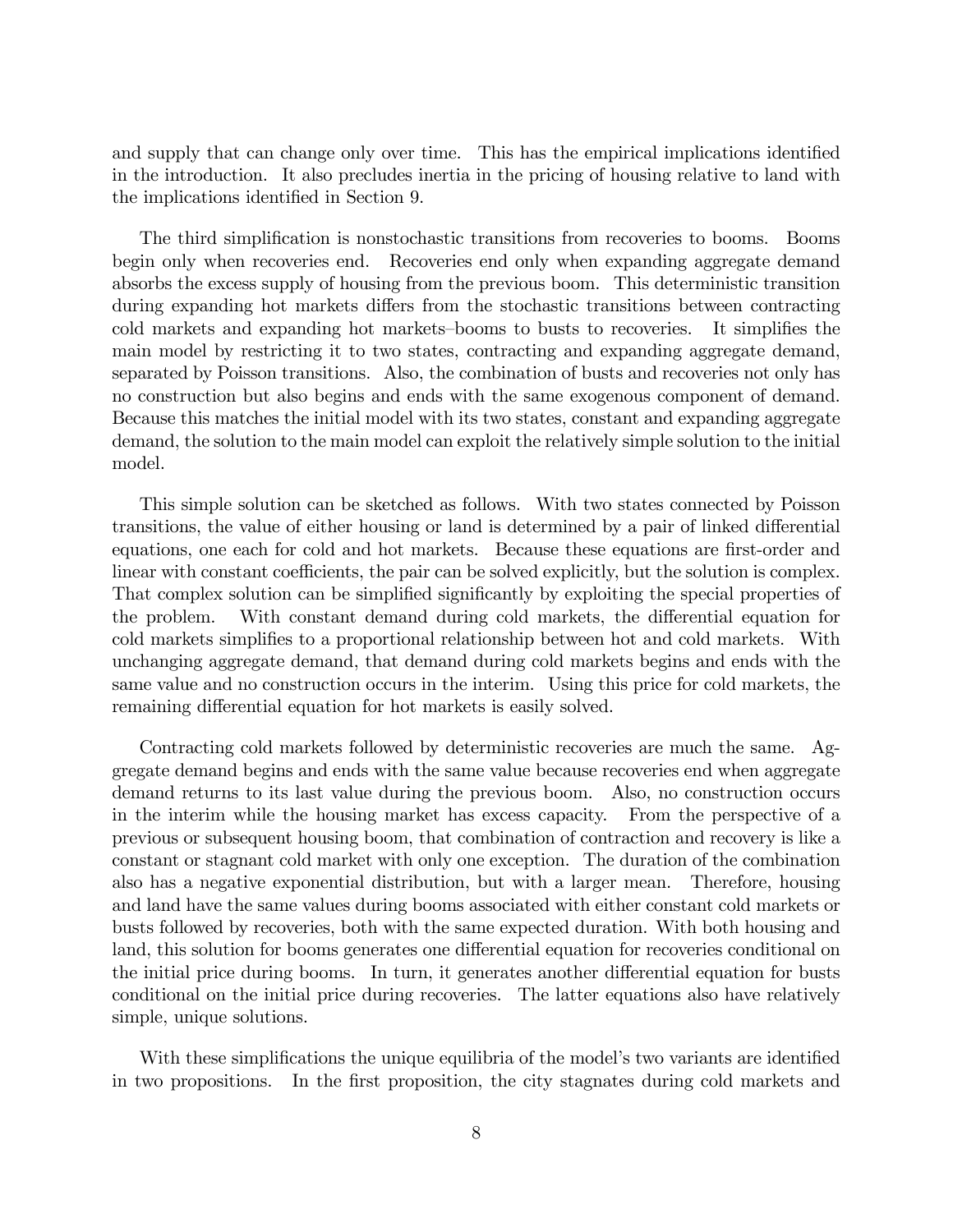sprawls during hot markets. Sprawl is measured by the radial distance at the city's outer edge: constant during cold markets and increasing at a constant rate during hot markets. At all times only during hot markets, land is sold for immediate development only at the expanding outer edge of the city. Both housing and land are priced in both markets at all feasible radial distances for all feasible values of the exogenous component of aggregate demand. Also, landlords' optimal exercise policy of their effective option to develop is identified.

This first equilibrium has the properties identified in the introduction and others. The additional properties further distinguish housing from land. During hot markets housing appreciates less rapidly than land. More rapidly growing demand is associated with not only more rapid housing appreciation but also higher, constant, price-rent ratios in both markets, relatively more so in hot markets. Hot markets with longer expected durations are associated with higher price-rent ratios in both markets, relatively more so in hot markets. Cold markets with longer average durations are associated with lower price-rent ratios in both markets, more so in cold markets. With higher price-rent ratios, investors regard housing less like a consumer durable and more like land, a speculative real asset without perishable housing services. For this reason hot housing markets with their higher pricerent ratios have more speculation and more marginal occupancy than cold markets. Both markets have more speculation and more marginal occupancy with more rapid appreciation during hot markets, longer hot markets, or shorter cold markets.

These results can be explained as follows. In equilibrium the essentially identical investors of the model must be indifferent at all times between buying housing or land at any location inside the city. This requires that all land must always have in both states the same expected appreciation rate equal to the common, constant discount rate of all investors in the model. It also requires that all housing always has for homeowners a total expected rate of return equal to the same discount rate. This total return is the sum of two components: the expected appreciation rate of housing plus a percentage dividend in the form of perishable housing services. That dividend is measured by the rent-price ratio.

Consider next the simple case of constant or stagnant cold markets. During these cold markets homeowners receive perishable housing services, while neither homeowners nor landowners realize any appreciation until the next transition from cold to hot markets. To make investors indifferent between houses and land, landowners must then realize a larger gain during that transition than homeowners. Because the price-multiple during the transition is the reciprocal of the price-multiple during the reverse transition back to cold markets, the price of land must be more volatile than the price of housing during transitions between markets. A similar argument applies to transitions between contractions and expansions, as does an analogous argument about housing appreciation during booms. Therefore, land prices must be more volatile than housing prices.

The main model has additional properties. During contracting cold markets, aggregate demand drops below its historic maximum. The resulting excess supply of housing must be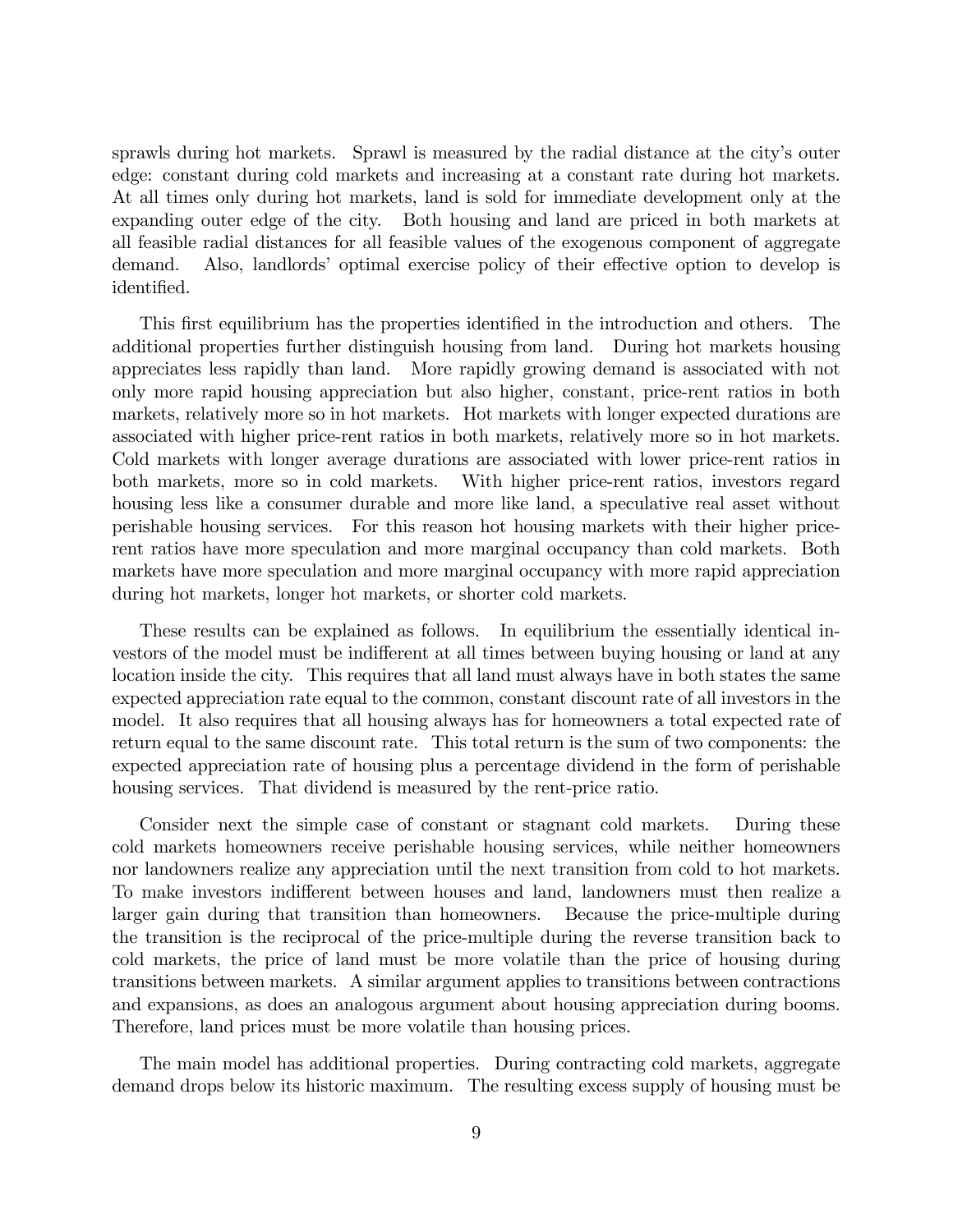then be absorbed during the subsequent recovery. Recoveries end and booms begin when the excess housing disappears and construction starts again. This second equilibrium is characterized in the second proposition. It has two significant differences from the previous proposition. Housing and land are priced differently during the three phases: contractions or busts, recoveries, and booms. During busts and recoveries, rent-price ratios are also different from both each other and the previous, stagnant cold markets.

Contracting cold markets have additional implications. The combination of contractions or busts followed by recoveries increases the average time between booms. This deepens the crash of housing and land prices during transitions from boom to bust. Both prices decrease by bigger percentages with more rapid contractions or less rapid expansions. Because housing appreciates more rapidly during recoveries without construction than booms with construction, recoveries also have a higher price-rent ratio than booms, which have a higher price-rent ratio than busts. Thereby, buyers value housing most as a speculative investment during recoveries, less in booms, and least in busts.

During periods without construction–busts and subsequent recoveries–housing prices change at rates determined by the price-elasticity of aggregate demand and the growth rates, negative and positive, of its exogenous component. Booms are very different. During booms the rate of housing appreciation equals the city's rate of sprawl multiplied by the elasticity of its housing-price gradient. As this elasticity approaches to zero, the appreciation rate of housing converges to zero. However, that rate of convergence can be slow. It is extremely slow if the total demand by all households for all housing in the city, not just buyers and sellers, is roughly proportional to the cityís housing stock. This occurs when existing housing supply or factors correlated with housing supply induce housing demand. It could be associated with cities characterized by less turnover of homes, more established neighborhoods with more mature households, or even more diversified employers in larger cities with more housing.

The latter results are made much stronger by a minor modification of the main model. In that modification the unit costs of construction and aggregate construction are assumed to grow at proportional rates. This has the effects described in the introduction. Because the city sprawls less rapidly and its housing appreciates more rapidly, the numerical solutions in Section 7 match much more closely the data from the Sand States also described in the introduction.

# 4. Initial Model

A circular city has a central business district with unit radius. All housing is distinguished solely by its radial distance x from the urban center:  $1 < x \leq b$ . The outer edge b of the city expands over time with the development of new housing. Housing is developed the city expands over time with the development of new housing. at a constant density, conveniently normalized at one. Development is instantaneous once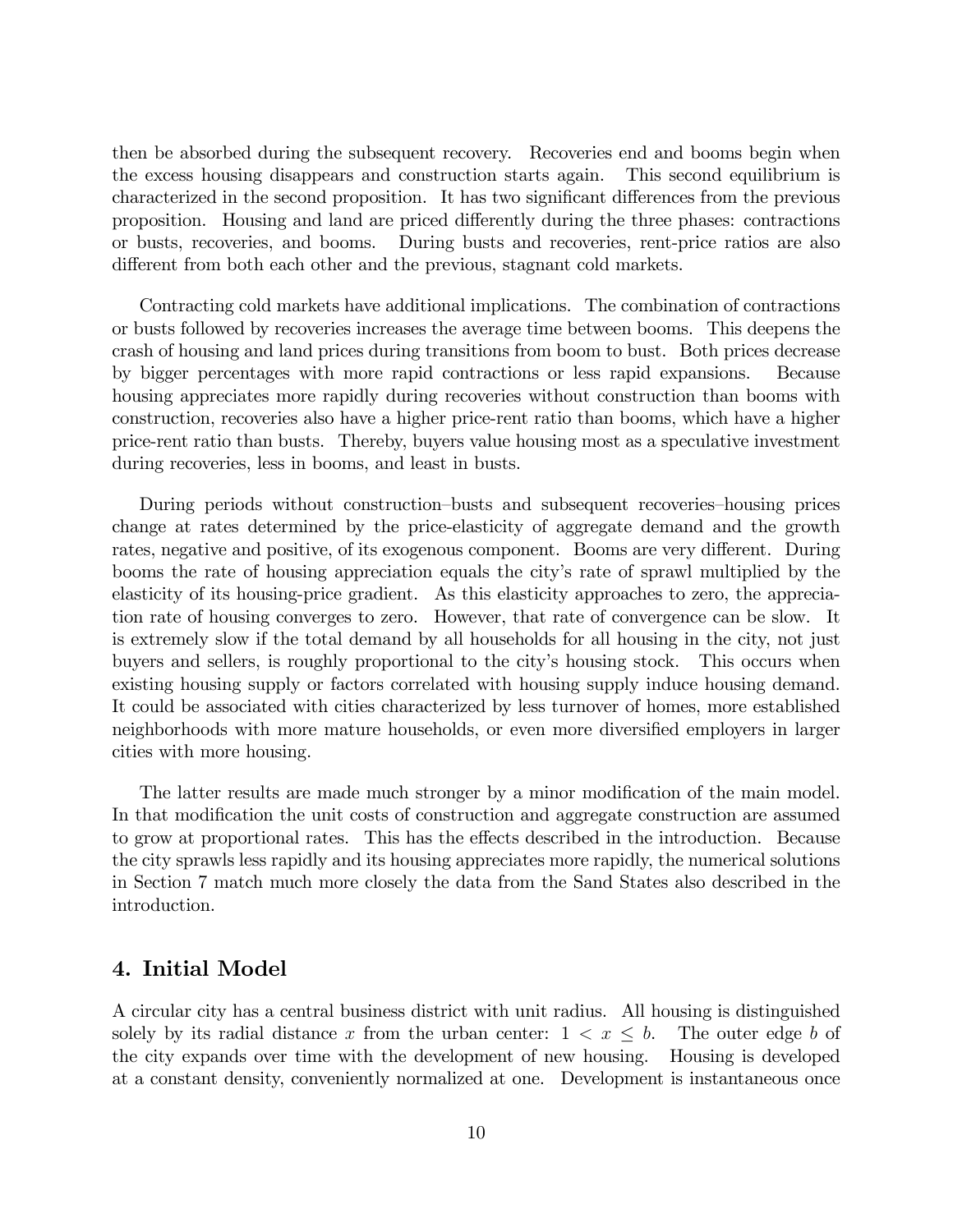started. Once finished housing never depreciates or otherwise obsolesces. Also, existing housing is never redeveloped at higher densities. Endogenous density at the edge, buildable topography, and redevelopment inside the city are precluded in this model solely to simplify the analysis. Time both to build and then to sell houses is also ignored for the same reason.

Beyond the outer edge of the city, all land is rural. Rural land can an alternative use with a constant value conveniently normalized at zero. At each radial distance, houses can be constructed only on an exogenous fraction of all land:  $0 < \lambda \leq 1$ . The remaining land is either nonresidential or unbuildable. This circular city with constant density on residential land inside the outer boundary b has the total housing stock:

$$
h = \lambda \pi \left( b^2 - 1 \right) \approx \lambda \pi b^2. \tag{1}
$$

The error in (1), calculated as a fraction of the city's total area  $\pi b^2$ , disappears rapidly as the city expands outward:  $b \rightarrow \infty$ . Henceforth, that error is ignored under the assumption that the city is large relative to its urban core:  $b \gg 1$ .

The housing market has two completely observable states: cold and hot. The two states are distinguished only by the growth rate of the exogenous component or driver  $q$  of the aggregate demand for housing services. In each state i this exogenous quantity q changes at a constant rate:  $\dot{q}/q = \rho_i$  for  $i = 0, 1$ . In the introductory model, exogenous demand q is constant during cold markets:  $\rho_0 = 0$ . In the main model, exogenous demand decreases at a constant rate,  $\rho_0 < 0$ , during cold markets. In both variants of the model, demand grows at a constant rate during hot markets:  $\rho_1 > 0$ . The initial model has two benefits. It simplifies both the analysis and exposition of the main model.

Over time the market switches randomly between the two states, hot and cold. During the short interval of time  $\Delta t$ , the market switches from state i to the alternative state,  $j \neq i$ , with the probability:  $\alpha_i \Delta t + o(\Delta t)$  for  $i, j = 0, 1$ . The residual  $o(\Delta t)$  represents all terms of smaller order than  $\Delta t$ . With these Poisson shifts between states, the remaining time in state *i* has at all times an independent negative exponential distribution with the mean  $1/\alpha_i$ . Consistent with empirical evidence on business cycles, cold markets are shorter on average than hot markets:  $0 < \alpha_1 < \alpha_0 < 1$ . All agents can always observe the current state. The model has no other uncertainty.

Houses are both consumer durables and real assets. As consumer durables houses produce perishable housing services at a constant rate per unit of time for their occupants. Occupants can be either tenants or homeowners. Because housing is distinguished only by its radial distance, each otherwise identical unit of housing produces one unit of housing services per unit of time. Thereby, the aggregate production or supply of housing services equals the current housing stock,  $h$  in  $(1)$ . Each unit of housing services has a market price equal to the rental rate of one unit of the consumer durable, housing, all measured per unit of time. For owner-occupied homes this rent can be interpreted as the implicit rent of marginal homeowners.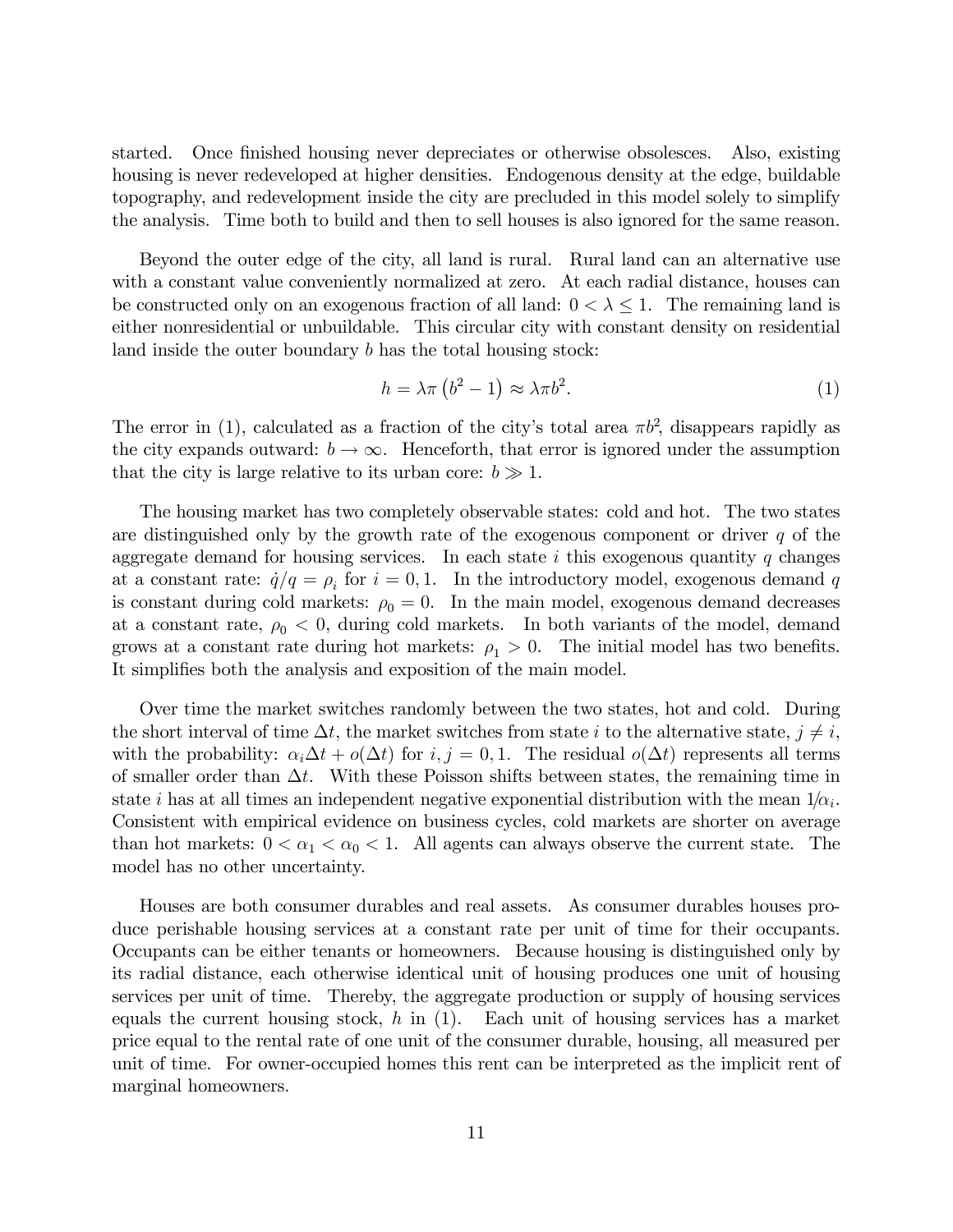Housing services are priced in a spot market continuously through time. The current spot price or rent at each radial distance,  $1 < x \leq b$ , depends only on the current aggregate demand and supply of housing services at that radial distance. In turn, that demand and supply depend on the three state variables: the current size of the city measured in (1) by its outer boundary  $b$ , the current exogenous quantity  $q$ , and the property's radial distance q. This determines the spot rent:  $R(b, q, x)$  for  $1 < x \leq b$ . Because the current spot rent does not depend on future values of the variables,  $b$  and  $q$ , it does not depend on the state of the market i.

For reasons indicated in the previous section, the model is dynamic, proportional, and stationary. In this case, the spot rent R must be isoelastic everywhere. In other words, the inverse demand for housing services and thereby the aggregate demand for housing services must be isoelastic at all radial distances. Without loss of additional generality, the isoelastic inverse aggregate demand for housing services any radial distance  $R(b, q, x)$  can then be decomposed into two components. The first is the isoelastic demand at the expositionally convenient inner residential radius  $R(b, q, 1)$ . The second is the isoelastic rental gradient over all remaining radial distances:  $R(b, q, x)/R(b, q, 1) = x^{-\zeta}$  for all  $1 < x \leq b$ . With the constant elasticity,  $-\infty < -\zeta < 0$ , housing rents are decreasing and strictly convex in radial distance x. The indicated independence of the rental gradient from the variables, b and  $q$ , is an immediate property of the isoelastic rents R.

Homes and households are distinguished in this model only by their radial distance. In this case, all households must be indifferent in equilibrium between purchasing the same rental services at different radial distances. Their indifference has two effects. It determines the elasticity  $-\zeta$  of the radial gradient. It also allows households' aggregate demand for housing services to depend on the rental rate  $R(b, q, x)$  at any fixed radial distance,  $1 \leq x \leq b$ . Here, that notationally convenient but otherwise arbitrary radial distance is the inner boundary,  $x = 1$ , with the rental rate  $R(b, q, 1)$ . Stated alternatively, the aggregate demand for housing services depends on the variables,  $b$  and  $q$ , only through the rental rate  $R(b, q, 1)$  at the inner radial distance:  $R(b, q, x) = R(b, q, 1)x^{-\zeta}$  for all  $1 \leq x < b$ . This generates the isoelastic aggregate demand for housing services:  $qR(b, q, 1)^{-\eta}h^{\theta}$  with the housing stock h from (1). It has the constant rent-elasticity,  $-\infty < -\eta < 0$ , and the constant size-elasticity,  $0 \le \theta < 1$ . The quantity-elasticity is 1 without additional loss of generality because the exogenous quantity  $q$  can be replaced by its power function without altering the subsequent results. The size-elasticity  $\theta$  is motivated below.

Households satisfy their demand for perishable housing services by buying or renting housing. The resulting derived demand for housing as a consumer durable can depend on the aggregate supply or stock of all homes for multiple reasons. In this parsimonious model, the housing supply or stock h summarizes all effects on aggregate demand of population, employment opportunities, net urban amenities, and other omitted factors related the size of the city. It also reflects inertia in the housing market. Households who choose not to move implicitly demand the housing services that their homes supply. In this proportional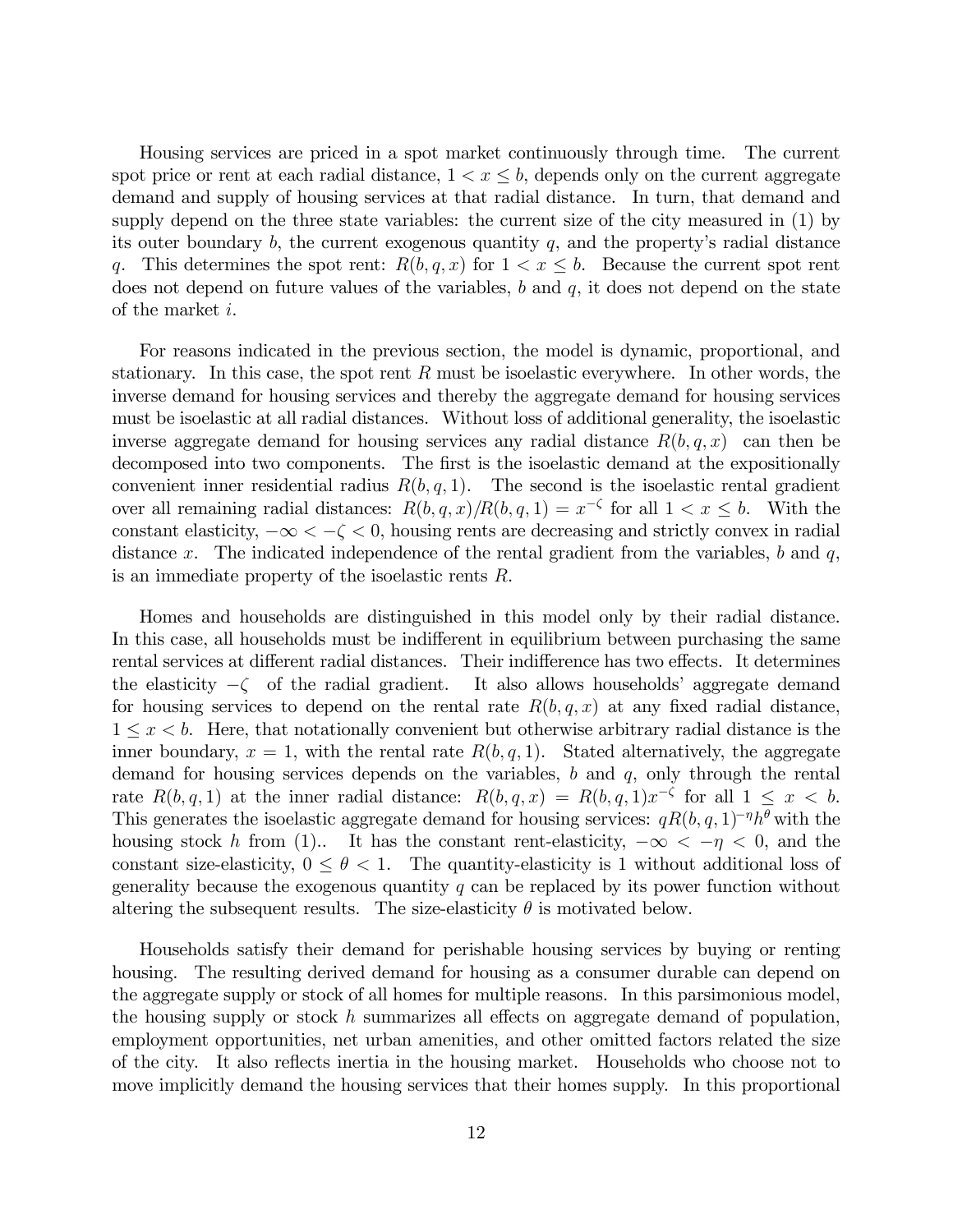model the impact of housing supply on housing demand is restricted to the power function  $h^{\theta}$ . Thereby, aggregate demand for housing services increases proportionally with the size of the city at the constant rate  $\theta$ . This fraction,  $0 \le \theta \le 1$ , is closer to 1 if, for example, movers are smaller fractions of the housing stock h. The elasticity  $\theta$  has an important role in both the numerical calculations and empirical implications.

Rental services are priced in a spot market by the intersection of aggregate demand and supply. With the aggregate supply (1), the isoelastic aggregate demand, and the isoelastic rental gradient, housing has the spot rents:

$$
R(b,q,x) = x^{-\zeta} \left[ \frac{q}{\left(\lambda \pi b^2\right)^{1-\theta}} \right]^{1/\eta},\tag{2}
$$

for  $0 < q < \infty$ , and  $1 < x \leq b$ . As indicated, current rents depend only on current aggregate demand and supply-not future demands or supplies. For this reason spot rents are independent of the state  $i$ . When the market switches between its states, the growth rate of rents  $\rho_i/\eta$  changes but the current level of rents R remains unchanged. This rental function can be extended to all rural land beyond the outer boundary of the city:  $b < x < \infty$ . As such it can be interpreted as the implicit rental rate of rural housing that could be built, but is not in the subsequent equilibrium.

Homes have prices in the market that depend on the aggregate demand and supply of homes and thereby the values of all state variables. In market i each unit of housing has the price  $P^{i}(b, q, x)$ . This price is calculated in the subsequent equilibria of both models. Each price has an associated rent-price ratio:

$$
r_i = \frac{R(b, q, x)}{P^i(b, q, x)},\tag{3}
$$

for  $0 < q < \infty$ , and  $1 < x \leq b$ . In the equilibrium of each model, the rent-price ratio  $r_i$ depends only on the state of the market i. More precisely, the restricted rent-price ratio  $(3)$ is subsequently shown to be sufficient for a unique equilibrium with weakly contracting cold markets,  $\rho_0 \leq 0$ .

Housing is also a real asset with net cash inflows in the form of rents or implicit rents. Rents are received by landlords with tenants. Implicit rents that are reflected in prices of owner-occupied housing are received by homeowners. In this minimalist model, all expenses of ownership, mainly maintenance, repairs, and property taxes, are ignored. At all times the price of each home must then equal the expected present value of its future rents:

$$
P^{i}(b,q,r) = b^{-\delta \Delta t} \{ R(b,q,r) \Delta t + P^{i}(b,q+\Delta q,r) + \alpha_i \Delta t [ P^{j}(b,q+\Delta q,r) - P^{i}(b,q+\Delta q,r) ] \} + o(\Delta t),
$$
\n
$$
(4)
$$

for  $i \neq j \in \{0,1\}, \bar{r} \leq r < \infty$  and  $0 < q < \infty$ . The present value at time t is calculated by discounting the expected future value at time  $t + \Delta t$  at the constant rate  $\delta$  per unit of time.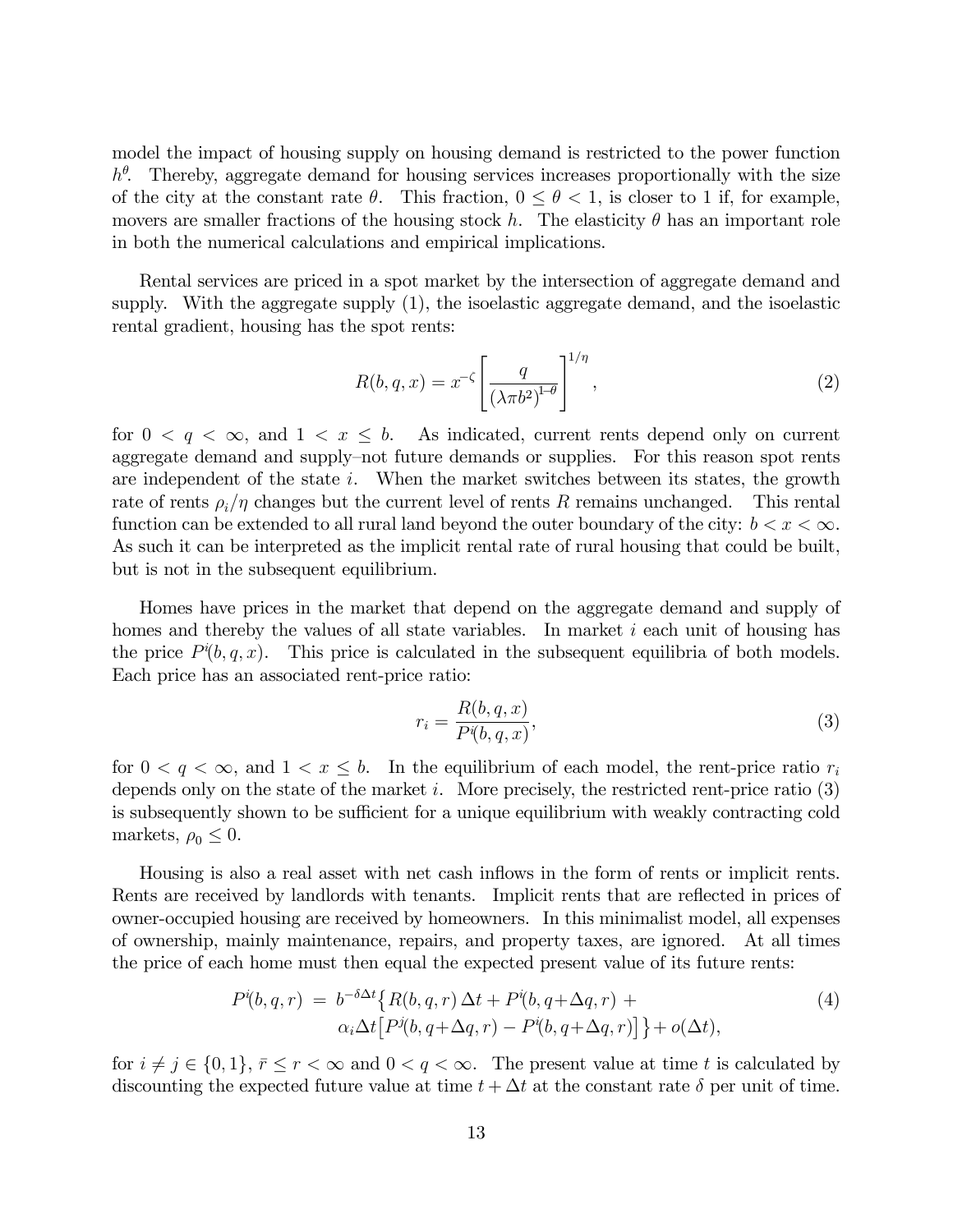The first component of this future value is the rent  $R(b, q, r) \Delta t$  over the short interval of time  $\Delta t$ . The second is the future price conditional on the future quantity  $q + \Delta q$  at the future time  $t + \Delta t$ . The remaining terms in the brackets are the expected change in price of switching from state i to the other state j within the same interval of time  $\Delta t$ . This expectation reflects the sole source of uncertainty in the model: the approximate probability  $\alpha_i \Delta t$  of switching during time  $\Delta t$ .

The price of housing appears twice in the model. In (3) it capitalizes implicit rents that clear the spot market for housing services. In (4) it must satisfy the pricing equation conditional on the rents (2). Because the market can have only one price for each combination of state variables, these two prices must be equal. This equality determines the endogenous rent-price ratios  $r_i$  in cold and hot markets,  $i = 0, 1$ . The properties of these ratios have multiple empirical implications.

Perfectly competitive developers buy raw land from landowners, immediately finish lots, build houses, and then sell new homes to owner-occupiers. Thereby, each identical developer incurs with each property at each radial distance,  $x > 1$ , the constant construction costs in cold and hot markets:  $0 < \gamma_0 \leq \gamma_1$ . These procyclical constants cover all costs of development measured per property. Constant unit costs at all radial distances simplify the subsequent exposition. Constant costs are sufficient for almost all subsequent results because housing prices are assumed to be decreasing in radial distance  $x$ . Higher unit costs beyond the outer boundary are discussed in Section 8.

Perfectly competitive landowners exercise their options to develop by selling their land to developers. With instantaneous development and sale, each identical developer always pays per property the perfectly competitive price:  $P^{i}(b, q, x) - \gamma_{i}$ . Landowners anticipate this price and always time their sales to maximize the market values of their properties. Under this optimal exercise policy, each parcel of rural land on which developers can construct one house has the current market value  $V^{i}(b, q, x)$ . This valuation function is derived in the subsequent equilibrium. Like the pricing function, it depends on both aggregate demand and supply, which depend, in turn, on the same four variables:  $i, q, x$ , and  $b$ .

As specified above, each landowner solves the problem:

$$
V^{i}(b,q,x) = \max \{ P^{i}(b,q,x) - \gamma_i, b^{-\delta \Delta t} [V^{i}(b,q + \Delta q, x) + \alpha_i \Delta t [V^{j}(b,q + \Delta q, x) - V^{i}(b,q + \Delta q, x)]] \} + o(\Delta t),
$$
\n
$$
(5)
$$

for  $i \neq j \in \{0, 1\}, b \leq x < \infty$  and  $0 < q < \infty$ . In (5) the owner chooses the more valuable of two alternatives: exercising the option immediately by selling the land it to a developer or retaining the option for a short interval of time  $\Delta t$ . The latter alternative has the expected present value on the right side of (5). The present value matches the corresponding present value of homes in (4) with one important exception: no rents on land. This expositional simplification focuses attention on the critical distinction here between land as a real asset versus housing as both a real asset and a consumer durable with perishable housing services.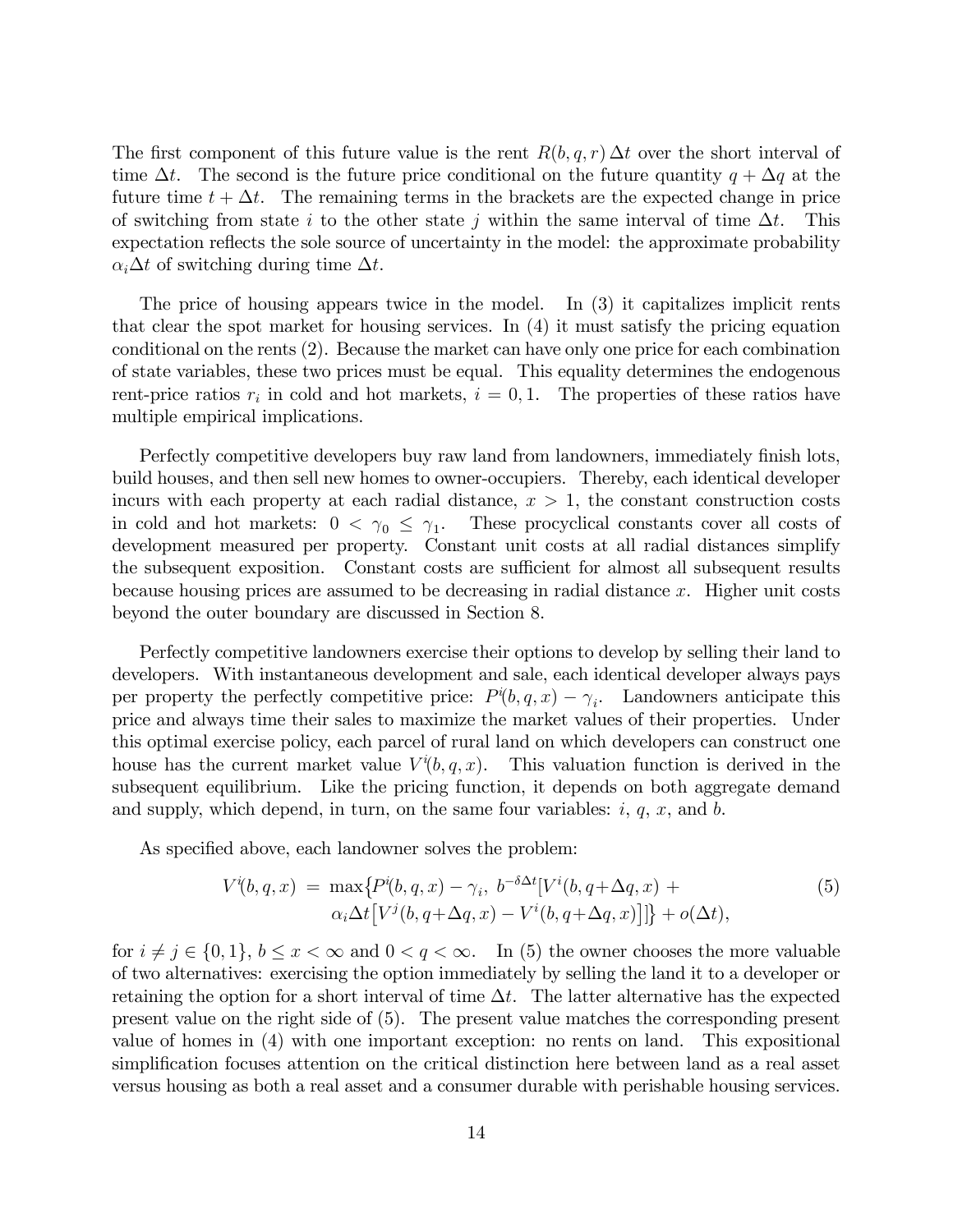The solution to the above problem determines each landlord's optimal exercise policy. That policy is a stopping rule: the critical exogenous demand  $D(x)$  at which the option to develop is exercised by owners of land at radius x. With lesser quantities,  $q < D(x)$ , properties at radius x are not sold to developers. As indicated, it depends on both the current exogenous demand  $q$  and the property's radial distance  $x$ . It does not depend on the outer boundary *b* because unit construction costs  $\gamma_1$  are constant everywhere. Higher unit costs beyond the outer edge are an easy extension identified in Section 8. The option is always exercised only at the outer boundary if the critical demand  $D$  has two properties:  $D(b) = q \lt D(x)$  for all radial distances,  $x > b$ , and all feasible values, b and q. The equality and inequality respectively insure that development occurs on buildable land at the outer edge and not more remote rural land. These two properties are part of the subsequent equilibrium.

Equilibrium in the housing market has the following components. The rental rate,  $R(b, q, x)$  in (2), clears the spot market for perishable housing services. The price of housing  $P^{i}(b, q, x)$  equals its expected present value in (4), conditional on the rental rate (2). The value of land  $V^{i}(b, q, x)$  equals its expected present value in (5), conditional on the optimal development point,  $D(x)$  from (5). Finally, development occurs only at the expanding outer edge of the city:

#### 5. Initial Equilibrium

The above equilibrium is characterized in this section. Again, this initial solution has constant aggregate demand during cold markets:  $\rho_0 = 0$ . As such, it is an introduction to the more complicated, more realistic solution with contracting cold markets in the subsequent section. To simplify the subsequent notation, the dependence of the housing price  $P^i$  and land value  $V^i$  on the outer boundary b are suppressed henceforth.

First, the previous problem is rewritten as follows. Expand the expected present value on the right side of (4) in  $\Delta t$ ; ignore all terms of order  $o(\Delta t)$ ; subtract  $P<sup>i</sup>$  from both sides of (4); divide by  $\Delta t$ ; and let  $\Delta t \to 0$ . This generates the two differential equations that price housing as a real asset:

$$
0 = \rho_i q P_q^i(q, x) - (\alpha_i + \delta - r_i) P^i(q, x) + \alpha_i P^j(q, x), \tag{6}
$$

for  $i \neq j = 0, 1$ . The expected return on the right side reflects the growth rate of housing demand  $\rho_i$  in the current state i, the possible transition at rate  $\alpha_i$  from state i, the rent-price ratio  $r_i$ , and the discounting of those future events at the rate  $\delta$ . Thereby, investments in housing always have the expected rate of return  $\delta$ . This total return has two components: an effective dividend at the rate  $r_i$  and expected appreciation at the rate  $\delta - r_i$ .

The valuation equations for land are similar. The above calculation for housing applied to land produces the same differential equations, but without the percentage rents  $r_i$  for housing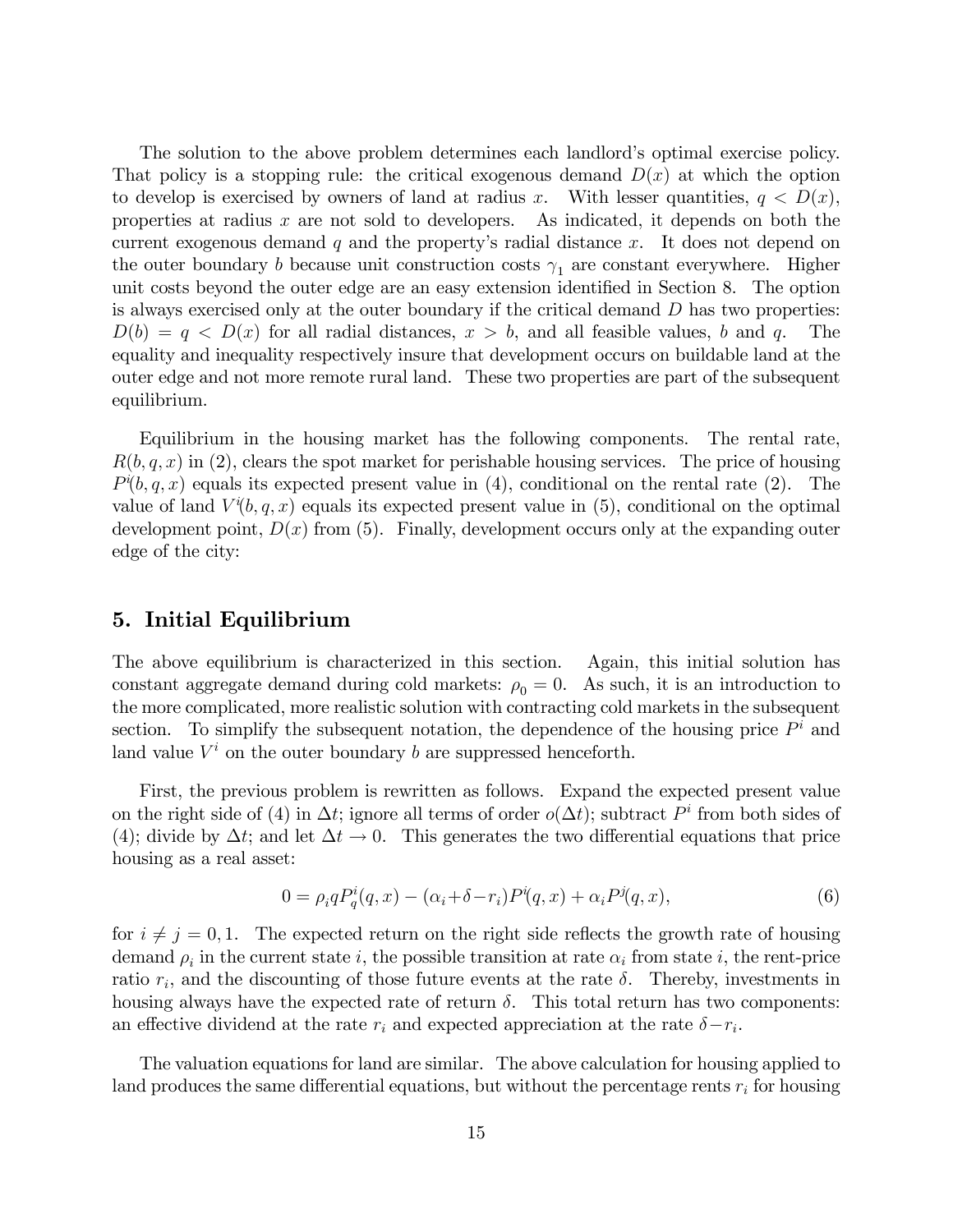services. Subtracting  $V^i$  from both sides of the equation also generates the landlord's gain from trade on the left side of the maximand. Thereby, each landlord solves the problem:

$$
0 = \max \left\{ P^i(q, x) - \gamma_i - V^i(q, x), \ \rho_i q V^i_q(q, x) - (\alpha_i + \delta) V^i(q, x) + \alpha_i V^j(q, x) \right\},\tag{7}
$$

or  $i \neq j = 0, 1$ . As indicated, each owner either exercises the option to sell his property to a developer with the resulting gain on the left side of the maximand or defers that exercise and then expects the return on the right side. As a result, optimized investments in raw land must always have in both states  $i$  an expected rate of return equal to the discount rate  $\delta$ .

The valuation equations in (7) have three boundary conditions. Exogenous aggregate demand q grows continuously during a hot market and never during a cold market. In this case, each landlord's optimal exercise policy for developing its land is a stopping rule. At each rural radius  $x \geq b$ , the landlord sells to developers only during hot markets and only then when the exogenous quantity q first reaches the development point  $D(x)$ . At this then when the exogenous quantity q first reaches the development point  $D(x)$ . quantity the value of land must equal the price of housing minus the cost of construction in hot markets,  $i = 1$ , and exceed or equal the corresponding difference in cold markets:

$$
V^{0}[D(x),x] \ge P^{0}[D(x),x] - \gamma_0, \qquad V^{1}[D(x),x] = P^{1}[D(x),x] - \gamma_1,\tag{8}
$$

at all feasible radial distances  $x > 1$ . In hot markets the optimal quantity  $D(x)$  must also satisfy the smooth-pasting condition:

$$
V_q^1[D(x),x] = P_q^1[D(x),x],\tag{9}
$$

for all  $x > 1$ .

The pairs of differential equations in  $(6)$  and  $(7)$  are solved as follows. Focus first on housing. Because cold markets have constant aggregate demand,  $\rho_0 = 0$ , the differential equation for housing in cold markets,  $(6)$  with  $i = 0$ , disappears. It is replaced by a simple proportionality between housing prices in hot and cold markets: (A.1) in the Appendix. With  $(A.1)$  the differential equation (6) for hot markets,  $i = 1$ , does not depend on the corresponding price in cold markets  $P^0$ . This single equation has the general solution  $(A.3)$ . That solution must match the pricing function for housing as capitalized rents below (2). This equality determines the rent-price ratios,  $r_0$  and  $r_1$ . Land has the same general solution as housing, but without rents:  $r_0 = r_1 = 0$ . It, combined with the continuity and smoothpasting conditions in (8) and (9), generates the value of land in (15) with (16).

In the subsequent equilibrium development occurs only during hot markets and then only at the outer edge of the city. During hot markets development never stops. Because exogenous demand never contracts and housing never depreciates, the city then has an outer radius or boundary  $B(q)$  for all feasible exogenous demands q. The outer boundary is constant during cold markets and increasing continuously with  $q$  during hot markets. At all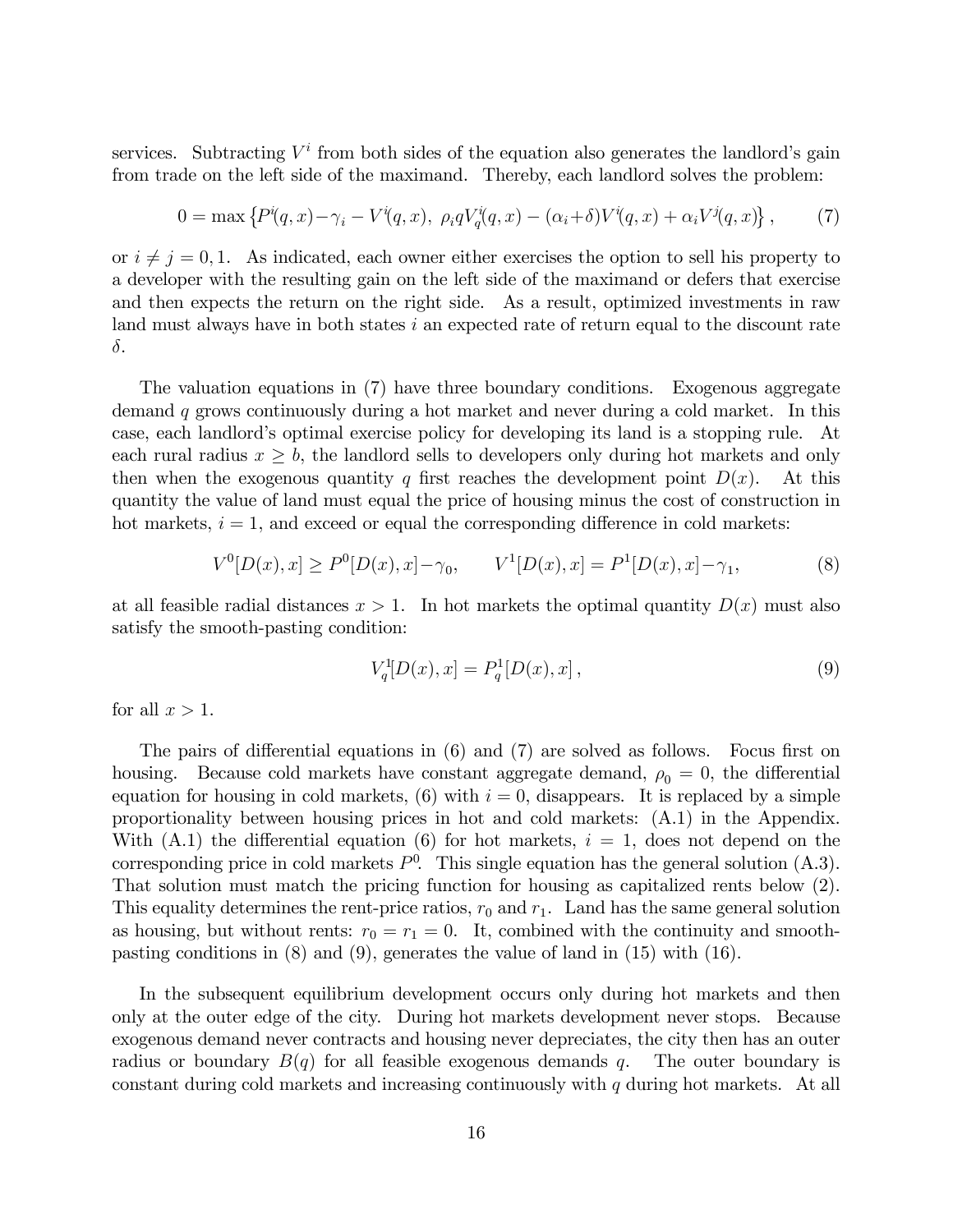times during hot markets, landlords exercise their options to develop at the expanding outer edge of the city. In this stationary equilibrium landlords' optimal quantity  $D(x)$  at the expanding outer edge must always equal the current exogenous demand q:  $D[B(q)] = q$  for all feasible  $q$ . In this case, development is restricted to the outer edge if the optimal quantity D is greater beyond the boundary:  $D(x) > q$  for all  $x > B(q)$ . Both these conditions are satisfied in the subsequent equilibrium.

All properties of the first proposition follow from the above argument. Details appear in the Appendix.

**Proposition 1:** With constant cold markets,  $\rho_0 = 0 < \rho_1$ , the unique housing equilibrium satisfying  $(1)$ ,  $(2)$ , and  $(6)$  through  $(9)$  has the following properties. All development occurs at the outer boundary:

$$
B(q) = \left[\frac{q}{\left(\lambda \pi\right)^{1-\theta} \left(r_1 p_1\right)^{\eta}}\right]^{s/\rho_1},\tag{10}
$$

with the associated housing supply from  $(1)$ . Housing has the unit prices:

$$
P^{i}(q,x) = p_{i} \left[ \frac{B(q)}{x} \right]^{\zeta}, \qquad (11)
$$

for  $i = 0, 1$ , with the values at the outer boundary,

$$
p_0 = p_1 \frac{\alpha_0}{\alpha_0 + \delta - r_0}, \qquad p_1 = \frac{\gamma_1 g_L}{g_L - g_H}.
$$
 (12)

These results hold for all radial distances,  $0 < x \leq B(q)$ . Housing also has the rent-price ratios:

$$
r_0 = \delta - \frac{\alpha_0 g_H}{\alpha_0 + \alpha_1 + \delta - g_H}, \qquad r_1 = \frac{\alpha_0 r_0}{\alpha_0 + \delta - r_0}.
$$
\n
$$
(13)
$$

During hot markets,  $i = 1$ , the prices housing and land grow at the respective rates,  $g_H$  and  $g_L$ , while the city sprawls at the rate s:

$$
g_H = \zeta s, \qquad g_L = \delta \left( 1 + \frac{\alpha_1}{\alpha_0 + \delta} \right), \qquad s = \frac{\rho_1}{\zeta \eta + 2(1 - \theta)}.
$$
 (14)

Rural land has the unit values:

$$
V^{i}(q,x) = v_i \left[\frac{q}{D(x)}\right]^{g_L/\rho_1},\tag{15}
$$

for  $i = 0, 1$ , with the values at the outer boundary,

$$
v_0 = v_1 \frac{\alpha_0}{\alpha_0 + \delta}, \qquad v_1 = \frac{\gamma_1 g_H}{g_L - g_H}.
$$
\n(16)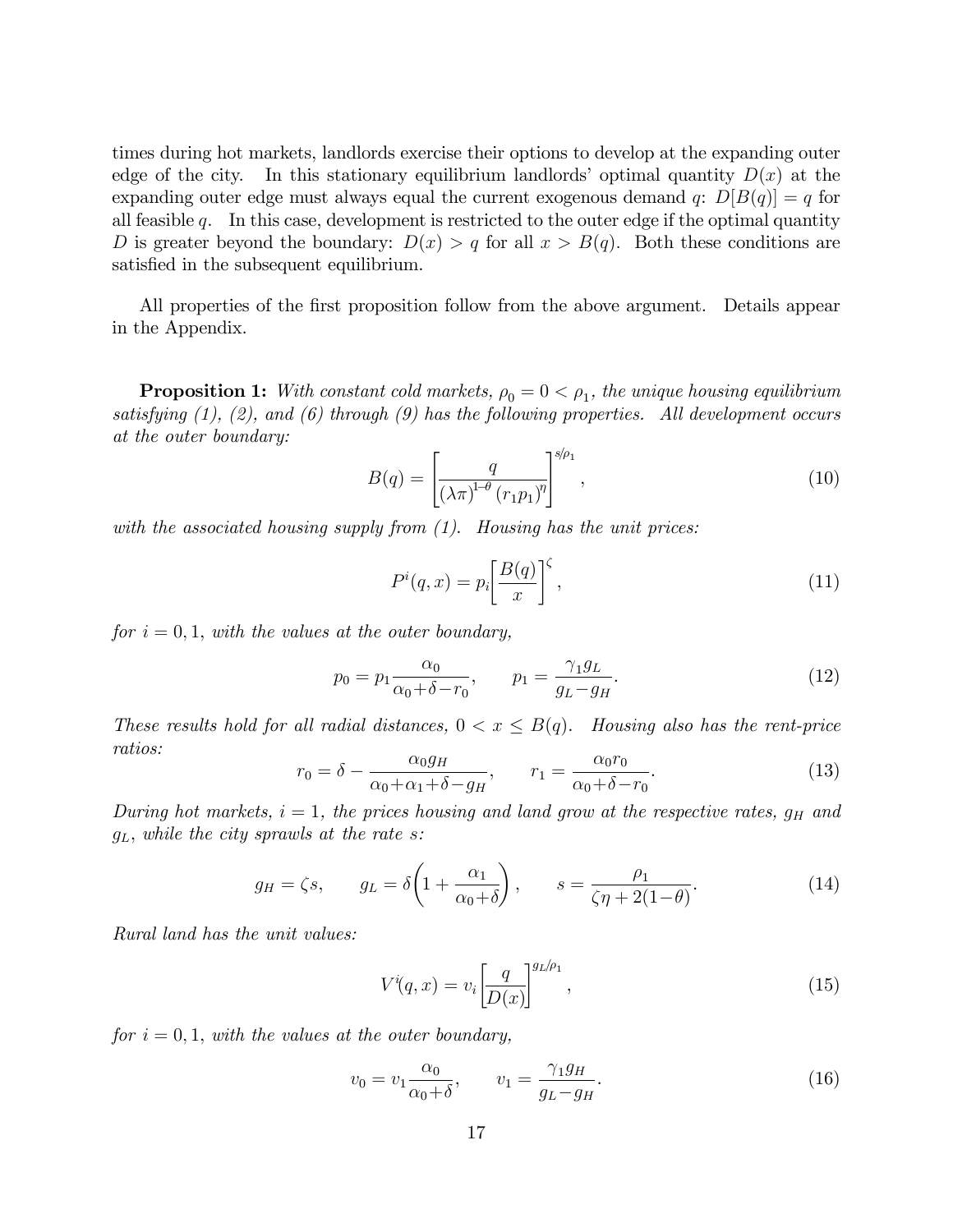Land located at radius  $x$  is developed when exogenous aggregate demand  $q$  reaches the value:

$$
D(x) = \left(\lambda \pi\right)^{1-\theta} \left(r_1 p_1\right)^{\eta} x^{\rho_1/s},\tag{17}
$$

for  $B(q) \leq x < \infty$ .

The discussion starts with cold markets. During cold markets,  $i = 0$ , exogenous demand q is constant; no land is bought by builders; and no new homes are sold to owner-occupiers. In this situation all agents–homeowners, landowners, and developers–effectively wait for the next hot market. That wait has an independent negative exponential distribution with the mean  $1/\alpha_0$ . Thereby, the wait is independent of both calendar time and all previous history. With the proportionality in the model-constant elasticities and constant growth rates-the equilibrium must then be stationary. At all times during cold markets, each unit of land is then priced in (15) and (16) at the constant expected present value of its future value at the start of the next hot market. These future values are discounted by landowners at the constant rate  $\delta$ . As a result, landowners always expect in both hot and cold markets a return on land at the constant rate  $\delta$ .

Rent-price ratios are countercyclical:  $0 < r_1 < r_0 < \delta$  in (13). As shown in the Appendix, both ratios,  $r_0$  and  $r_1$ , decrease with two parameters: the rate of expansion of aggregate demand during hot markets  $\rho_1$  and the expected duration of hot markets  $1/\alpha_1$ . Both reductions are more rapid in hot markets. By contrast, the same rent-price ratios increase with the expected duration of cold markets  $1/\alpha_0$ , less rapidly so for hot markets. Increments in either parameter,  $\rho_1$  or  $1/\alpha_1$ , increase the procyclical volatility of housing prices, but do not alter the corresponding volatility of land values. In contrast, increments in the remaining parameter  $1/\alpha_0$  increase the volatility of land values more than the volatility of housing prices. These volatilities are measured by the respective multiples,  $P^1/P^0$ ,  $V^1/V^0$ , and their reciprocals.

During transitions between cold and hot markets, both housing and land change abruptly in value. When the market switches from cold to hot, houses jump in value less than land:  $1 < P^{1}/P^{0} < V^{1}/V^{0}$ . When the market switches back to cold, houses drop in value less than land:  $V^0/V^1 < P^0/P^1 < 1$ . Thereby, housing has less procyclical volatility than land. This result follows from (11), (12), (15), and (16). There, it holds because only housing has implicit rents during cold markets:  $r_0 > 0$ . In other words, housing is valued partly as a consumer durable, whereas vacant land is purely a speculative asset. This result can also be seen from another perspective. If housing had the same or more volatility than land, then landlords could earn strictly higher expected returns in cold markets by selling their land to other investors, buying empty houses, and then renting those houses to tenants.

With minimal restrictions on the parameters, housing prices must be less volatile than land values and more volatile than construction costs during transitions between markets:

$$
1 \, < \, \gamma_1 / \gamma_0 \, < \, P^1 / P^0 \, < \, V^1 / V^0. \tag{18}
$$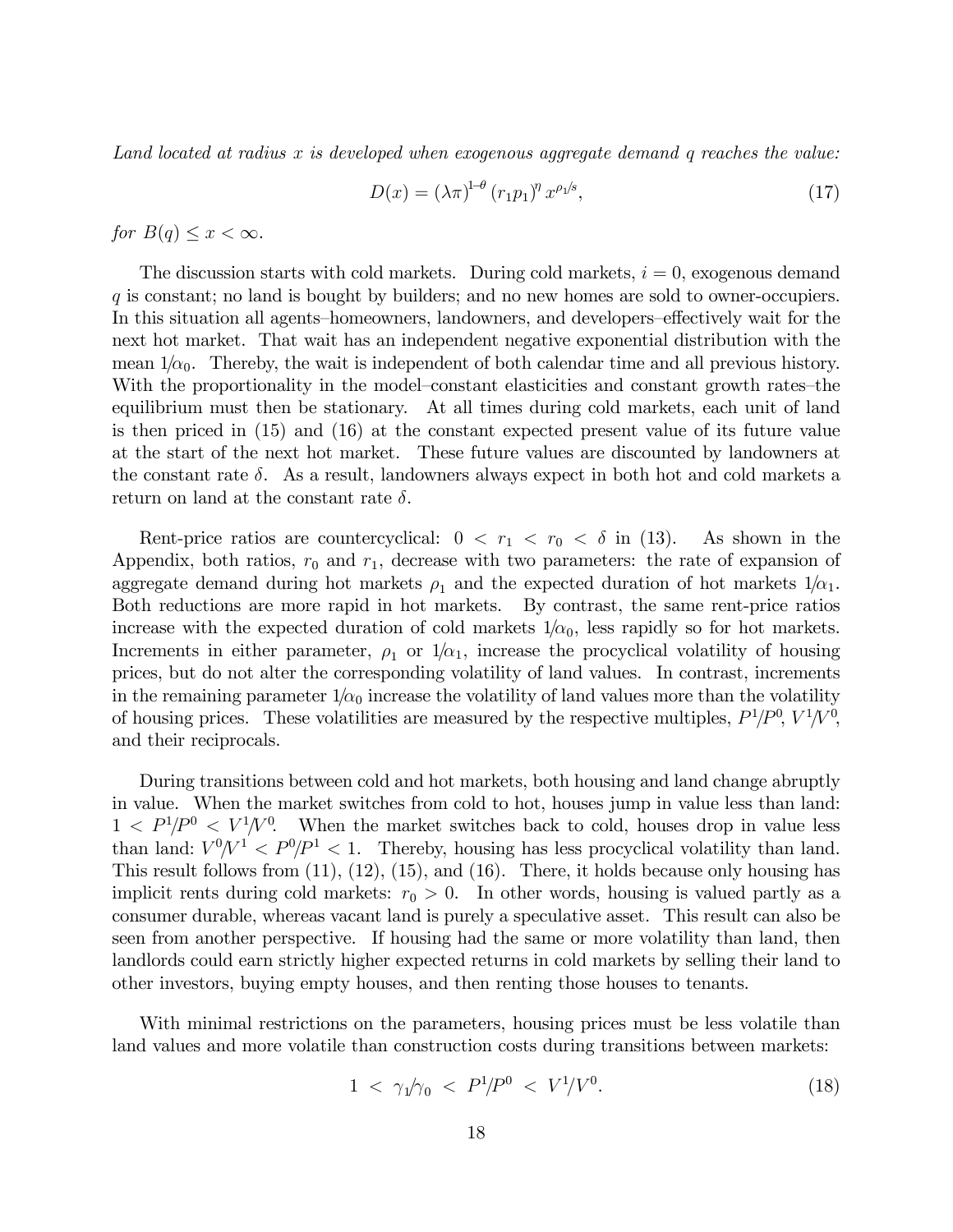This result requires only that construction costs have less procyclical volatility than the land values in (16). The latter inequality is satisfied with plausible parameters–e.g.,  $1/\alpha_0 = 3$ years,  $\gamma_0 = .85\gamma_1$ , and  $\delta \ge .06$  per year. Details appear in the Appendix.

Other properties of volatility follow immediately. Big increases in prices during transitions from cold to hot markets are associated with big decreases in prices during transitions back to cold markets. This is necessary because the ratios of housing and land prices during transitions to cold markets are reciprocals of the corresponding ratios during transitions to hot markets. The symmetry is specific to constant demand during cold markets,  $\rho_0 = 0$ . It does not hold with contracting cold markets,  $\rho_0 < 0$ .

During hot markets the city sprawls on buildable land. Its outer boundary (10) and thereby its area is decreasing in both the constant fraction of buildable land  $\lambda$  at each radial distance x and the unit price of housing at the outer boundary,  $p_1$  in (12). By contrast, its rate of sprawl, s in (14), depends on neither constant. Instead, cities sprawl more rapidly with more rapid growth of demand  $\rho_1$  or less negative rental gradients,  $\zeta$  from (11). As indicated, this sprawl also depends on the remaining two elasticities in the model: one each with respect housing rent and city size. This is not surprising. In this dynamic, proportional model, as in others, levels depend on other levels, while rates of change depend elasticities and other rates of change.

Housing appreciation has similar properties during hot markets. Most notably, the price of housing (2) is decreasing in the fraction of buildable land  $\lambda$  through its affect on the outer edge (10), while its growth rate,  $g_H$  in (14), is independent of  $\lambda$ . Also, cities with flatter price gradients in  $(11)$  and thereby smaller constants  $\zeta$  have, other things equal, more rapid sprawl in (10) and less rapid housing appreciation in (14). Both housing and land then have lower prices at the outer boundary  $B(q)$ . As the elasticity of the pricing gradient  $\zeta$  converges to zero, the appreciation rate of housing,  $g_H$  in (14), converges to zero. At the outer boundary, the price of housing,  $p_1$  in (12), then converges to the unit cost of construction  $\gamma_1$ , while the unit value of land,  $V^1[q, B(q)]$  in (15), converges to zero. However, this convergence is extremely slow when the aggregate demand for housing is nearly proportional to its supply:  $\theta \approx 1$ . As a result, cities with relatively flat price gradients can have housing that appreciates rapidly during hot markets with prices at their outer edges that exceed costs of construction. Examples of this slow convergence appear in the numerical calculations.

Finally, owners of rural land beyond the outer edge do not exercise their options to build until the edge expands to their radial distance. At the outer boundary  $B(q)$ , the exercise quantity (16) at which landowners sell their properties to developers during hot markets always equals the current exogenous aggregate demand:  $D[B(q)] = q$  for all  $q > 0$ . This equality holds because the outer boundary (10) clears the housing market at each radial distance:  $B[D(x)] = x$  for all feasible x. Thereby, landowners' optimal exercise quantity D has a simple characterization:  $D = B^{-1}$  for all  $q > 0$ . Beyond the outer boundary  $B(q)$ , no housing is developed in (16) because the exercise quantity is too large:  $D(x) > q$  for all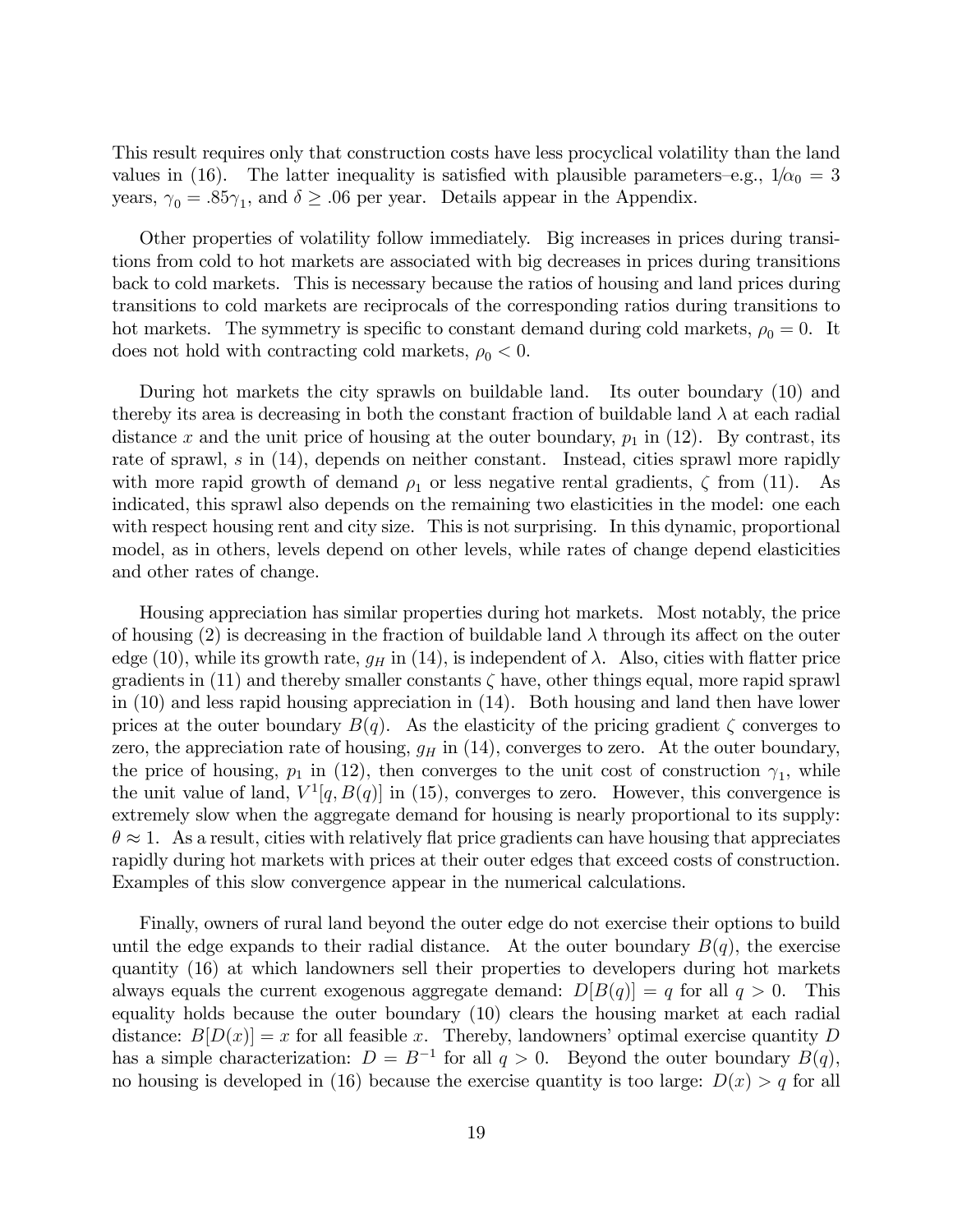$x > B(q)$ . This inequality holds because the outer boundary (10) always expands with the exogenous demand q:  $B' > 0$  for all feasible q. The optimality of no exercise beyond the outer boundary is evidenced by the higher value of rural land during booms (15) than its current value for housing:  $V^1(q, x) > v_1$  for  $q > D(x)$ .

## 6. Contracting Cold Markets

The previous model with stagnant cold markets is extended in this section to cold markets with contracting demand:  $\rho_0 < 0 < \rho_1$ . As before, construction occurs only during hot markets. Here, however, construction occurs only when housing also has no excess supply. Housing has no excess supply when and only when the exogenous aggregate demand for housing  $q$  equals its historical high or running maximum:

$$
\bar{q}_t = \max\left\{q_\tau : 0 \leq \tau \leq t\right\}.
$$

With excess supply,  $\bar{q}_t - q_t > 0$ , no new housing is built even during hot markets. Construction restarts only when exogenous demand  $q_t$  returns to its historical high  $\bar{q}_t$ . The subscript t is omitted below.

This modification of the previous model motivates the following recharacterization of housing markets. In this section stagnant cold markets,  $i = 0$ , are replaced by contracting cold markets,  $i = 0.1$ , called contractions or busts. Also, expanding hot markets,  $i = 1$ , are split into two phases: an initial recovery,  $i = 1.0$ , when housing still has some excess supply from the previous bust,  $\bar{q} - q > 0$ , and the subsequent expansion or boom,  $i = 1.1$ , when housing has no excess supply,  $\bar{q} = q$ . Busts become recoveries with the approximate probability,  $\alpha_{0,1} = \alpha_0$ , measured per unit of time, while booms become busts with the corresponding constant probability,  $\alpha_{1,1} = \alpha_1$ . By contrast, recoveries never switch stochastically to busts:  $\alpha_{1,0} = 0$ . Instead, recoveries become booms when exogenous demand q first returns to its historical high  $\bar{q}$ . This deviation from the previous model greatly simplifies the subsequent analysis.

With this modification the main model is solved much like the initial model. Previously, markets switched from cold to hot with no intermediate period of recovery. No recovery was required because demand was constant during cold markets:  $\rho_0 = 0$ . During cold markets no land was sold to developers and no new homes were built. In this case, land at the beginning of cold markets was priced at its expected present value at the end of the cold markets. The same properties hold for contracting cold markets,  $\rho_0 < 0$ , combined with their subsequent recoveries. When the recovery ends and the new boom begins, exogenous aggregate demand q again equals its last value during the previous boom  $\bar{q}$ . Also, no land is sold to developers during the bust and subsequent recovery. Therefore, land at the beginning of busts is priced at the expected present value of its future value at the end of recoveries. The two problems differ in only one detail: their expected durations.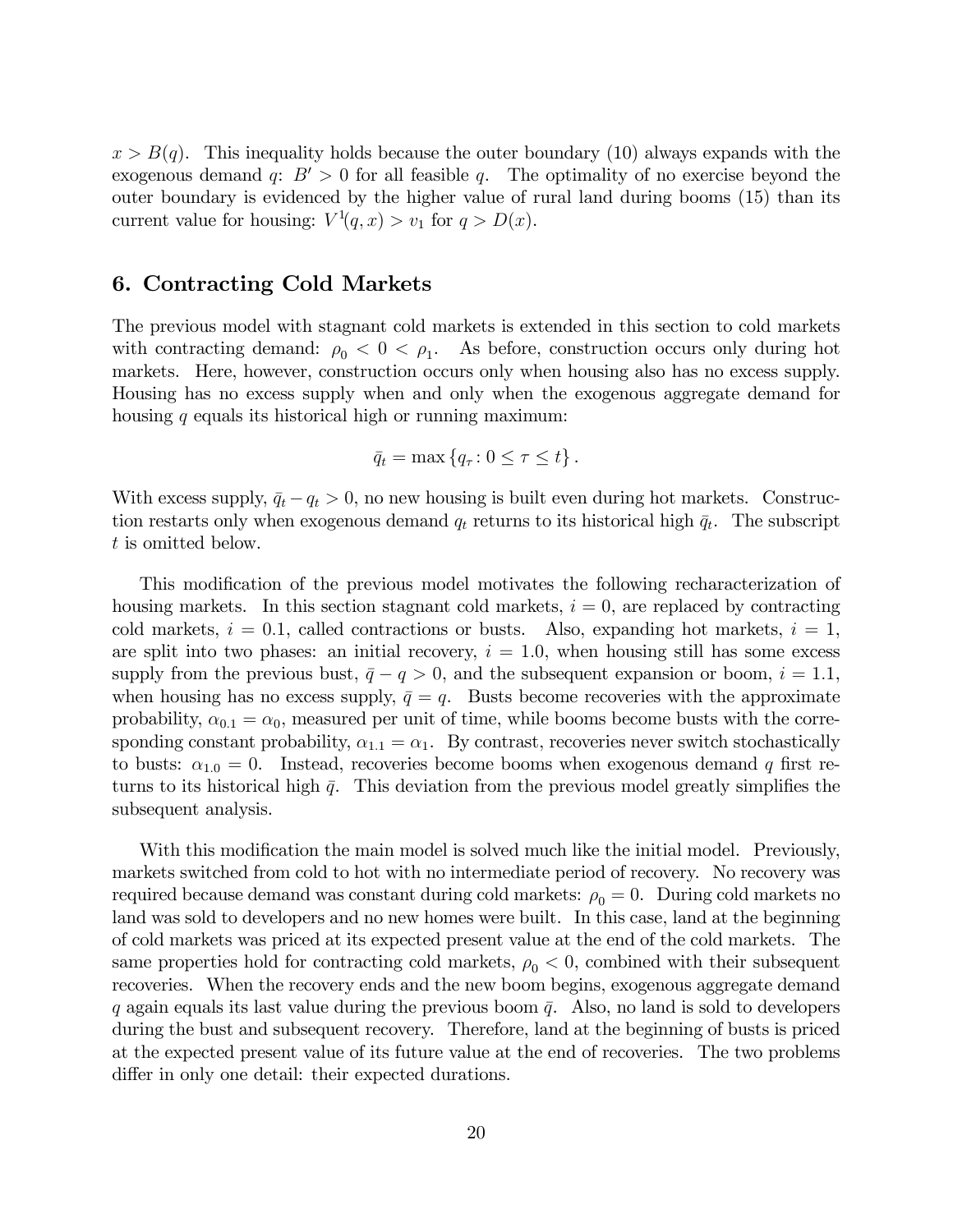The above correspondence greatly simplifies the valuation of both housing and land as real assets. Focus first on housing. By the above argument It has the same price at the beginning of busts when  $q = \bar{q}$  as it does during cold markets with the same expected duration. Previously, each cold market had the expected duration  $1/\alpha_0$  at all times during a cold market. At the beginning of a bust, the bust and its subsequent recovery have the longer expected duration  $1/\alpha_0$  with the new parameter:

$$
\acute{\alpha}_0 \equiv \frac{\alpha_0}{1 - \rho_0/\rho_1} < \alpha_0. \tag{19}
$$

This new duration is derived in the Appendix and discussed below the second proposition. Therefore, the housing price at the beginning of busts is its previous price at the start of cold markets in (12) with one substitution: the transition rate from cold to hot markets  $\alpha_0$ is replaced by  $\dot{\alpha}_0$  in (19). The same argument also applies to land.

With these valuations at the beginning of busts, the valuation equations for housing and land in (6) and (6) are solved as follows. Again focus on housing. Represent by  $P^{0.1}(q, \bar{q}, x)$ ,  $P^{1.0}(q, \bar{q}, x)$ , and  $P^{1.1}(\bar{q}, x)$  the respective prices of housing during contractions, recoveries, and booms, for  $1 < q \leq \bar{q}$  and  $1 < x \leq B(\bar{q})$ . The price of housing at the beginning of busts  $P^{0,1}(\bar{q}, \bar{q}, x)$  is the previous price at the start of cold markets with the substitution  $(19)$ . Insert this price into the differential equation into the pricing equation  $(6)$  for housing during expansions,  $i = 1$ , to calculate the price of housing during booms  $P^{1,1}$ . This is the previous price during hot markets with the same substitution  $(19)$ . Given  $P^{1,1}$ , calculate next the price of housing during recoveries  $P^{1.0}$  from (6) for hot markets,  $i = 1$ , with the substitution:  $\alpha_{1,0} = 0$  for  $\alpha_1 > 0$ . The solution is the expected present value of housing during recoveries with known duration. Finally, calculate conditional on  $P^{1.0}$  the price of housing during busts  $P^0$  from (6) for cold markets,  $i = 0$ , with another substitution:  $\rho_0 < 0$ for  $\rho_0 = 0$ . Again, the same calculations apply to land. Details appear in the Appendix.

The unique stationary equilibrium with contracting cold markets is identified below. All references in Proposition 2 to results in the previous proposition include the substitution:  $\alpha_0$  replaced by  $\alpha_0$ . In other words, the parameter  $\alpha_0$  now has its new value  $\alpha_0$ . In turn, this new value affects the values of the rent-price ratios,  $r_0$  and  $r_1$  in (13), and the growth rate of land prices during hot markets,  $g_L$  in (14). As before, all results are derived in the Appendix.

**Proposition 2:** With contracting cold markets,  $\rho_0 < 0 < \rho_1$ , and no stochastic transitions from recoveries,  $\alpha_{1,0} = 0$ , the unique equilibrium satisfying (1), (2), and (6) through (9) has the following properties. All development occurs at the city's outer boundary,  $B(\bar{q})$  from (10). Housing has the unit prices (11) with  $0 < q \leq \bar{q}$  during contractions and recoveries,  $i = 0.1, 1.0,$  and  $q = \overline{q}$  during booms,  $i = 1.1$ . During all states,  $i = 0.1, 1.0, 1.1$ , housing has at the outer boundary  $B(\bar{q})$  the respective unit prices:

$$
P^{0.1}[q, B(\bar{q})] = \frac{\dot{\alpha}_0 p_{1.1}}{\dot{\alpha}_0 + \delta - r_0} \left(\frac{q}{\bar{q}}\right)^{1/\eta},\tag{20}
$$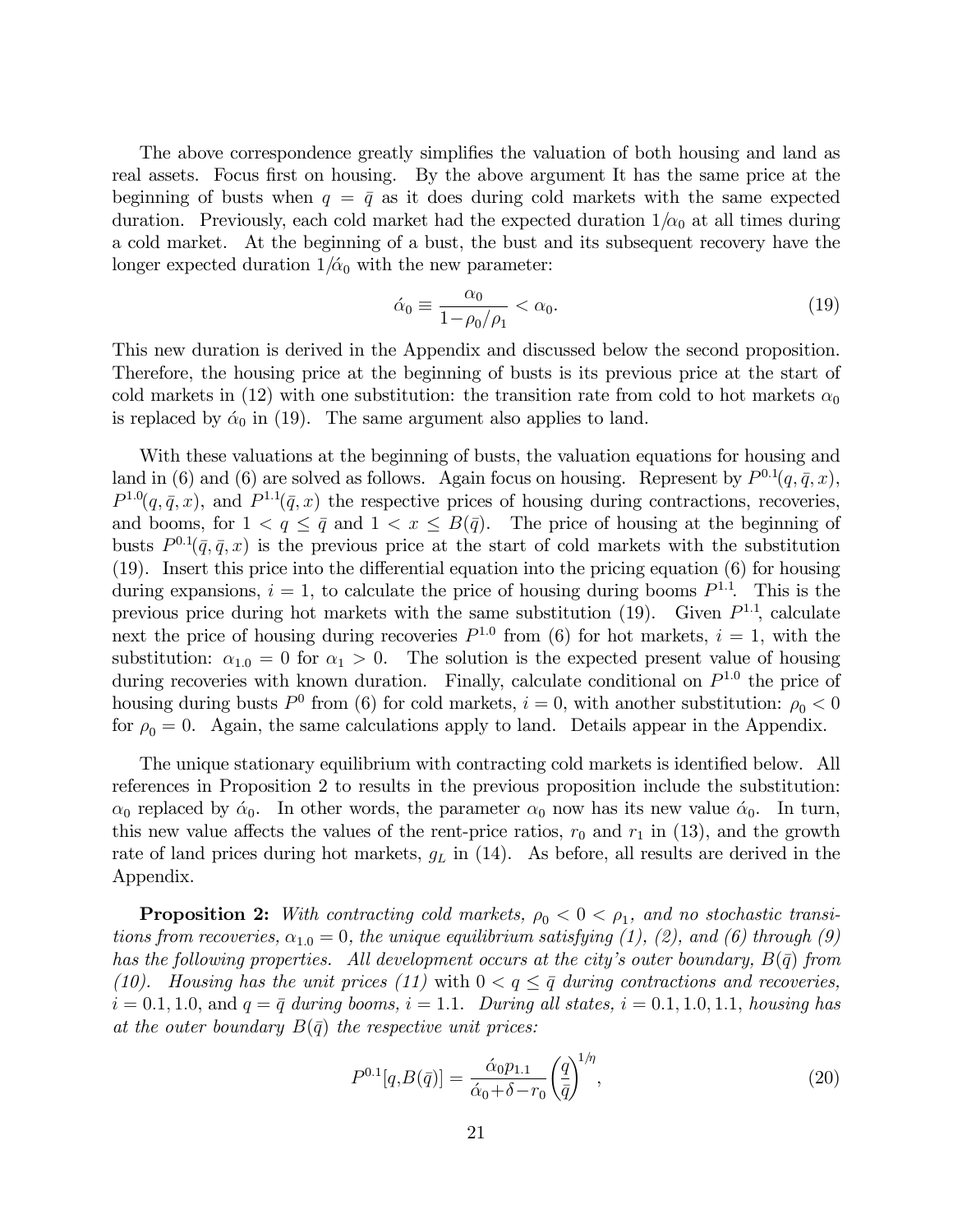$$
P^{1.0}[q, B(\bar{q})] = p_{1.1} \left(\frac{q}{\bar{q}}\right)^{1/\eta},\tag{21}
$$

for  $1 < q \leq \bar{q}$ , and

$$
p_{1.1} = P^{1.1}[\bar{q}, B(\bar{q})] = \frac{\gamma_1 g_L}{g_L - g_H}.
$$
\n(22)

Housing also has the rent-price ratios:

$$
r_{0.1} = \alpha_0 + \delta - \rho_0/\eta, \qquad r_{1.0} = \delta - \rho_1/\eta, \qquad r_{1.1} = r_1. \tag{23}
$$

These results hold for all radial distances,  $0 < x \leq B(\bar{q})$ . Housing prices change at the constant rates:  $\rho_i/\eta$  during contractions and recoveries,  $i = 0.1, 1.0,$  and  $g_H$  in (14) during booms. During contractions, recoveries, and booms,  $i = 0, 1.0, 1.1$ , rural land has the respective unit values:

$$
V^{0.1}(q, \bar{q}, x) = \frac{\dot{\alpha}_0}{\dot{\alpha}_0 + \delta} V^{1.1}(\bar{q}, x) \left(\frac{q}{\bar{q}}\right)^{(\dot{\alpha}_0 + \delta)/\rho_0}, \qquad (24)
$$

$$
V^{1.0}(q, \bar{q}, x) = V^{1.1}(\bar{q}, x) \left(\frac{q}{\bar{q}}\right)^{\delta/\rho_1}, \qquad (25)
$$

and

$$
V^{1.1}(q,x) = \frac{\gamma_1 g_H}{g_L - g_H} \left[ \frac{q}{D(x)} \right]^{g_L/\rho_1},\tag{26}
$$

with the exercise quantity  $(17)$ .

The second equilibrium is similar to the first with some significant differences. Again, housing is less volatile than land during transitions between markets. Again, this is due to housing's dual role as a consumer durable and a real asset with rents. Here, however, land is more volatile during transitions between markets than in the previous model with stagnant cold markets. Land also has less value during expansions with more rapid appreciation during booms. These results follow from (14) and (16) with the longer expected duration of busts plus recoveries  $1/\alpha_0$  than the previous cold markets with constant demand  $1/\alpha_0$ . For housing the longer duration  $1/\tilde{\alpha}_0$  also raises the rent-price ratio during booms  $r_{1,1}$  relative to its previous value  $r_1$  in the initial model

With contracting cold markets and subsequent recoveries, decreases in value during transitions from boom to bust are also greater in magnitude than the increases during transitions from bust to recovery. For land the respective relative values are  $V^{0.1}(\bar{q},x)/V^{1.1}(\bar{q},x)$  and  $V^{1.0}(q, x)/V^{0.1}(q, x)$ . The first ratio is less than the reciprocal of the second ratio because land is less valuable in (25) during recoveries than booms. Nearly identical results for housing follow from (10) and (18) through (20). This contrasts with the symmetric ratios in the previous model without recoveries. Therefore, transitions to busts affect prices more than transitions to recoveries because demand contracts during cold markets.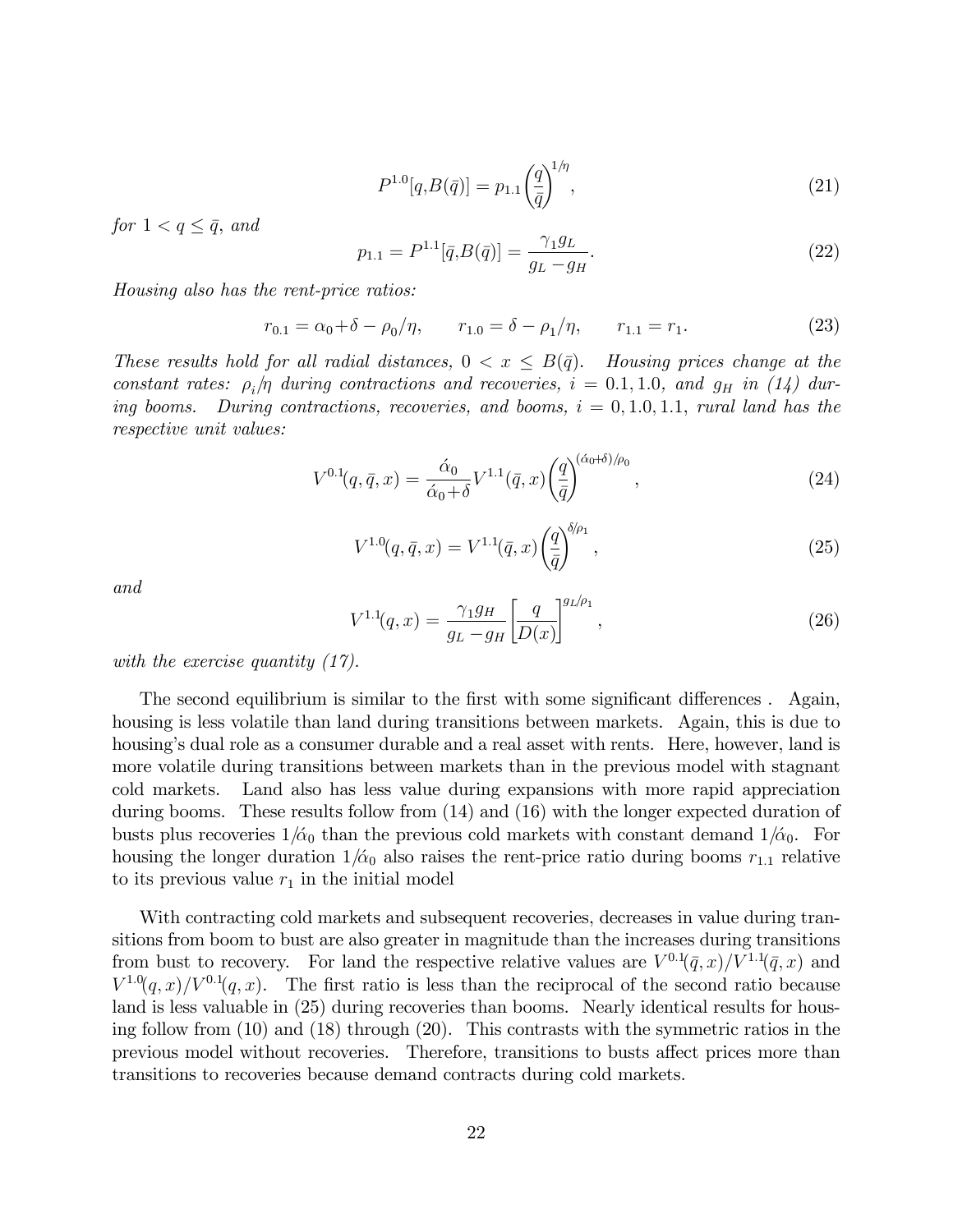# 7. Increasing Costs

In both models construction costs depend only on the state of the market. In fact, construction costs can also depend on aggregate local construction. As local construction expands, more local, progessively less skilled workers must be hired and trained. Other local inputs, like concrete, must be purchased in greater volume. Legal entitlements for lots also become increasingly costly during booms when developers must wait for longer for regulatory approvals. These realistic costs are shown in this section to alter somewhat the previous results. In the next section this change is shown to improve the match between the numerical calcuations and the data on Sand States cited in the introduction.

The main model in previous section has the following properties. New homes  $n$  are built only during booms, at which time the growth rate of aggregate demand is constant. When the housing stock h grows, it always grows at a constant rate:  $n = h \propto h$ . With (1) new and existing homes must then grow at the rate:  $n/n = h/h = 2b/b = 2s > 0$ . The new constant rate of suburban sprawl  $s$  is determined below. It can differ from the previous rate,  $s$  in (10), derived with the constant unit cost of construction  $\gamma_1$ .

Suppose that unit construction costs and aggregate construction grow at proportional rates:  $\dot{\phi}c = \nu \dot{n}/n$ . The constant of proportionality,  $\nu > 0$ , is exogenous. During booms unit construction costs must then grow at a constant rate:  $\dot{c}/c = 2\nu s$ . This generates the isoelastic unit costs during booms.

$$
C_1(\bar{q}) = \gamma_1 \bar{q}^{2\nu s/\rho_1},\tag{27}
$$

with the endogenous constant,  $s > 0$ . With constant unit costs,  $\nu = 0$ , the isoelastic cost function (27) simplifies to the constant unit cost  $\gamma_1$  in the main model.

This simple convex cost function has direct and indirect effects on the previous equilibrium. The direct effects are derived in the Appendix and presented below in the third and final proposition. The indirect effects are identified below the proposition.

**Proposition 3:** With the isoelastic unit costs,  $\nu > 0$  in (27), Proposition 2 is modified as follows. The unit price,  $p_{1,1}$  in (22), is replaced by the unit price  $p_{1,1}\bar{q}^{2\nu s/\rho_1}$ . Also, the rates of housing appreciation  $g_H$  and suburban sprawl s in (14) have during booms the new constant values:

$$
g_H = (\zeta + 2\nu)s
$$
,  $s = \frac{\rho_1}{\zeta \eta + 2(1 - \theta + \eta \nu)}$ . (28)

Otherwise, Proposition 2 is unchanged.

The increasing, convex unit costs of construction  $(27)$  have two direct effects on housing markets. During booms housing appreciates more rapidly and the city sprawls less rapidly, both in (28) relative to (14). In (28) larger constants of proportionality  $\nu$  increase the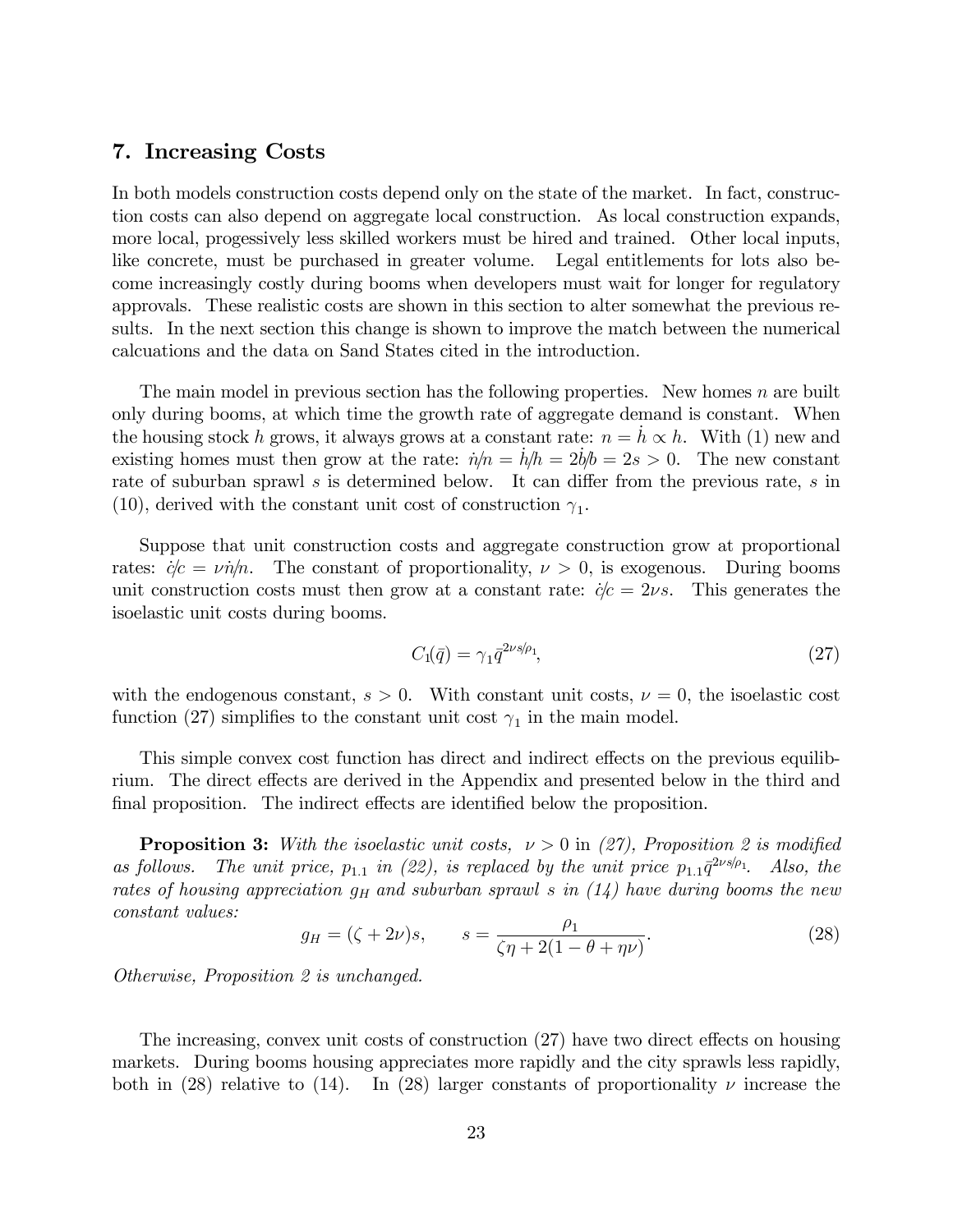growth rate of housing prices  $g_H$  and reduce the rate of sprawl s. The indirect effects are more subtle. More rapid housing appreciation  $g_H$  makes land more valuable at the outer edge of the city in (26), which raises the price of housing at the outer edge relative to the cost of construction in (22). More rapid housing appreciation also reduces both rent-price ratios,  $r_0$  and  $r_1$  in (13). This raises the volatility of housing prices and price-rent ratios in (20) and (21) during transitions between states and makes housing more valuable as a speculative asset during booms. Moreover, none of these results disappear as the elasticity of the rental gradient  $-\zeta$  approaches zero.

#### 8. Numerical Results

In this section additional implications of the main model with contracting cold markets are presented and used to calculate numerical results. Those results are then matched to housing prices in the Sand States during the decade 2000-09.

Focus first on the transition from peak to trough. The transition has two components. The market switches from boom to bust. This produces the price multiple:  $P^{0.1}[\bar{q}, B(\bar{q})]/P^{1.1}[\bar{q}, B(\bar{q})]$  from (20) and (22). Next, housing prices decrease at the constant rate  $\rho_0/\eta$  until the market switches back from bust to recovery. That bust has a negative exponential distribution with the mean  $1/\alpha_0$ . Thereby, housing markets have from peak to trough the expected multiple:

$$
\frac{\dot{\alpha}_0}{\dot{\alpha}_0 + \delta - r_0} \frac{\alpha_0}{\alpha_0 - \rho_0/\eta}.
$$
\n(29)

The multiple  $(29)$  is the product of two price ratios. The first, calculated from  $(20)$  with  $q = \bar{q}$  and (22), is realized instantaneously during the transition from boom to bust. The second, calculated in (A.16), is realized over time during the subsequent bust. Because both ratios are less than one, the expected percentage change from peak to trough can be very negative. In the subsequent numerical solutions, the first ratio is much more smaller than the second.

The transition from trough to peak is similar. During transitions between bust and recovery, housing prices jump by the multiple:  $P^{1.0}[q, B(\bar{q})]/P^{0.1}[\bar{q}, B(\bar{q})]$  from (20) and (21). During the subsequent recoveries and booms, housing prices always increase at the respective rates:  $\rho_1/\eta$  and  $g_H$ . The latter growth rate comes from (28). Also, future recoveries and booms have independent negative exponential distributions with the respective means:  $-\rho_0/\alpha_0\rho_1$  and  $1/\alpha_1$ . As a result, recoveries and booms have the analogous expected multiples:

$$
\frac{\dot{\alpha}_0 + \delta - r_0}{\dot{\alpha}_0} \frac{\alpha_0}{\alpha_0 + \rho_0/\eta} \quad \text{and} \quad \frac{\alpha_1}{\alpha_1 - g_H}.\tag{30}
$$

The first ratio on the left side of (30) is the multiple of prices during the transition from bust to recovery. It is calculated from (20) and (21). The second ratio on the left side is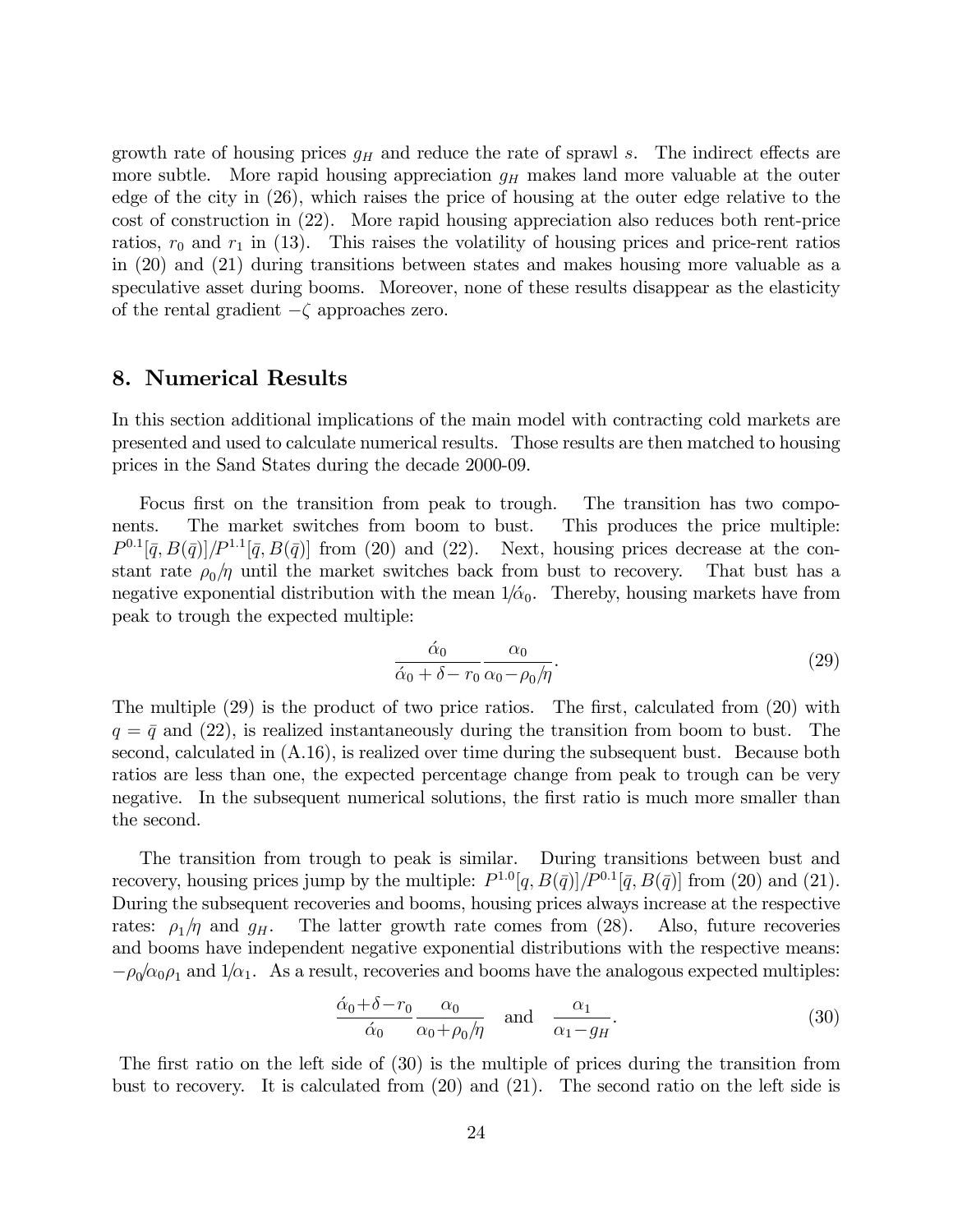the multiple of prices at any fixed radial distance that is expected during the recovery. The ratio on the right side of (30) is the multiple expected during the subsequent boom. The latter two ratios are  $(A.15)$  and  $(A16)$ , respectively. All ratios are greater than one: finite if  $g_H < \alpha_1$  and infinite otherwise. Thereby, the expected percentage change from trough to peak is also positive and potentially large.

The remaining multiple measures the development of housing during booms. The housing stock (1) grows with the outer edge (10) only during booms and then at the constant rate 2s from the previous section. Thereby, the housing stock grows from trough to peak by the expected multiple:

$$
\frac{\alpha_1}{\alpha_1 - 2s}.\tag{31}
$$

This multiple also exceeds one, infinitely so if  $2s \geq \alpha_1$ .

Using the above results from this and the previous section, housing prices are calculated for booms and busts and displayed in Table 2. The parameters for these calculations are constrained as follows. Consistent with empirical evidence on business cycles, contractions are shorter and sharper on average than expansions:  $\alpha_0 > \alpha_1 > 0$  and  $\rho_0 < 0 < \rho_1 <$  $|\rho_0|$ . During the 2000s the bust lasted three years, while the previous recovery and boom lasted about 7.5 years: Davidoff  $(2013)$ . This matches the base case in Table 2. In metropolitan Chicago the housing price gradient had estimated elasticities  $-\zeta$  between 0 and :08: McMillen (2003). Finally, the long-run price-elasticity for owner-occupied housing  $-\eta$  has been reported as  $-1.2$ : Anderson et al (1997).

The base case with the above parameter values appears in the first row of Table 2. There, the expected annual growth rate of housing prices for the base case is 11.3% during expansion and  $-15.1\%$  during contraction. The difference between these two returns of  $26.4\%$  matches the median value of 25.5% for metropolitan areas in the Sand States during the 2000s. The cumulative growth of the housing stock expected during booms of 27.5% also approximates the corresponding median value of 20% for the Sand States. Again, the medians are reported in Davidoff  $(2013)$ . These results require unit construction costs that increase in  $(27)$  with aggregate construction:  $\nu = 1$  in the base case. With smaller values  $\nu$ , the suburbs sprawl more rapidly and housing appreciates less rapidly.

The base case also illustrates the greater volatility of housing prices than housing rents. The difference, column two minus column one, is the total appreciation from trough to peak in housing prices that is attributable to changes in the price-rent ratio during transitions between hot and cold markets. That total growth in the price-rent ratio from trough to peak is 31%. The corresponding growth in housing prices between transitions is calculated from columns four through six as 183%. Because rents do not change during transitions between markets and price-rent ratios remain constant between transitions, rents also grow from trough to peak by 183%. This is smaller than the total growth of prices from trough to peak of 272%.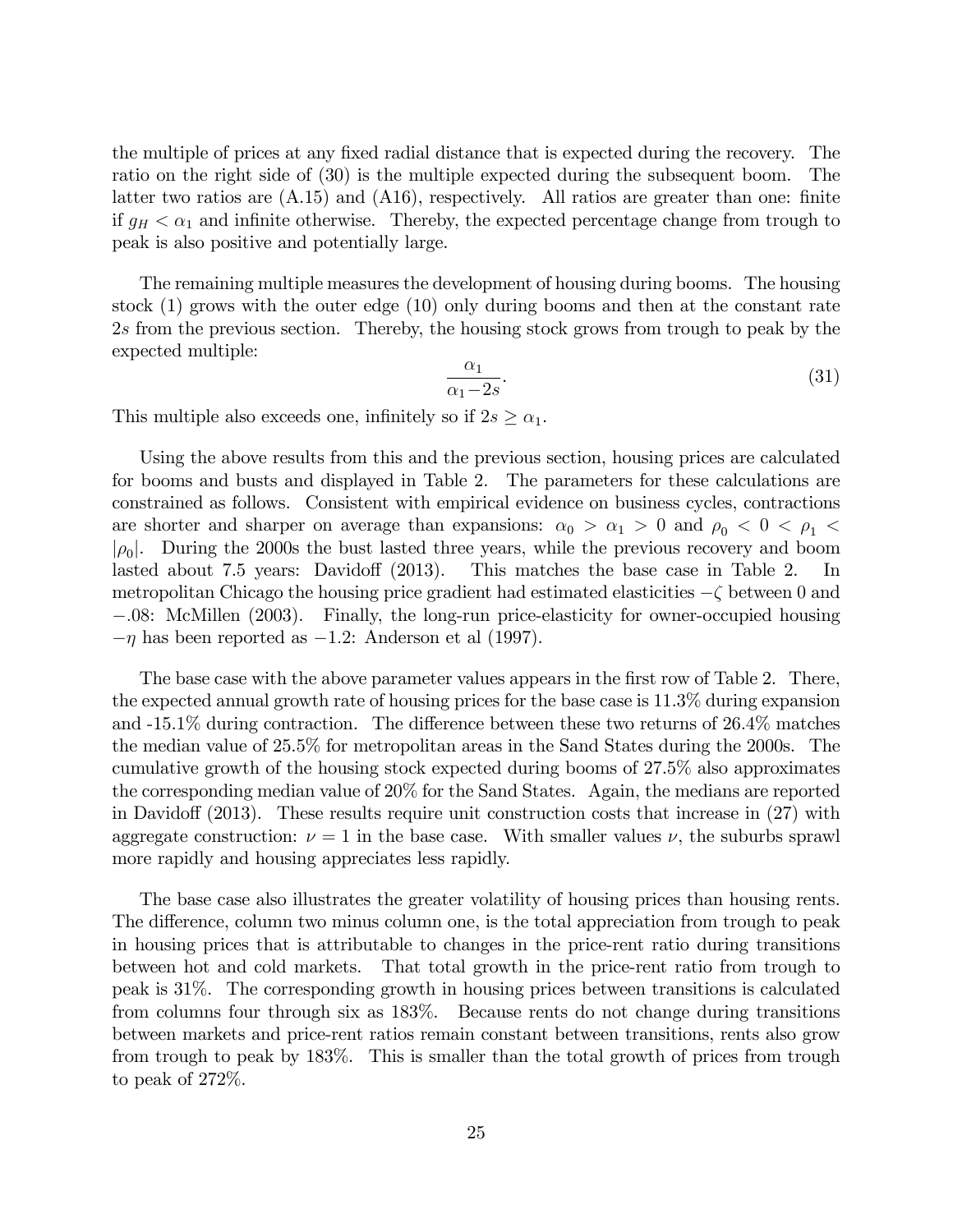The remaining rows of Table 2 are comparative statics. As indicated, the rate of sprawl s is infinite with a constant unit cost of construction,  $\nu = 0$ . Also, the elasticity of the rental gradient  $-\zeta$  has very little impact on suburban sprawl and almost none on housing appreciation. Housing appreciation is affected much more by absorption of excess housing during recoveries and increasing costs of construction during booms. With larger constants  $\nu$ , the volatility of price-rent ratios during transitions between expansions and contractions is also important. For these reasons cities with áat housing price gradients that sprawl on flat land can have highly cyclic rates of housing appreciation.

#### 9. Easy Extensions

Four easy extensions are identified in this section: more costly rural development, more complicated topography, heterogeneous housing and land, imperfectly competitive landowners, and limited land. Each extension has additional implications.

**Rural Development:** In the model the unit costs of development are constant beyond the outer edge of the city:  $0 < \gamma_0 \leq \gamma_1$ . More realistically, the unit costs increase with rural radial distance  $r-b$ . Suppose also that the unit cost is homothetic in the outer boundary b:  $\gamma_iC(x/b)$  for  $i = 0, 1$  and  $x \geq b$ . In this case, the unit values of land,  $v_i$  in (16), are replaced by the corresponding values:  $v_iC[x/B(q)]$ . This adds a second source of value for rural land in (15), greater for more remote rural land, that precludes its development beyond the outer edge of the city. Thereby, development is restricted to the outer boundary  $B(q)$ , even in cities with flat rental gradients.

**Heterogeneity:** In the model households and their housing are distinguished only by radial distance from the urban core. All houses have rents or implicit rents depend only on radial distance. In fact, households and housing are heterogenous. Different homeowners in the same category of homes can have different implicit rents. In this case, the implicit rent of all households in the previous analysis is replaced by the implicit rent of marginal households in the category. Different categories of homes can then be distinguished by their different implicit rents of marginal homeowners. Because buyers search for housing matches much more intensively than renters, owner-occupied homes should have higher implicit rents than otherwise equivalent rental homes. Among owner-occupied homes, distressed properties should have the lowest implicit rents, while custom homes should have the highest implicit rents.

Differences in rent-price ratios or, equivalently, price-rent ratios across categories of housing have multiple implications. From the model housing with higher price-rent ratios has more procyclical volatility during transitions between markets. Thereby, prices should have more procyclical volatility for rental homes than owner-occupied homes. Among owneroccupied homes procyclical volatility should be greatest for distressed homes and least for new homes with customized features, less so for more customized homes.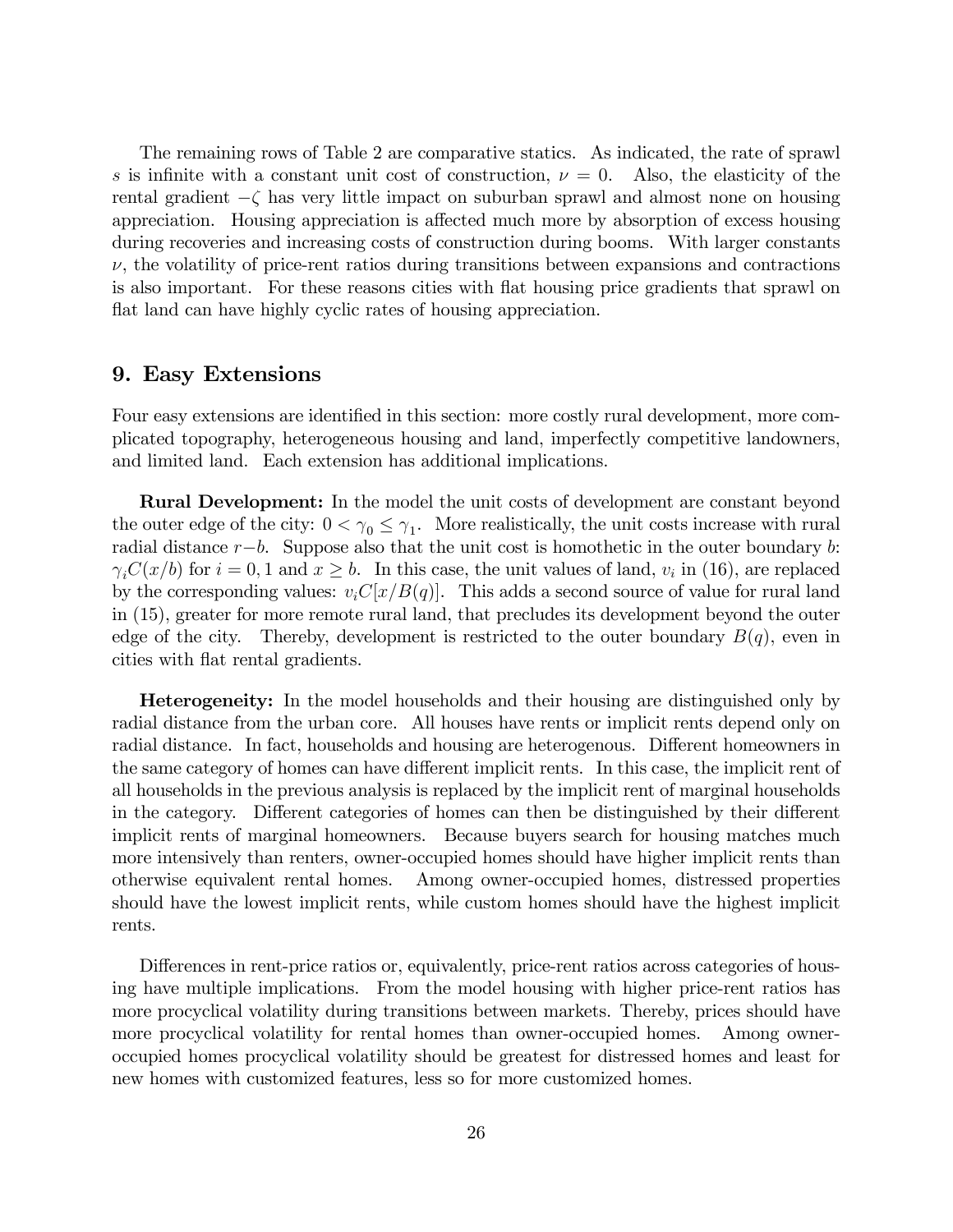Land is also homogeneous in the model and heterogeneous in practice. In the model land has no net cash inflows. In practice, net cash inflows can be positive or negative. Parcels with agricultural leases and zoning generally have small, positive cash flows, while parcels without leases have negative cash inflows mostly from property taxes. Cash inflows can be significantly positive for land with leased underground mineral rights and significantly negative for bankrupted building lots with bonded improvements. By the above argument, land with more negative cash inflows has more procyclical volatility in prices.

**Landowners:** The model is developed for sprawling cities surrounded by flat land with perfectly competitive owners. It is easily extended to the same cities with imperfectly competitive or monopolistic landowners. A monopolistic owner sells its land at the outer edge of the city during booms to perfectly competitive developers at a price that maximizes the expected present value of both its sold land and its remaining land. An imperfectly competitive landowner does the same subject to its correct conjectures about the behavior of its competitors. In a symmetric equilibrium all landowners do the same subject to their correct conjectures that all other landowners behave identically. Otherwise, the previous problem is unchanged.

Not surprisingly, a monopolistic owner sells its land for development at a slower rate and a higher price than perfectly competitive owners. In a symmetric Nash equilibrium, sales are slower and the price is higher with fewer identical landowners. With slower sales and higher prices at the outer edge, housing has higher prices everywhere inside the edge. Also, sprawl is reduced and the remaining rural land is more valuable everywhere beyond the edge. These results are altered if problematic properties can be developed at higher unit costs inside the city or the density of development is endogenous. Depending on details, rates of housing appreciation and sprawl may be reduced during periods with construction.

The extension to a monopolistic owner of peripheral land has an important application in the Sand States: metropolitan Las Vegas. The United States Department of the Interior, Bureau of Land Management (BLM) controls almost all peripheral land around metropolitan Las Vegas not previously sold the public.<sup>3</sup> Under the Southern Nevada Public Land Management Act, which became public law in October 1988, the BLM established a disposal boundary surrounding 67,920 acres of vacant peripheral land adjacent to Las Vegas. Between October 1988 and September 2015, the BLM exchanged or sold 30.8% of that vacant land and reserved or otherwise conveyed another 21.4%. As a result, land inside the disposal boundary was sold to the public at a very slow rate: 0.78% per year. A substantial share of that land is still undeveloped. The public can also nominate for sale land controlled by the BLM outside the disposal boundary. By these metrics Las Vegas effectively has no urban growth boundary. Instead, it is distinguished by its monopolistic ownership of peripheral land suitable for large masterplans.

 ${}^{3}\text{In}$  2005 the BLM controlled 90% of all developable land in Clark County, Nevada: Snyder (2000).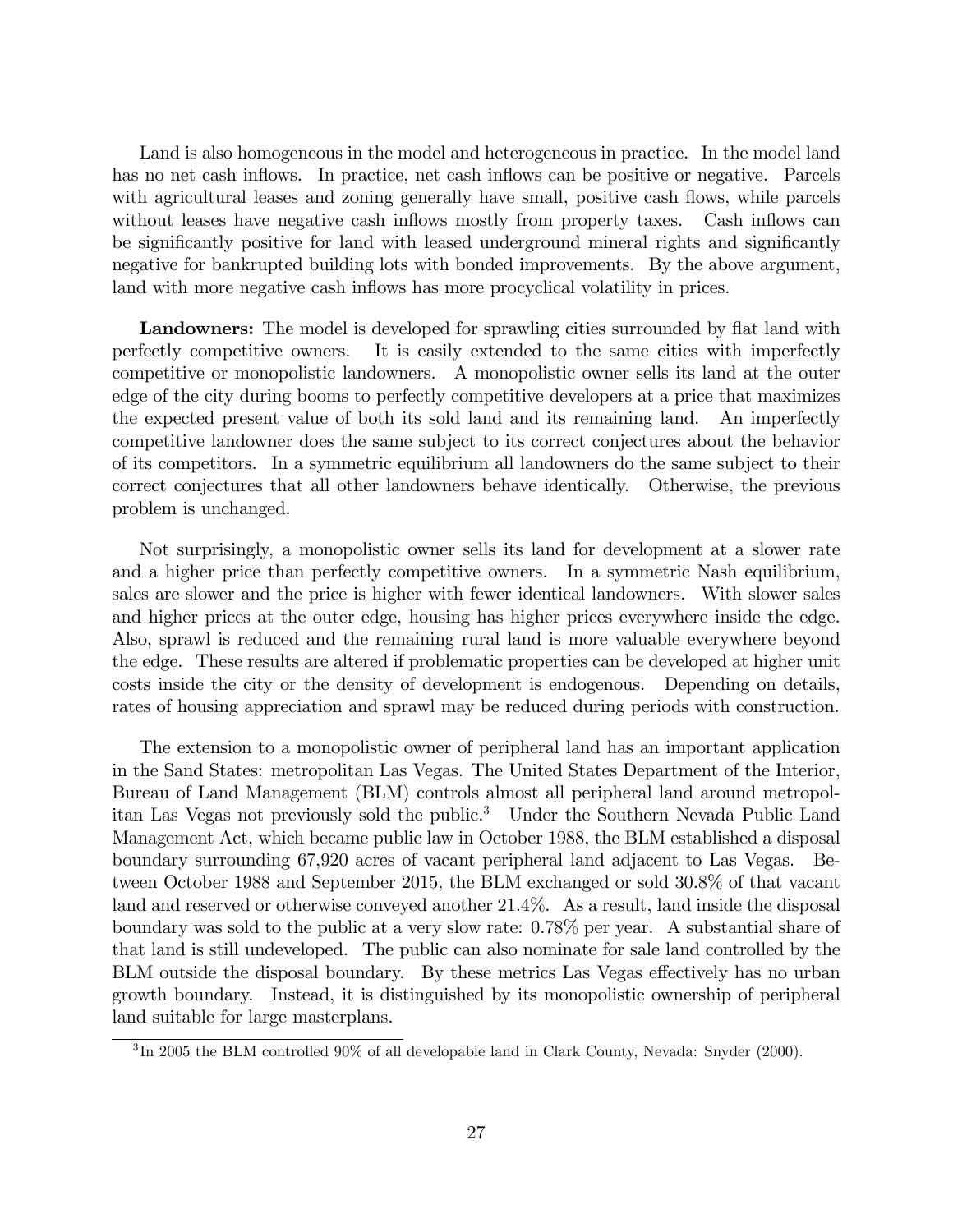Limited Land: The supply of rural land available for residential development can be limited by both topography and legal restrictions on the uses of land. In the model the fraction of buildable at each radial distance from the urban core is an exogenous constant:  $0 < \lambda \leq 1$ . That constant fraction of radial distance can be generalized to any feasible isoelastic function of radial distance, in which case the stationarity of the previous equilibria are preserved. If the fraction of buildable land decreases more rapidly with radial distance, then suburbs sprawl and housing appreciates more rapidly during booms: Williams et al (2017). In turn, this raises the price-rent ratio during booms.

A different legal restriction on the use of rural land is an urban growth boundary. Formal urban growth boundaries exist in Oregon and elsewhere. Portland's strong boundary, enacted in 1979, has been widely studied: Myung-Jin (2006) and references therein. Farmland in Oregon just outside the edge is priced on average much lower–more than  $90\%$  less–than comparable land just inside the edge. Nevertheless, Portland's edge has neither slowed local sprawl nor altered the appreciation rate of its housing. Instead, suburbanization has been pushed north into Clark County, Washington. Investors who wish to speculate on raw residential land around Portland can do so in both Clark County and adjacent counties of Washington.

As illustrated by Portland, even formal urban growth boundaries do not necessarily preclude the behavior predicted by this model and its extension immediately above. With suburban sprawl outside of urban Portland restricted to Washington, the fraction of buildable rural land is smaller. If that fraction is independent of radial distance, then it is represented in the model by a smaller value of the constant,  $0 < \lambda \leq 1$ . This smaller value expands the outer edge of the urban area in (11). Otherwise, the fraction  $\lambda$  appears nowhere in the previous results. In other words, metropolitan Portland sprawls farther north into Washington and much less everywhere else.

Other rural land in Oregon surrounding Portlandís urban growth boundary is much less valuable than adjacent land in Washington but more valuable than more rural land in Oregon. These properties and others are predicted by an easy extension of the model. Rural land located just outside urban Portland is much like more remote rural land without an urban growth boundary. In both cases, the land is not developed until it is approached by urban sprawl and entitled for development. In other words, an urban growth boundary effectively lengthens rural radial distance outside the boundary by a metric that depends on details of the entitlement process. This additional distance reduces the value of the option to develop at each rural radial distance, but little else.

#### 10. Empirical Implications

In this section the empirical implications of the model are summarized in three categories: cyclical prices in áatland, price-rent ratios, and limited buildable land. Additional empirical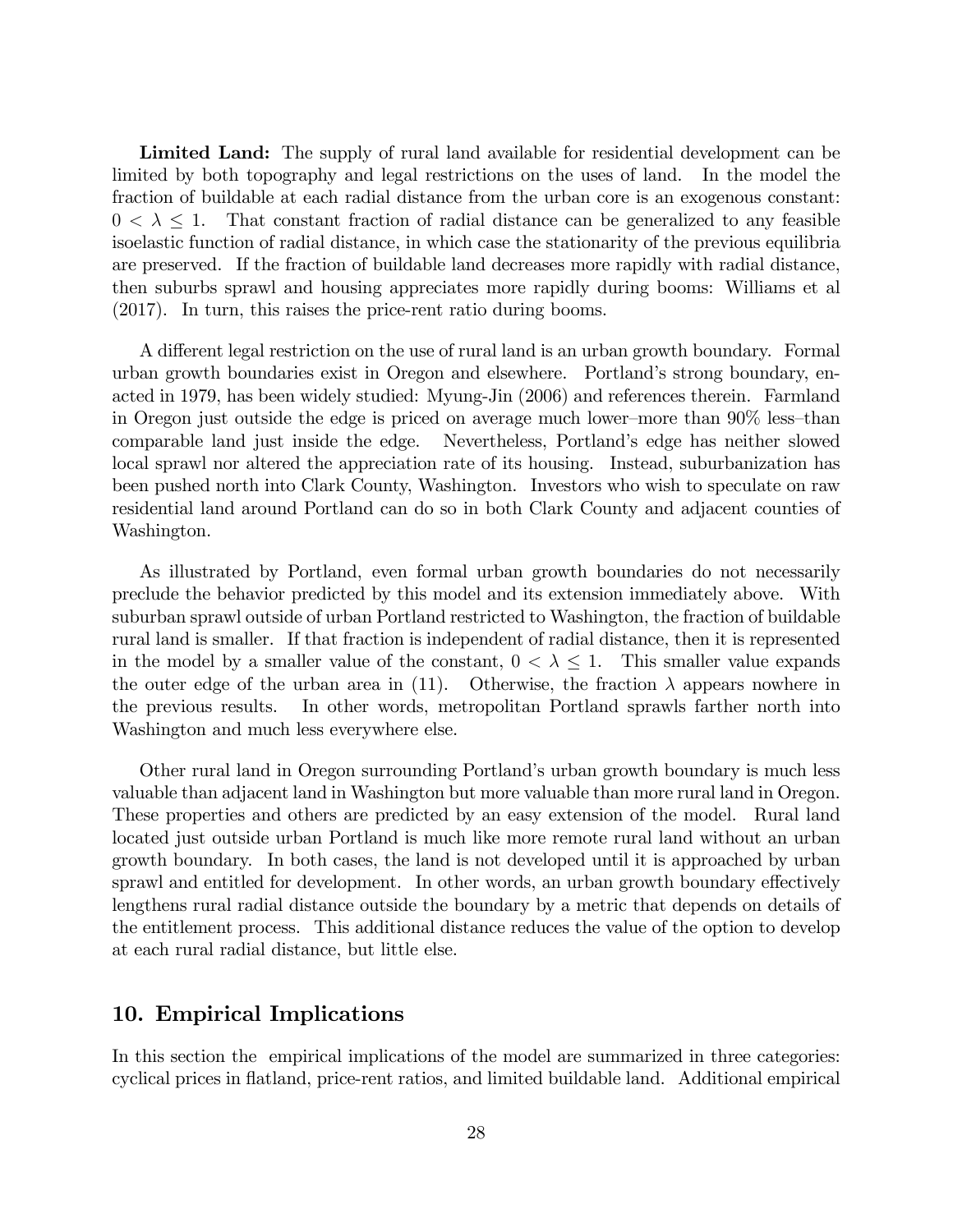implications appear in Table 3. The model's major limitations and their empirical implications are identified in the fourth subsection. Existing empirical evidence appears in the last subsection.

Cyclical Prices: Housing prices can be highly procyclical even in sprawling cities surrounded by vast supplies of flat buildable land. Most of that volatility is driven by the even more volatile procyclical pricing of undeveloped land around such cities. This procyclical pricing of land persists even with perfectly competitive landowners who sell their raw land to perfectly competitive developers that subsequently sell Önished lots to perfectly competitive home builders. Developers buy raw land located near the suburban edge of the city during periods with growing aggregate demand for housing. Other investors who wish to speculate on raw land, and thereby housing, can purchase more remote rural parcels farther from the urban core.

Housing prices have less procyclical volatility than land prices and more procyclical volatility than either construction costs or rents. The latter difference can be substantial. Rents rise during expansions when the aggregate demand for housing services increases and fall during contractions when demand decreases. During expansions rents rise more rapidly before construction begins. Once construction resumes suburbs sprawl more rapidly in cities on flat land with flatter rental gradients from the core to the periphery. In the same cities rents and thereby housing prices also rise less rapidly. At the expanding outer edge of the city, the constant unit price of housing equals the constant unit cost of construction plus the constant unit price of land. Even in cities with nearly flat rental gradients, the constant unit price of land is positive. Thereby, housing at the expanding outer edge is always priced at a positive premium over its construction costs during periods with rapid construction.

Prices inside the city also depend on the procyclical price of buildable land at the outer edge. In addition, those prices decrease during busts when the aggregate demand for housing decreases and increase during the subsequent recoveries when aggregate demand increases but construction has not yet resumed. Big busts are followed by big recoveries. Both are bigger with more price-elastic demand for housing. Booms begin when construction resumes. During booms housing appreciation does not depend on the price-elasticity of demand. It also depends very little on the elasticity of the rental gradient with respect to commuting distance in sprawling cities with relatively flat rental gradients. Instead, it depends mostly on the elasticity of unit construction costs with respect to aggregate construction. Even in cities with nearly flat rental gradients, housing prices exceed construction costs at the expanding outer edge the suburbs.

**Price-Rent Ratios:** Price-rent ratios are procyclical: lower during contractions and higher during expansions. Procyclical changes in price-rent ratios lead procyclical growth rates of rents, increasing during transitions from contractions to expansions and decreasing during the reverse transitions from expansions to contractions. During expansions pricerent ratios are higher during initial recoveries and lower during later booms. Recoveries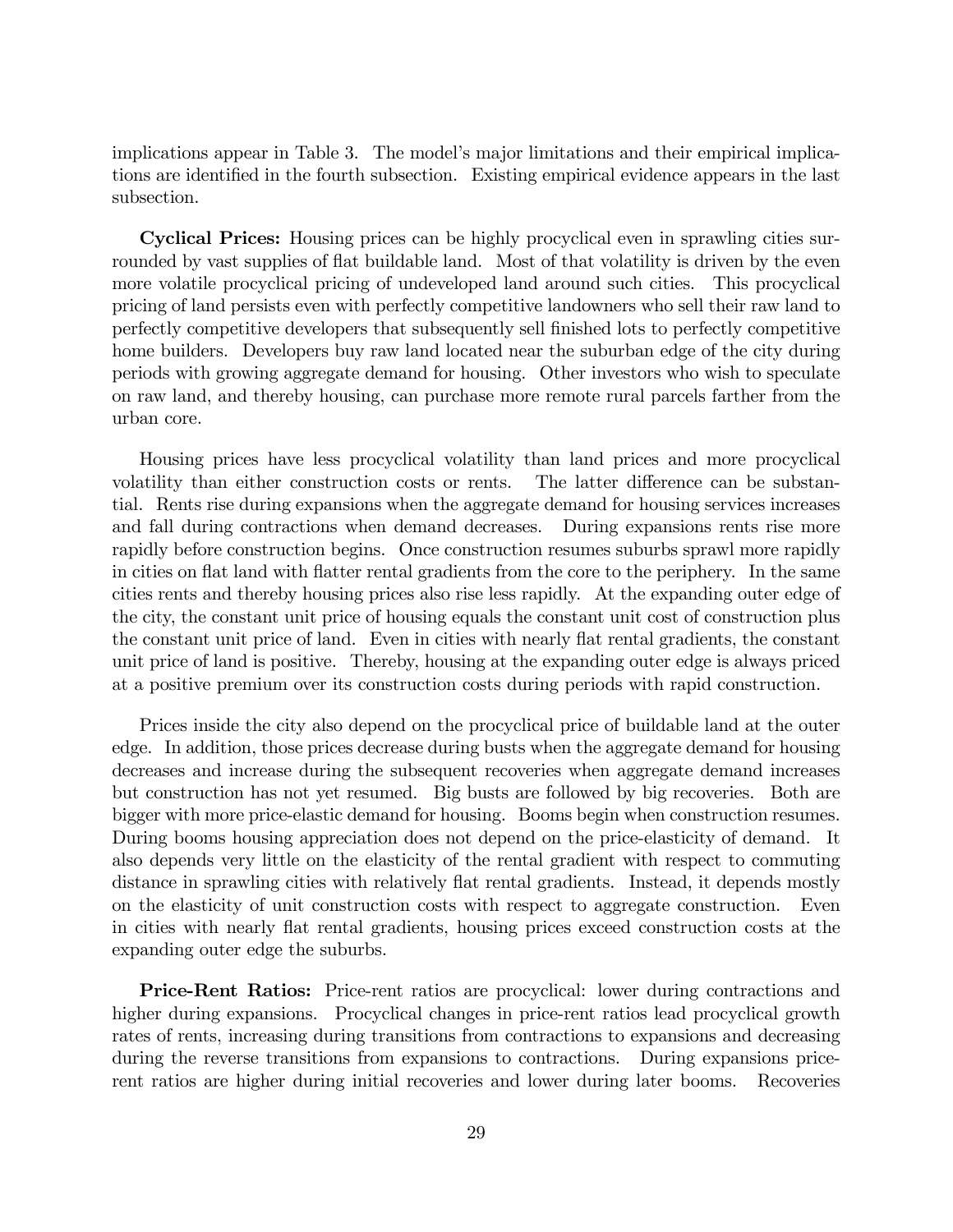are characterized by excess housing from the previous contraction, little or no construction, and relatively rapid appreciation of housing. The subsequent booms are characterized by no excess housing, rapid construction, and much less rapid appreciation of housing.

Housing prices have the least procyclical volatility in new neighborhoods with construction at the expanding outer edge of the city. There, house prices are driven largely by the procyclical prices of buildable land at the outer edge. This procyclicality determines the procyclicality of price-rent ratios at the outer edge and thereby elsewhere inside the city. That procyclical volatility is largely independent of the elasticity of the rent gradient from the core to the periphery.

Rent-price ratios are countercyclical. With lower rent-price ratios, housing has relatively less value as a consumer durable and relatively more value as a speculative real asset. As a result, speculation in housing must be procyclical. More properties are purchased by investors and rented to tenants in expanding hot markets than contracting cold markets. Hot markets have more speculation when rents grow more rapidly or hot markets last longer on average. Hotter markets are also characterized by lower rent-price ratios and more marginal tenants. In the hottest housing markets, homes held for speculation may not be rented to tenants.

Limited Buildable Land: Constraints on the supply of buildable land come in several forms. If the fraction of buildable land is an exogenous constant, as in the model, then the extent of suburban sprawl and the level of prices are smaller in cities with more buildable land. Neither the rates of suburban sprawl and housing appreciation during booms nor the volatility of housing prices during transitions between contracting and expanding markets can be attributed directly to cross-sectional differences in the constant fractions of buildable land. Instead, any such effects must be attributed to a more subtle source, such as demandside factors.

Urban growth boundaries with limited coverage, like Portland, induce additional suburban sprawl in adjacent, unrestricted areas, like adjacent counties in Washington, and reduce land prices in restricted areas, like adjacent counties in Oregon. The latter land is priced like more remote rural land surrounding cities without urban growth boundaries. Otherwise, the pricing of land and housing is similar. So too is the behavior by developers and landowners.

Limitations: In the model the housing market cycles between contractions and expansions. The Poisson transitions between these two states are observed immediately by all owners of housing and land. This precludes prior information about the timing of the next transition and asymmetric information both before and after the transition. Together with other assumptions of the model, it eliminates inertia in housing prices. These assumptions are inconsistent with common behavior. For example, buyers' demand for homes depends on financing supported by appraisals based largely on historical comparables.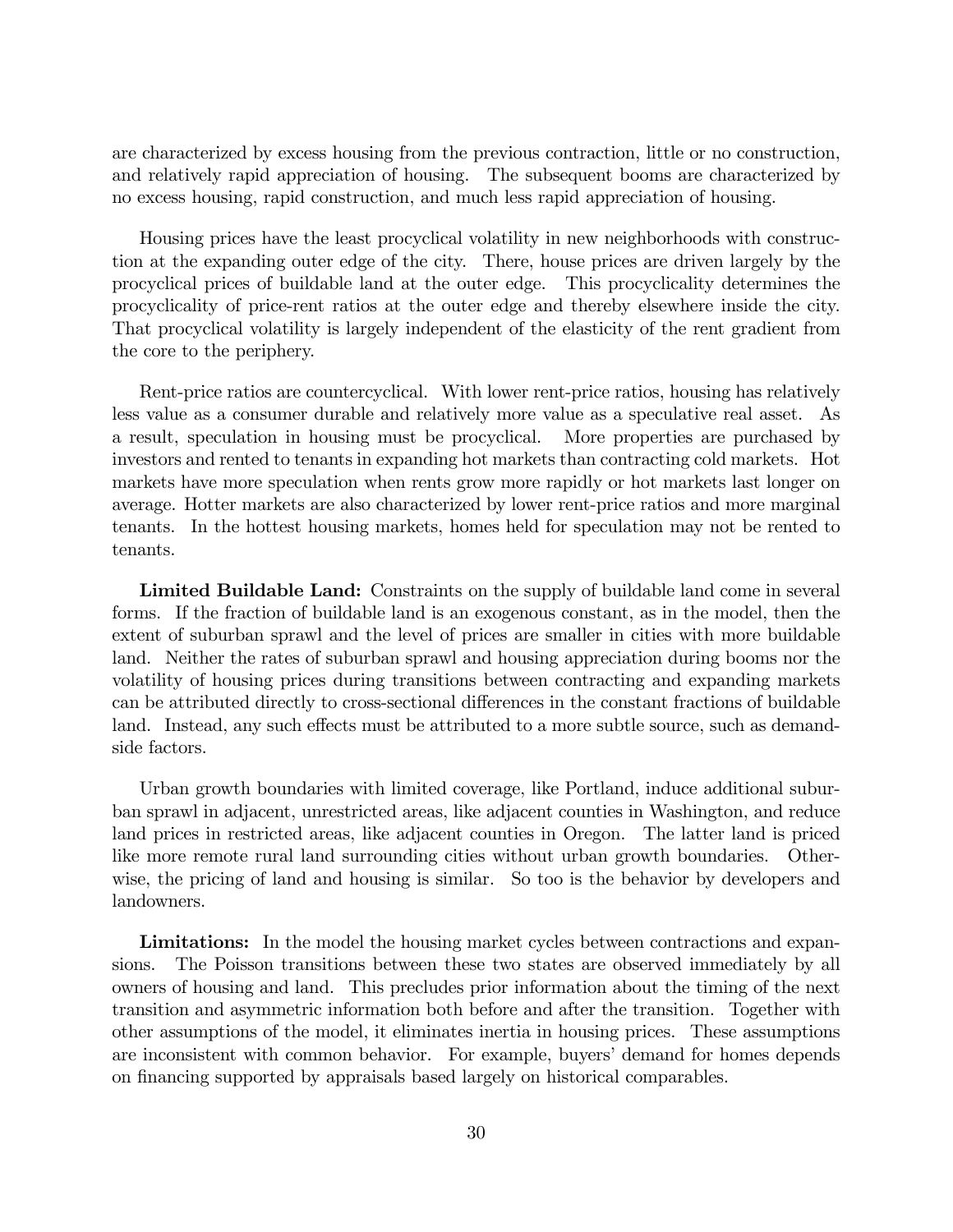Inertia in housing prices has multiple implications, some more subtle than others. If professional developers and landowners anticipate expansions before homeowners, then land prices rise rapidly relative to housing prices during transitions from contraction to expansion. This puts considerable stress on home builders—a complaint commonly expressed by their principals and land buyers–and retards their construction of new homes. If the same professionals anticipate contractions before homeowners, land prices fall rapidly relative to housing prices during the reverse transitions from expansion to contraction. As a result, homes are built and sold during the early stages of contractions. If housing prices have sufficient inertia, investors in housing can mimic this behavior by builders. They buy early during expansions and sell early during contractions. The latter can include homeowners who sell and rent early during contractions, thereby inducing inertia in rents.

Evidence: These results are consistent with existing empirical evidence. The evidence of cyclic housing prices in the Sand States is cited in the introduction. Housing prices are less volatile than land prices: Nichols et al (2013) and Nathanson and Zwick (2015). Housing rents have very little volatility: Genesove (2003) and Shimizu et al (2010). Large, luxury homes arguably have lower price-elasticites of demand, higher rent-price ratios, and thereby less procyclical price-volatility than smaller homes, consistent with recent evidence: Liu et al (2016). Finally, more volatile housing prices are associated with more housing speculation in hot housing markets by both homeowners and investors with more marginal tenants. In a recent survey owners who expect to sell within three years attach relatively less value to their house as a consumer durable than owners who expect longer tenancy: Zillow (2016). Marginal home buyers Önanced by subprime loans and speculative purchases of single-family homes were observed concurrently with highly volatile housing prices in the Sand States during 2001-2013: Mian and Sufi (2009) and Olesiuk and Kalser (2009).

# 11. Conclusion

During the 2000s metropolitan areas in the United States with the most volatile procyclical housing prices were concentrated in the Sand States: Arizona, Florida, Nevada, and noncoastal California. This is puzzling. In the Sand States many cities have relatively flat housing price gradients with high fractions of flat buildable land beyond their outer boundaries. Such cities should have highly elastic housing supplies and thereby minimal housing cycles.

Surprisingly, this puzzle has an easy resolution. In metropolitan areas the housing rental gradient is decreasing from the urban core to its outer edge. Also, the unit cost of developing rural land is increasing in its distance from the outer edge. In the main model the market cycles randomly between busts or contracting cold markets when demand for housing decreases and expanding hot markets when demand increases. Hot markets are separated into two phases: recoveries until the excess supply of housing from the previous bust is absorbed and booms during which additional demand is supplied by new construction.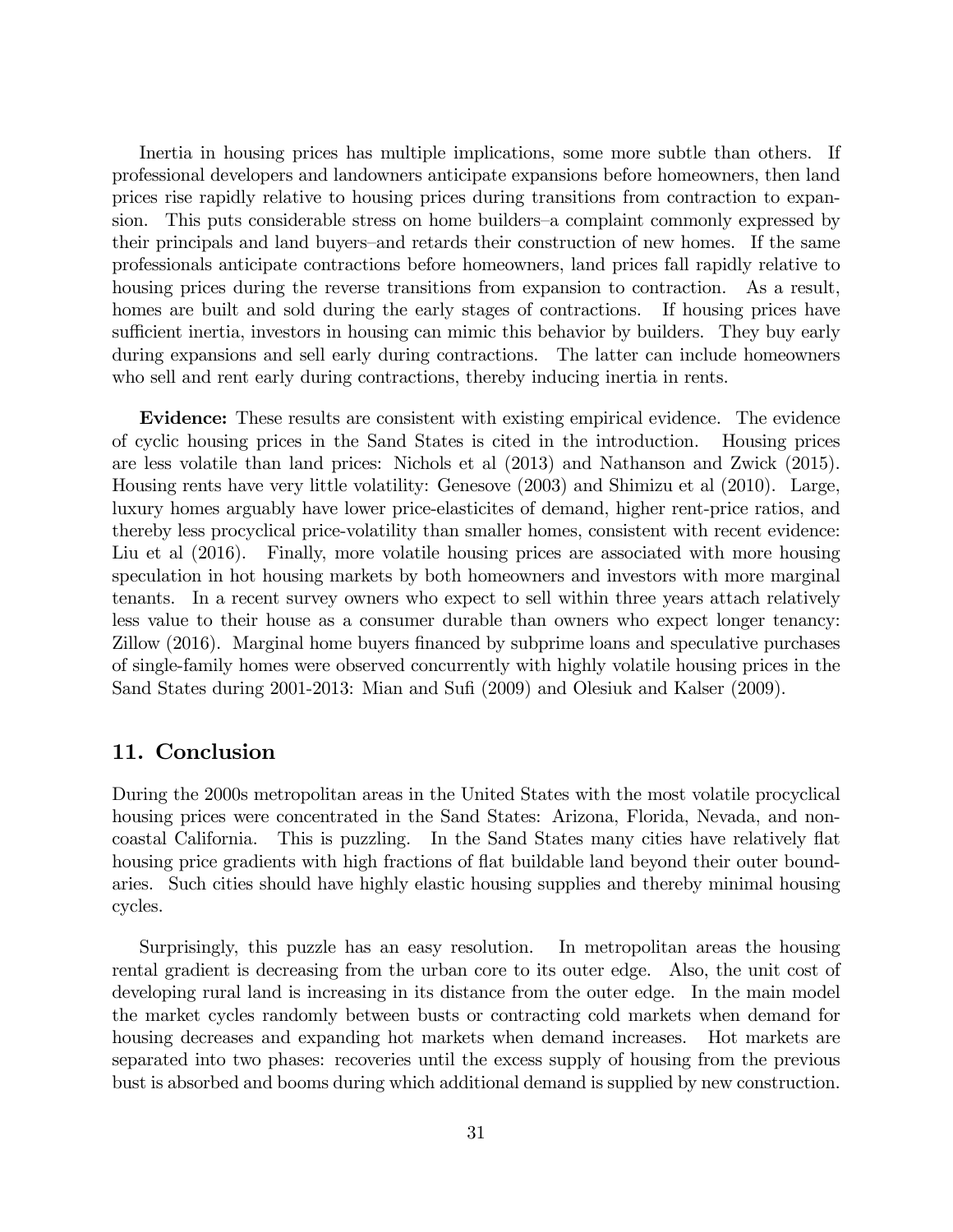Under these circumstances rural land is developed only at the city's expanding outer edge. That development occurs when perfectly competitive landowners exercise their options to sell their land to perfectly competitive developers who immediately finish lots, construct houses, and sell properties to the public.

In the resulting equilibrium land prices are procyclical at the expanding outer edge of the city, increasing during randomly timed transitions from contraction to expansion and decreasing during reverse transitions. Concurrent changes in housing prices and thereby price-rent ratios are also procyclical because all transitions are observed simultaneously by all agents. Between transitions no new information about future rents arrives in the market. As a result, price-rent ratios remain constant while rents change, increasing during expansions and decreasing during contractions. Thereby, changes in price-rent ratios lead changes in rents. Also, prices are more volatile than rents. Finally, prices are less volatile for housing than land because only housing is both a consumer durable and a speculative real asset.

In calibrated numerical solutions, the procyclical volatility of housing prices and construction can match housing statistics for the Sand States during the decade 2000-2011 if unit construction costs and aggregate construction increase at proportional rates. In this case, housing prices exceed construction costs during booms at the expanding outer edge of cities. These results are nearly independent of the rental gradient between the cityís core and its periphery.

c 2017 by Joseph T. Williams. All right reserved.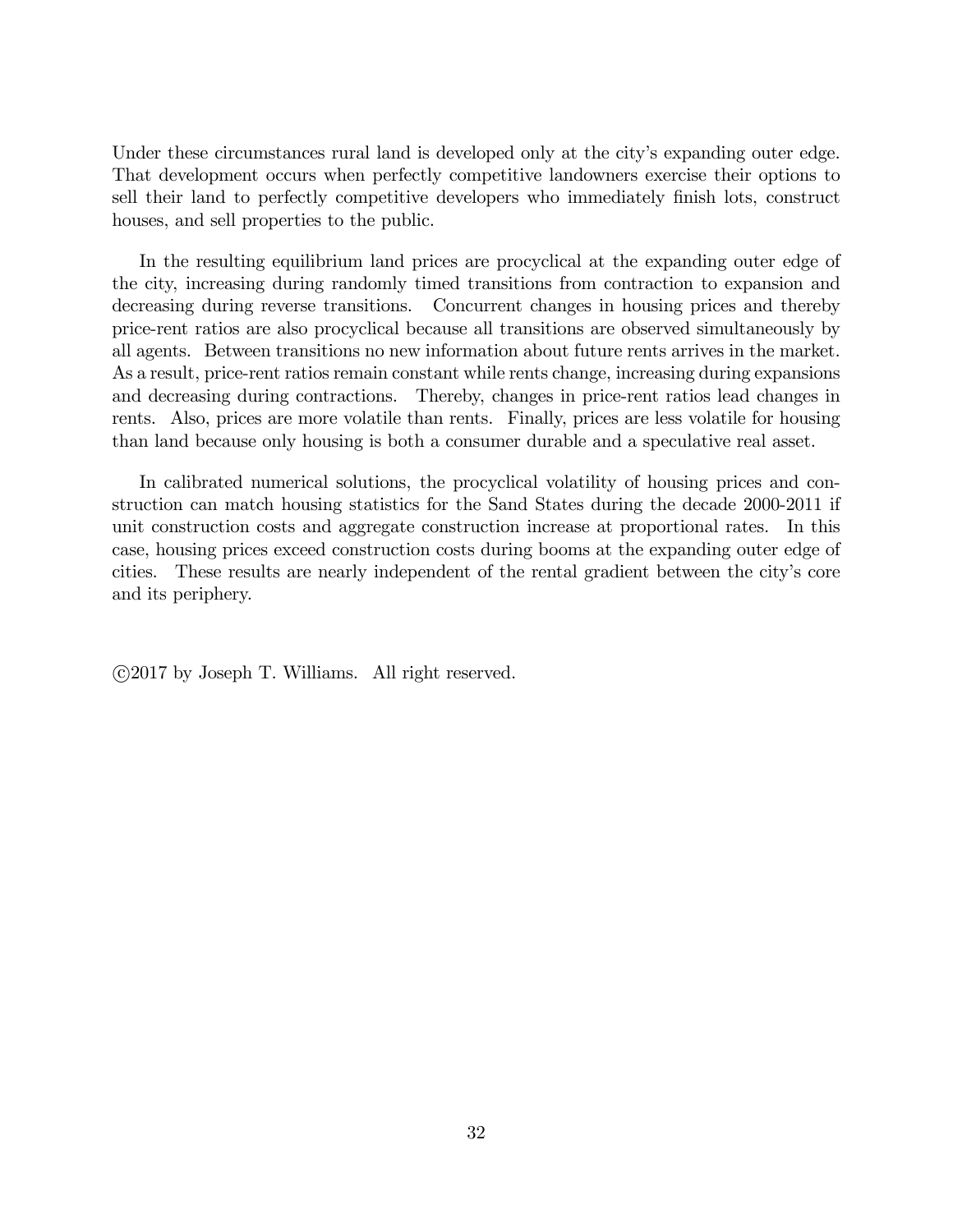## Functions and variables:

- b Radial distance from city center to outer boundary.
- h Housing stock or aggregate supply.
- $i$  State of housing market. Introductory model: cold market,  $i = 0$ , or hot market,  $i = 1$ . Main model: contraction,  $i = 0$ , recovery,  $i = 1.0$ , or boom,  $i = 1.1$ .
- $P^i$ Pricing function for housing in market  $i$ .
- $p_i$  Price of housing at outer edge of city in market i.
- q Exogenous component of aggregate demand for housing services.
- $\bar{q}$  Historic high of exogenous aggregate demand.
- R Rental function for housing services.
- $r_i$  Rent-price ratio in market i.
- $V^i$ Valuation function for rural land in market  $i$ .
- x Radial distance from city center to property.

#### Parameters and endogenous constants:

- $\alpha_i$  Transition probability per unit of time from state i to state j.
- $\dot{\alpha}_0$  Transformed transition probability (19).
- $\gamma_i$  Construction cost of one house and finished lot.
- $\delta$  Discount rate per unit of time.
- $-\zeta$  Elasticity of housing rent with respect to radial distance r.<br>- $\eta$  Elasticity of aggregate demand for housing services wrt ren
- Elasticity of aggregate demand for housing services wrt rent.
- $g_H$  Growth rate of housing prices in (14) and (28).
- $g_L$  Growth rate of land value in (14).
- $\theta$  Elasticity of aggregate demand with respect to housing stock.
- $\lambda$  Fraction of buildable land at each radial distance.
- $\nu$  Growth rate of unit costs relative to aggregate construction.
- $\rho_i$  Growth rate of exogenous component q of aggregate demand:

Initial model,  $\rho_0 = 0 < \rho_1$ ; main model,  $\rho_{0.1} = \rho_0 < 0 < \rho_1 = \rho_{1.0} = \rho_{1.1}$ .

s Rate of suburban sprawl in  $(14)$  and  $(28)$ .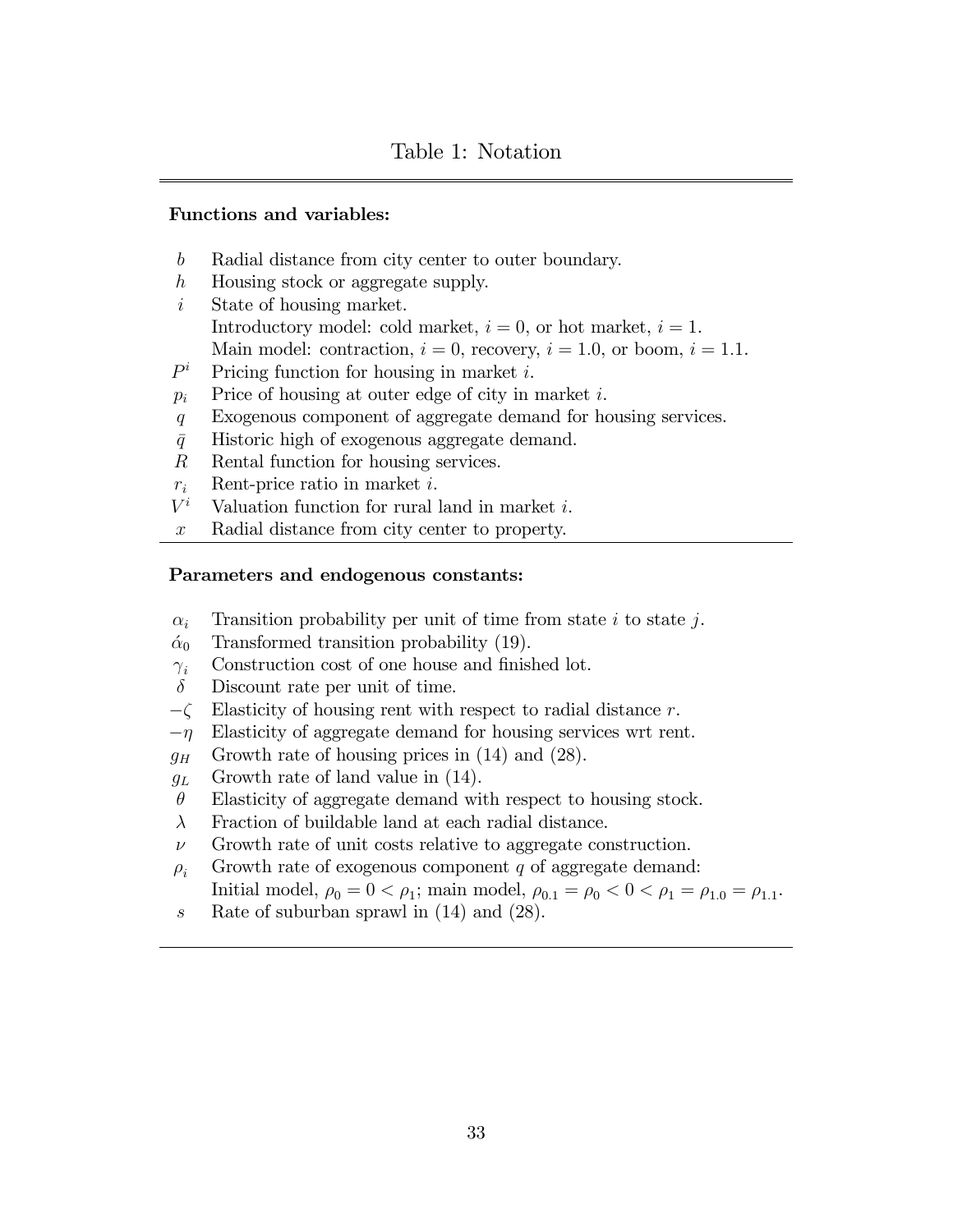|                                                                      |                               | Total housing appreciation | Annualized     |       | Growth              |              |                              |          |  |  |  |  |
|----------------------------------------------------------------------|-------------------------------|----------------------------|----------------|-------|---------------------|--------------|------------------------------|----------|--|--|--|--|
|                                                                      | Transitions                   |                            | <b>Between</b> |       |                     | housing      |                              | house    |  |  |  |  |
|                                                                      | boom                          | bust                       | transitions    |       |                     | appreciation |                              | supply   |  |  |  |  |
|                                                                      | to                            | to                         |                |       | appreciation during | during       |                              | during   |  |  |  |  |
|                                                                      | bust                          | recov                      | bust           | recov | boom                | bust         | $r \& b$                     | boom     |  |  |  |  |
| Base Case                                                            | $-.127$ $.146$ $-.275$ $.610$ |                            |                |       | .276                | $-.151$      | .113                         | .275     |  |  |  |  |
| $1/\alpha_0$ Expected length of bust                                 |                               |                            |                |       |                     |              |                              |          |  |  |  |  |
| 2.5                                                                  | $-.121$                       | .138                       | $-.288$        | .455  | .276                | $-.160$      | .110                         | .275     |  |  |  |  |
| 3.5                                                                  | $-.131$                       | .151                       | $-.304$        | .776  | .276                | $-.144$      | .116                         | .275     |  |  |  |  |
| $1/\alpha_1$ Expected length of boom                                 |                               |                            |                |       |                     |              |                              |          |  |  |  |  |
| 2.5                                                                  |                               | $-.113$ $.127$ $-.275$     |                | .610  | .218                | $-.146$      | .113                         | .216     |  |  |  |  |
| 3.5                                                                  | $-.138$                       | .160                       | $-.275$        | .610  | .333                | $-155$       | .113                         | .331     |  |  |  |  |
| $-\zeta$ Elasticity of rent gradient with respect to radial distance |                               |                            |                |       |                     |              |                              |          |  |  |  |  |
| $-.080$                                                              | $-.128$                       |                            | $.147 - .275$  | .610  | .278                | $-.151$      | .113                         | .265     |  |  |  |  |
| $-.001$                                                              | $-.127$                       | .146                       | $-.275$        | .610  | .276                | $-.151$      | $\overline{\phantom{0}}.113$ | .276     |  |  |  |  |
| $\nu$ Proportional factor in elasticity of unit construction cost    |                               |                            |                |       |                     |              |                              |          |  |  |  |  |
| 0.0                                                                  | $-.0043$                      | .0043                      | $-.275$        | .610  | .0074               | $-.107$      | .064                         | $\infty$ |  |  |  |  |
| 2.0                                                                  | $-.137$                       | .159                       | $-275$         | .610  | $.304\,$            | $-.155$      | .117                         | .132     |  |  |  |  |
| $\rho_0$ Growth rate of exogenous housing demand during bust         |                               |                            |                |       |                     |              |                              |          |  |  |  |  |
| $-.20$                                                               | $-.132$                       | .153                       | $-.336$        | 1.02  | .276                | $-.182$      | .120                         | .275     |  |  |  |  |
| $-.10$                                                               | $-.120$                       | $,137 - .202$              |                | .338  | .276                | $-.116$      | .109                         | .275     |  |  |  |  |
| $\rho_1$ Growth rate of demand during recovery and boom              |                               |                            |                |       |                     |              |                              |          |  |  |  |  |
| .05                                                                  | $-.070$                       | .075                       | $-.275$        | .610  | .121                | $-.130$      | .055                         | .121     |  |  |  |  |
| .10                                                                  | $-.180$                       | .220                       | $-.275$        | .610  | .481                | $-.172$      | .176                         | .478     |  |  |  |  |
|                                                                      |                               |                            |                |       |                     |              |                              |          |  |  |  |  |

# Table 2: Housing appreciation and supply

Notes: The percentage growth of housing prices, negative and positive, during transitions from boom to bust and bust to recovery, as calculated in Proposition 2, appear in the first two columns of Table 2. This growth comes entirely from changes in the price-rent ratio. The corresponding growth in columns three through five comes entirely from changes in rents. At any fixed radial distance inside the city, the total percentage appreciation of housing expected during busts comes from columns one and three. During recoveries the corresponding expected return comes from columns two and four. During booms the same total is column five. The corresponding total annual returns anywhere inside the city are column six for busts and column seven for recoveries and booms. The first row is the base case with the parameter values:  $1/\alpha_0 = 3$ ,  $1/\alpha_1 = 3$ ,  $\gamma = 1.0$ ,  $\delta = .08$ ,  $\zeta = .01$ ,  $\eta = 1.2$ ,  $\theta = .8$ ,  $\nu = 1.0$ ,  $\rho_0 = -.15$ , and  $\rho_1 = .10$ . In the remaining rows, only the value of the indicated parameter is altered from the base case.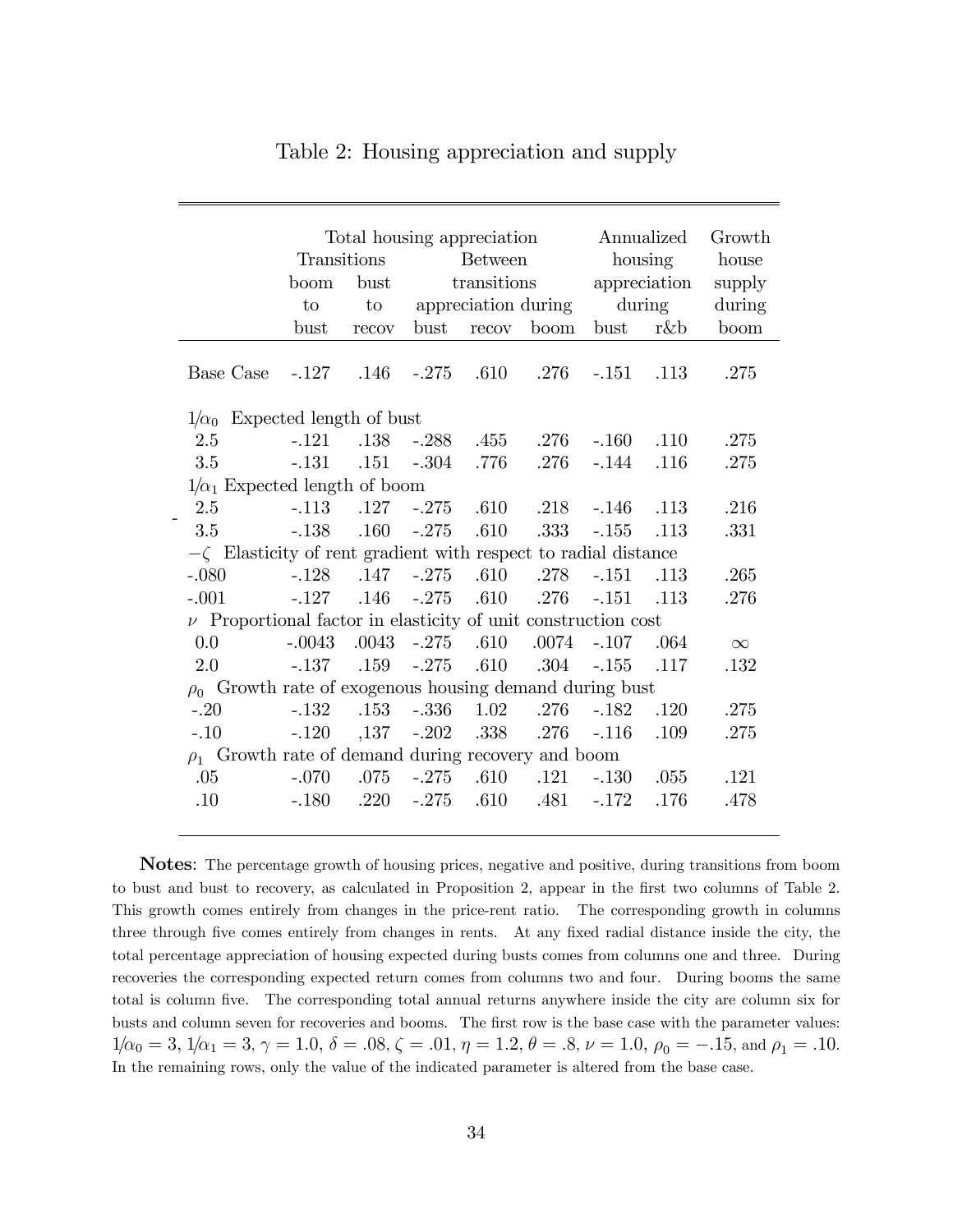| Increase in                                      |              | Appreciation<br>rate of<br>homes<br>$g_H$ | land<br>$g_L$ | Housing<br>price at<br>edge<br>$p_{1.1}$ | Rent-<br>price<br>ratio<br>$r_{1.1}$ |  |  |  |  |
|--------------------------------------------------|--------------|-------------------------------------------|---------------|------------------------------------------|--------------------------------------|--|--|--|--|
| Expected length of                               |              |                                           |               |                                          |                                      |  |  |  |  |
| contraction                                      | $1/\alpha_0$ | $\theta$                                  |               |                                          |                                      |  |  |  |  |
| expansion                                        | $1/\alpha_1$ |                                           |               |                                          |                                      |  |  |  |  |
| Elasticities of                                  |              |                                           |               |                                          |                                      |  |  |  |  |
| price wrt radial distance                        |              |                                           | 0             |                                          |                                      |  |  |  |  |
| aggregate demand wrt price                       | $-\eta$      |                                           |               |                                          |                                      |  |  |  |  |
| Proportional cost                                | $\nu$        |                                           |               |                                          |                                      |  |  |  |  |
| Growth rate of exogenous aggregate demand during |              |                                           |               |                                          |                                      |  |  |  |  |
| contraction                                      | $\rho_0$     |                                           | $^+$          |                                          |                                      |  |  |  |  |
| expansion                                        | $\rho_1$     |                                           |               |                                          |                                      |  |  |  |  |
|                                                  |              |                                           |               |                                          |                                      |  |  |  |  |

Table 3: Comparative statics for booms with contracting cold markets,  $\rho_0 < 0$ 

Notes: Comparative statics are calculated from Proposition 2 with contracting cold markets or busts:  $\rho_0 < 0$ . The first two column headings are the growth rates per unit of time of prices for homes and land during booms,  $g_H$  and  $g_L$  from (14). The third column heading is the price of housing during booms at the expanding outer edge of the city,  $p_{1,1}$  from (22). The fourth and final column heading is the rent-price ratio during booms,  $r_{1,1}$  from (23). The first two rows are the expected times to the end of the current contraction and expansion,  $1/\alpha_0$  and  $1/\alpha_1$ , calculated from the corresponding probabilities per unit of time of switching from contraction to expansion  $\alpha_0$  and expansion to contraction  $\alpha_1$ . The middle two rows are the elasticities of housing price with respect to radial distance  $-\zeta$  and aggregate demand with respect to housing price  $-\eta$ , both above the pricing function for housing (2). The final two rows are the growth rates per unit of time for the exogenous component of aggregate demand during expansions and contractions,  $\rho_0$ and  $\rho_1$ .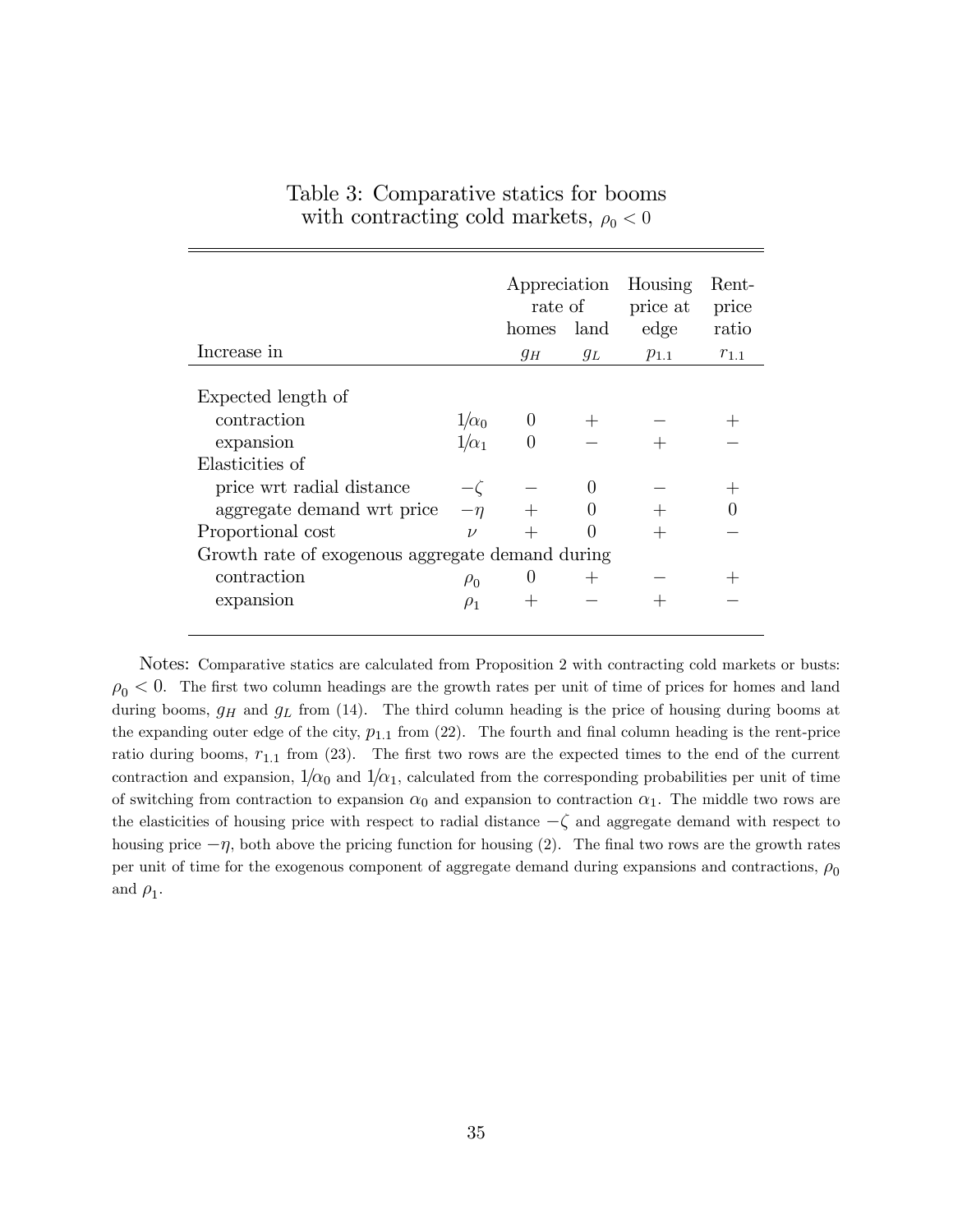# References

Boglin, A., W. Doerner, and W. Larson, 2016, Local House Price Dynamics: New Indices and Stylized Facts, Tech rep.

Bulan, L., C. Mayer, and T. Sommerville, 2009, Irreversible Investment, Real Options and Competition: Evidence from Real Estate Development, Journal of Urban Economics, 65, 237-251.

Burnside, C., M. Eichenbaum, and S. Rebelo, 2016, Understanding Booms and Busts in Housing Markets, Journal of Political Economy, 124, 1088-1147.

Capozza, D. and R. Helsley, 1990, The Stochastic City, Journal of Urban Economics, 28, 187-203.

Davidoff, T., 2013, Supply Elasticity and the Housing Cycle of the 2000s, Real Estate Economics, 41, 793-813.

Davis, M. and J. Heathcote, 2007, The Price and Quantity of Residential Land In the United States, Journal of Monetary Economics, 54, 2595-2620.

Gao, Z., 2014, Housing Boom and Bust with Elastic Supplies, working paper.

Geanakoplis, J., 2009, The Leverage Cycle, NBER Macro Economics Annual, 24, 1-65.

Genesove, D., 2003, The Nominal Rigidity of Apartment Rents, Review of Economics and Statistics, 85, 844-853.

Guo, X. 2001,. An Explicit Solution to an Optimal Stopping Problem with Regime Switching, Journal of Applied Probability, 38, 461-481.

Guo, X., J. Miao, and E. Morelle, 2005, Irreversible Investment with Regime Shifts, Journal of Economic Theory, 122: 37-69.

Glaeser, E., J. Gyourko, and A. Saiz, 2008, Housing Supply and Housing Bubbles, *Journal* of Urban Eonomics, 64, 198-217.

Glaeser, E. and C. Nathanson, 2015, Housing Bubbles, Handbook of Regional and Urban Economics, 5B, 702-751, G. Duranton, J. Henderson, and W. Strange, eds., Elsevier.

Haughwout, A., R. Peach, J. Sporn, and J. Tracy, 2013, The Supply Side of the Housing Boom and Bust of the 2000s, in Housing and the Financial Crisis, E. Glaeser and T. Sinai, eds., U. Chicago Press.

Heimlich, R. and W Anderson, Development at the Urban Fringe and Beyond: Impacts on Agriculture and Rural Land., Economic Research Service, U.S. Department of Agriculture, Agricultural Economic Report No. 803.

Krugman, P., 2005, That Hissing Sound, New York Times Op-Ed., August 8.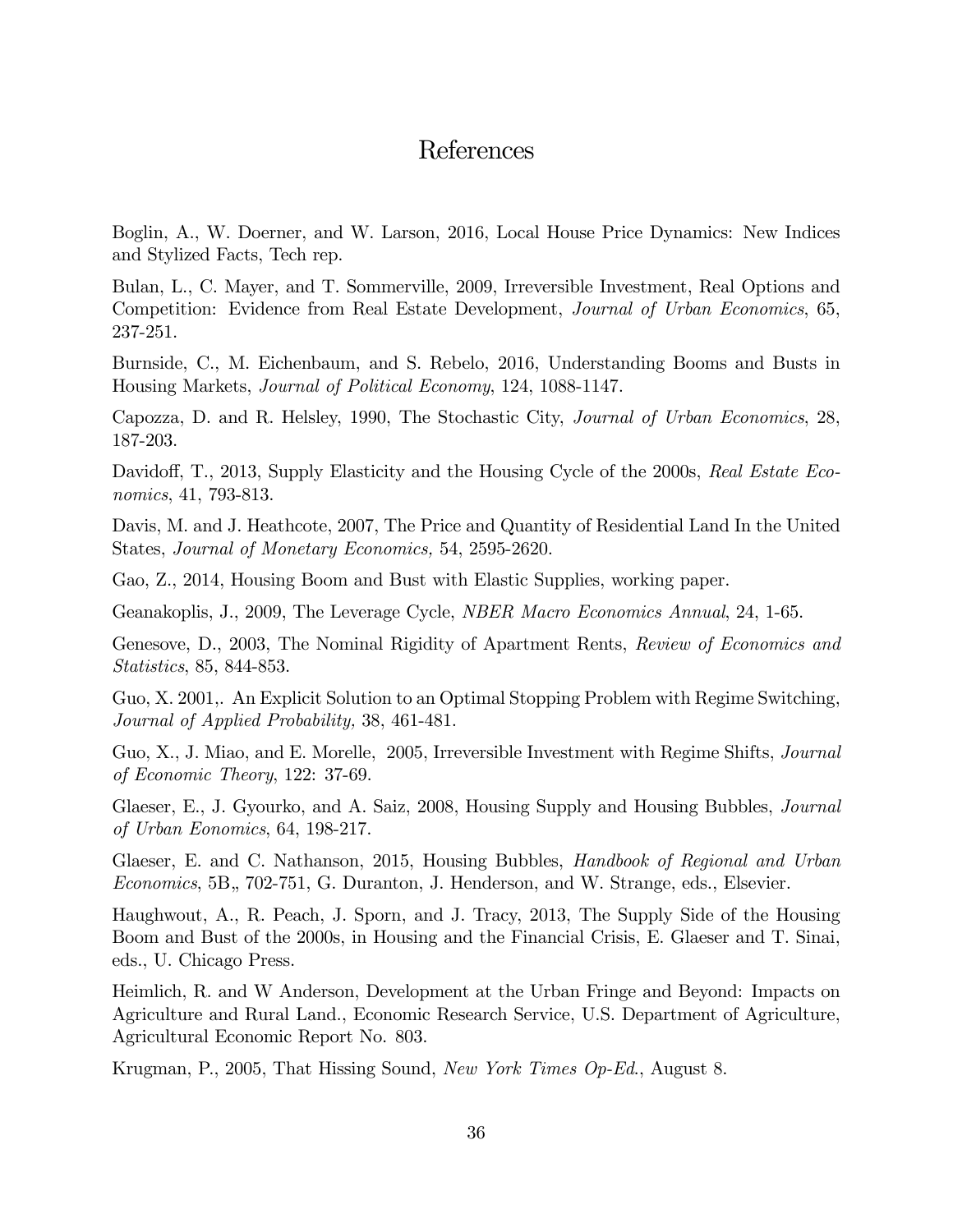Liu, C., A. Nowak, and S. Rosenthal, 2016, Housing Price Bubbles, New Supply, and Within-City Dynamics, Journal of Urban Economics, 96, 55-72.

McMillen, 2003, The Return of Centralization to Chicago: Using Repeat Sales to Identify Changes in House Price Gradients, Regional Science and Urban Economics, 33, 287-304.

Mian A. and A. Sufi, 2009, The Consequences of Mortgage Credit Expansion: Evidence from the U.S. Mortgage Default Crisis, Quarterly Journal of Economics, 124, 1449-1469.

Mian, A. and A. Sufi, 2014, What Explains the 2007-2009 Drop in Employment? Econometrica, 82, 2197-2223.

Myung-Jin, J., 2006, The effects of Portland's urban growth edge on housing prices, *Journal* of the American Planning Association, 72, 239-243.

Nathanson, C., and E. Zwick,. 2015, Arrested Development Theory and Evidence of Supply Side Speculation in the Housing Market, working paper.

Nichols, J., S. Oliner, and M. Mulhall,. 2013, Swings in Commercial and Residential Land Prices in the United States, Journal of Urban Economics, 73, 57-76.

Olesniuk, S., and K. Kasler, 2009, The Sand States: Anatomy of a Perfect Housing Market Storm, FDIC Quarterly, 3, 30-32.

Poterba, J., 1984, Tax Subsidies to Owner-Occupied Housing: An Asset-Market Approach, Quarterly Journal of Economics, 99, 729-752.

Quigley, J., and S. Raphael, 2005, Regulation and the High Cost of Housing, American Economic Review, 95, 323-328.

Saiz, A., 2010, The Geographic Determinants of Housing Supply, *Quarterly Journal of Eco*nomics, 125, 1253-1296.

Saks, R., 2008, Job Creation and Housing Construction Constraints on Metropolitan Area Employment Growth, Journal of Urban Economics, 64, 178-195.

Shimizu, C., K. Nishimura, and T. Watanabe, 2010, Residential Rents and Price Rigidity: Micro Structure and Macro Consequences, Journal of the Japanese and International Economies, 24, 282-299.

Snyder, J., 2006, Land Rush in Las Vegas, Cornell Real Estate Review, 4, 55-64.

Spiegel, M., 2001,. Housing Return and Construction Cycles, Real Estate Economics, 29, 521-551.

Washington Post, 2014, Map: The Age of Houses in Every Zip Code in the U.S., June 24.

Wheaton, W., 1999, Real Estate "Cycles": Some Fundamentals, Real Estate Economics, 27, 209-230.

Wheaton, W. and W. Simonton, 2007, The Secular Cyclic Behavior of True Construction Costs, Journal of Real Estate Research, 29 (1), 1-26.

Zillow Group, 2016, Report on consumer housing trends, October 18.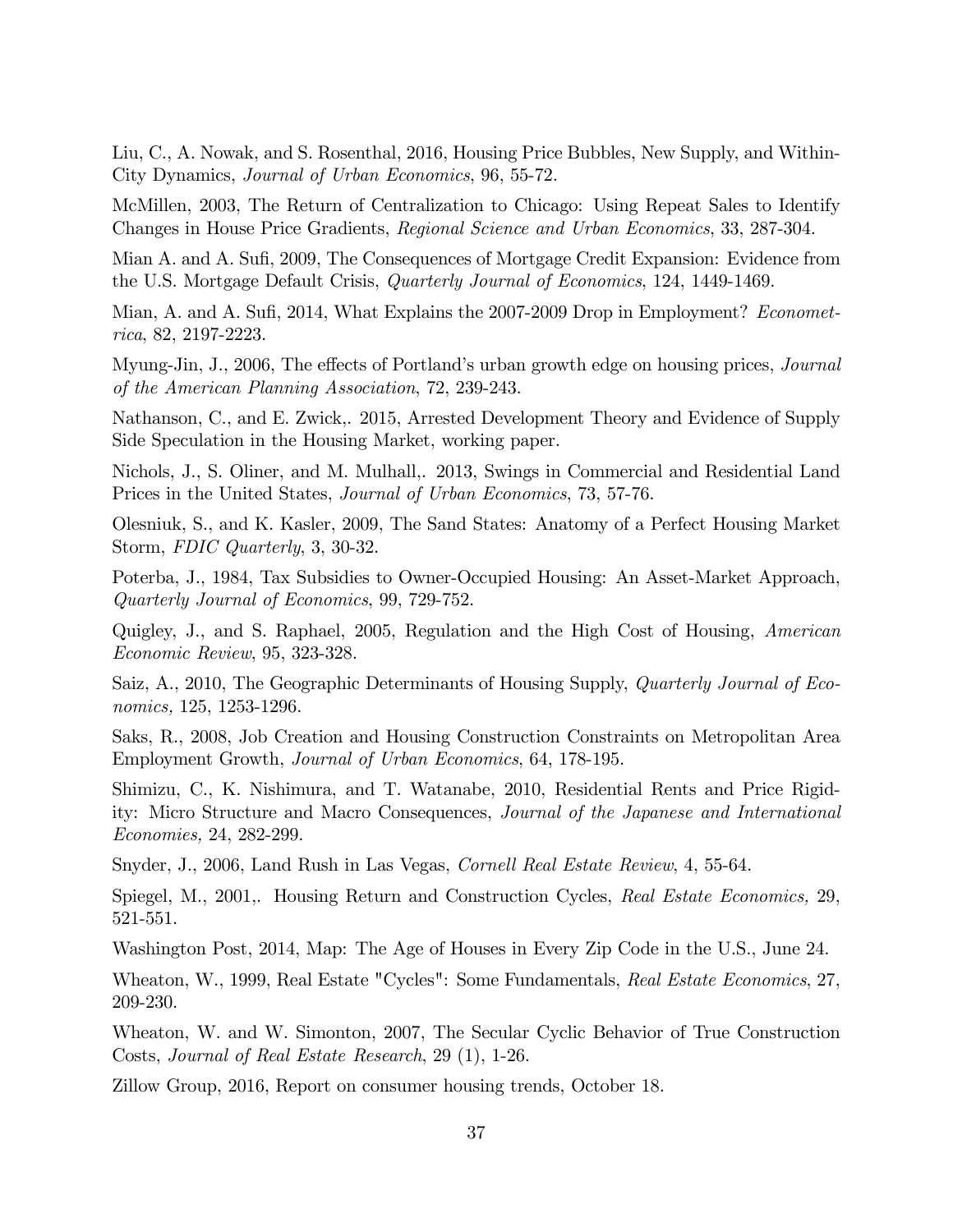# Appendix

**Proof of Proposition 1:** Focus first on housing. With  $\rho_0 = 0$ , the valuation equation  $(6)$  for state,  $i = 0$ , satisfies

$$
P^{0}(q,x) = \frac{\alpha_0}{\alpha_0 + \delta - r_0} P^{1}(q,x).
$$
 (A.1)

This generates the left side of  $(12)$ . Insert  $(A.1)$  into the corresponding differential equation for state,  $i = 1$ , with  $\rho_1 > 0$ . This yields the differential equation:

$$
0 = \rho_1 q P_q^1 - g_H P^1,
$$

with the composite constant,

$$
g_H \equiv \alpha_1 + \delta - r_1 - \frac{\alpha_0 \alpha_1}{\alpha_0 + \delta - r_0}.
$$
\n(A.2)

This differential equation has the general solution:

$$
P^{1}(q,x) = F(x)q^{g_{H}/\rho_{1}}, \qquad (A.3)
$$

with the undetermined factor of proportionality  $F(x)$ . This factor must make (2) and (A.3) equivalent:  $F(x) \propto x^{-\zeta}$ .

Because rents (2) do not change during transitions between hot and cold markets, the rent-price ratios,  $r_0$  and  $r_1$ , must satisfy the first equality below:

$$
\frac{r_1}{r_0} = \frac{P^0(q, x)}{P^1(q, x)} = \frac{\alpha_0}{\alpha_0 + \delta - r_0}.
$$
\n(A.4)

The second equality follows from (A.1). Also, the growth rates of housing prices during hot markets,  $g_H$  in (14) and (A.2), must be equal:

$$
\alpha_1 + \delta - r_1 - \frac{\alpha_0 \alpha_1}{\alpha_0 + \delta - r_0} = g_H = \frac{\zeta \rho_1}{\zeta \eta + 2(1 - \theta)}.
$$
\n(A.5)

Together,  $(A.4)$  and  $(A.5)$  determine the ratios,  $r_0$  and  $r_1$  in (13).

The valuation of land is similar. The equation for  $i = 0$  in (6) satisfies (A.1) with  $r_0 = 0$ and  $P^i$  replaced by  $V^i$  for  $i = 0, 1$ . This generates the left side of (16). Inserting the same substitution for  $(A.1)$  into the corresponding differential equation for  $i = 1$  in (6) yields the general solution (A.3) with  $P^1$  replaced by  $V^1$  and  $g_H$  replaced by  $g_L$  in (14). The latter constant is (A.2) without rents:  $r_0 = r_1 = 0$ .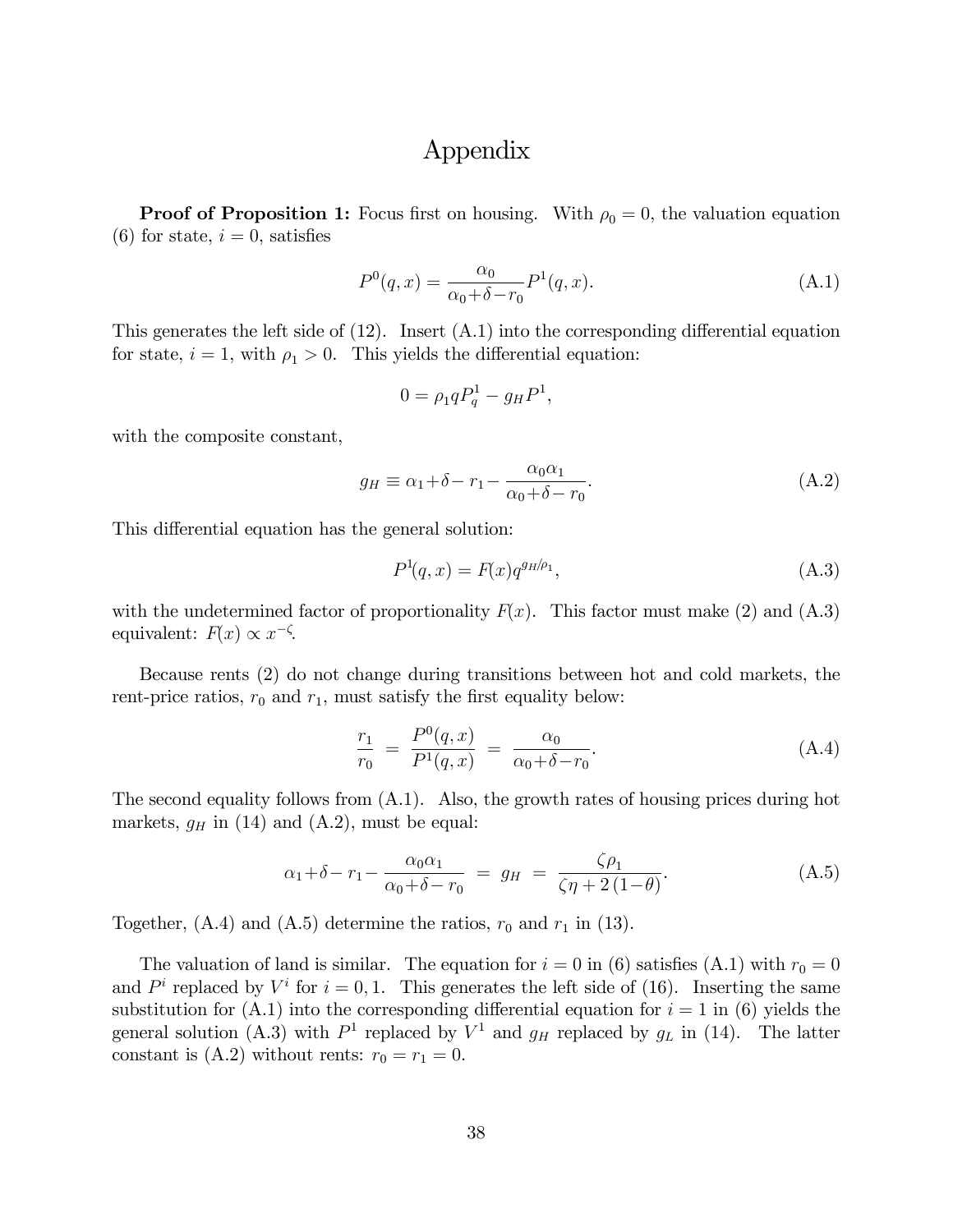The above general solution for the value of land must satisfy the continuity condition in  $(8)$  and the smooth-pasting condition  $(9)$ . At the outer boundary b, these two conditions,

$$
P^1(q_1, b) = g_H + V^1(q_1, b)
$$
 and  $g_H P^1(q_1, b) = g_L V^1(q_1, b)$ ,

have the solution:

$$
P^1(q_1, b) = \frac{\gamma_1 g_L}{g_L - g_H}
$$
 and  $V^1(q_1, b) = \frac{\gamma_1 g_H}{g_L - g_H}$ . (A.6)

.

The housing price,  $P^1(b, q, b)$  from (2) and (3), must equal in equilibrium,  $b = B(q)$ , the unit price  $p_1$  in (11). This equality generates the outer boundary (10). The price (11) then follows from the rental gradient with the constant elasticity  $-\zeta$ . The unit price,  $p_1$ in (12), comes from in (A.4). The growth rates,  $g_H$  and  $g_L$  in (14), follow from (10) and (11) for housing and the above general solution for the value of land. The value of land, (15) with (16), comes from the general solution for the value of land and the boundary conditions (A.14). The development point (17) follows from (10) and the argument above  $(10): D = B^{-1}.$ 

**Properties below Proposition 1:** The rent-price ratios,  $r_0$  and  $r_1$  in (13) and (A.4), have the properties:

$$
\frac{p_0}{p_1} = \frac{r_1}{r_0} = \frac{\alpha_0 + \alpha_1 + \delta - g_H}{\alpha_0 + \alpha_1 + \delta}
$$

From (13) and this result , it follows that

$$
\frac{\partial r_i}{\partial \alpha_0} < 0, \qquad \frac{\partial r_i}{\partial \alpha_1} > 0, \qquad \frac{\partial r_i}{\partial \rho_1} < 0,
$$

for  $i = 0, 1$ , and

$$
\frac{\partial}{\partial \alpha_0} \left( \frac{r_1}{r_0} \right) > 0, \quad \frac{\partial}{\partial \alpha_1} \left( \frac{r_1}{r_0} \right) > 0, \quad \frac{\partial}{\partial \rho_1} \left( \frac{r_1}{r_0} \right) < 0.
$$

The two inequalities,  $v_0/v_1 < \gamma_0/\gamma_1$ ,  $p_0/p_1$ , insure that

$$
0\ <\ \frac{p_0}{p_1}-\frac{v_0}{v_1}\ \le\ \frac{\gamma_0+v_0}{\gamma_1+v_1}-\frac{v_0}{v_1}\ =\ \frac{\gamma_1}{\gamma_1+v_1}\bigg(\!\frac{\gamma_0}{\gamma_1}-\frac{v_0}{v_1}\!\bigg)\,,
$$

and thereby  $p_0/p_1 < \gamma_0/\gamma_1$ . This completes the derivation of the volatilities in (18).

**Proof of Proposition 2:** Focus first on booms. By the argument above Proposition 2, booms replace hot markets, while the combination of busts and recoveries replace cold markets. Booms must then satisfy the valuation equations, (6) and (6) for hot markets,  $i = 1$ , with the expected duration of cold markets  $1/\alpha_0$  replaced by the expected durations of busts combined with subsequent recoveries  $1/\alpha_0$ . This new mean is calculated below.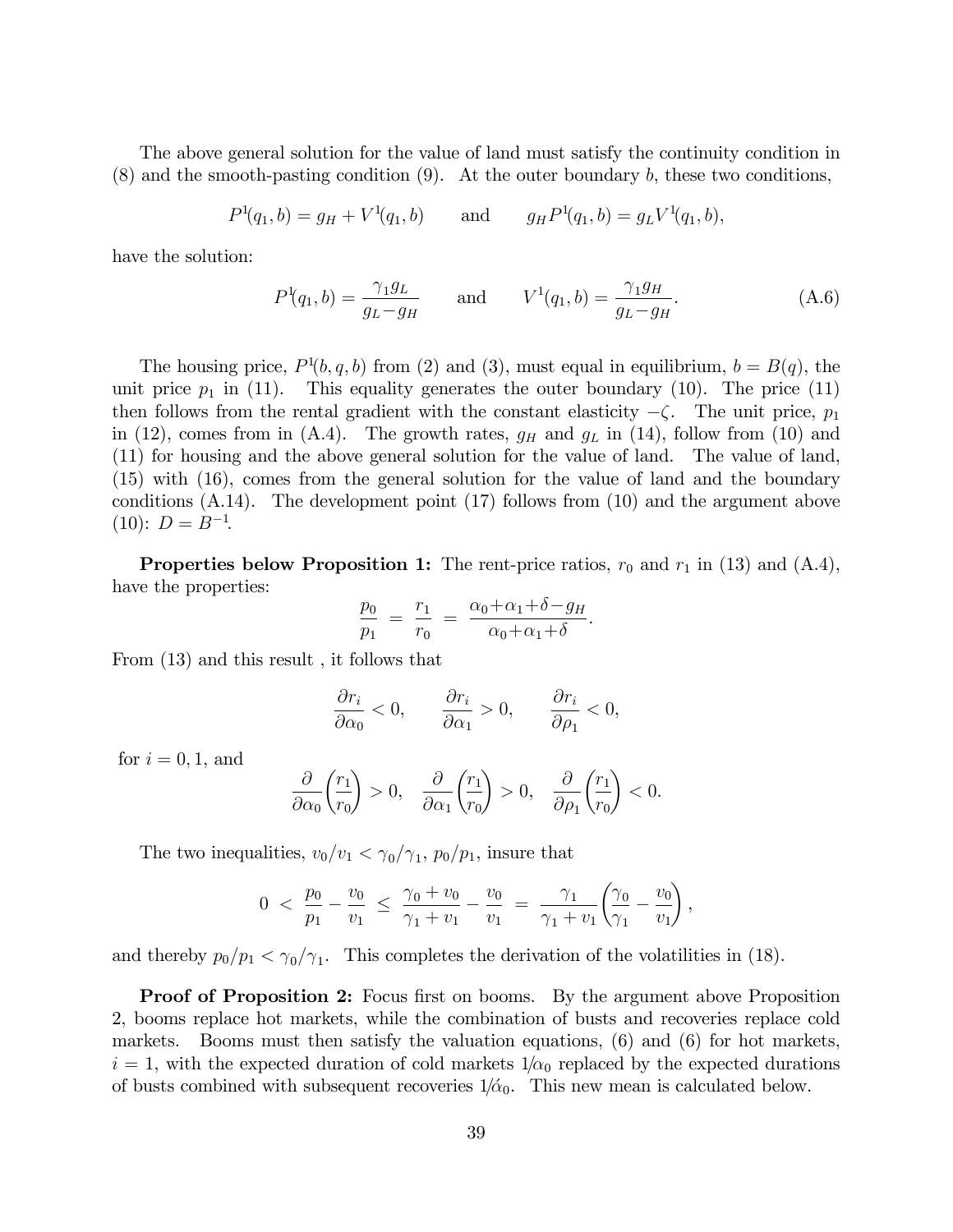Suppose that exogenous demand has the value,  $q \leq q$ , at some time during a bust. If the the remainder of the bust has the duration  $y_0$ , exogenous demand then decreases from its current value q to its trough,  $q = q \exp(\rho_0 y_0)$ . During the initial phase of the subsequent recovery with the duration  $y_1$ , exogenous demand returns to its previous value,  $q = q \exp(\rho_1 y_1)$ . These two durations must satisfy the constraint:  $0 = \rho_0 y_0 + \rho_1 y_1$ . Thereby, the remaining bust and subsequent partial recovery must have the random duration or length:  $y_0 + y_1 = (1 - \rho_0/\rho_1)y_0$ . The duration  $y_0$  has a negative exponential distribution with the mean  $1/\alpha_0$ . Hence, the remaining bust and partial recovery must have a negative exponential distribution with the mean:  $1/\tilde{\alpha}_0 = (1 - \rho_0/\rho_1)/\alpha_0$ . This mean also applies at the beginning of the bust to the entire bust and complete recovery.

With the above substitutions, housing and land must have at the beginning of a bust the prices:

$$
P^{0.1}(\bar{q}, \bar{q}, x) = \frac{\dot{\alpha}_0}{\dot{\alpha}_0 + \delta - r_0} P^{1.1}(\bar{q}, x), \qquad V^0(\bar{q}, \bar{q}, x) = \frac{\dot{\alpha}_0}{\dot{\alpha}_0 + \delta} V^{1.1}(\bar{q}, x). \tag{A.7}
$$

This is (A.1) with  $q = \bar{q}$  and  $\alpha_0$  replaced by  $\dot{\alpha}_0$  in (19). Also, replace  $\alpha_0$  by  $\dot{\alpha}_0$  in both  $(A.2)$  and the right side of (14). By the argument below  $(A.1)$ , the differential equation for housing prices during booms and its analogue for land then have the general solutions:

$$
P^{1.1}(\bar{q},x) = F_H(x)\bar{q}^{g_H/\rho_1}, \qquad V^{1.1}(\bar{q},x) = F_L(x)\bar{q}^{g_L/\rho_1}, \qquad (A.8)
$$

with the undetermined factors of proportionality  $F_H$  and  $F_L$ . Because the two prices of housing, (2) and (A.8), must be equal at all times during booms, their exponents must be equal, as indicated. This determines the rent-price ratios in  $(A.4)$  and  $(A.5)$ . The value of land during booms (26) follows from (A.8).

Consider next housing and land during recoveries. By the argument above the proposition, the valuation equations during recoveries are  $(6)$  and the right side (7), both with  $i = 1$ and  $\alpha_1 = 0$ . These differential equations have the unique solutions:

$$
P^{1.0}(q, \bar{q}, x) = P^{1.0}(\bar{q}, \bar{q}, x) \left(\frac{q}{\bar{q}}\right)^{(\delta - r_{1.0})/\rho_1}, \qquad V^{1.0}(q, \bar{q}, x) = V^{1.0}(\bar{q}, \bar{q}, x) \left(\frac{q}{\bar{q}}\right)^{\delta/\rho_1}.
$$
 (A.9)

The appreciation rates of housing in (2) and (A.9) must be equal at all times during recoveries:  $\rho_1/\eta = \delta - r_{1.0}$ . This determines the rent-price ratio during recoveries:  $r_{1.0} = \delta - \rho_1/\eta$ . The value of land (25) is the right side of (A.9) since  $V^{1.0}(\bar{q}, \bar{q}, x) = V^{1.1}(\bar{q}, \bar{q}, x)$ .

Finally, focus on housing during busts. For busts the valuation equation is  $(6)$  with  $i = 0$ and the substitutions:  $\rho_0 = 0$  replaced by  $\rho_0 < 0$  and  $P^1$  replaced by  $P^{1.0}$ . Suppose that  $\rho_1(\alpha_0+\delta-r_{0.1}) \neq \rho_0(\delta-r_{1.0})$ . This differential equation has the unique solution:

$$
P^{0.1}(q, \bar{q}, x) = P^{1.0}(\bar{q}, \bar{q}, x) \left[ \left( \frac{\dot{\alpha}_0}{\dot{\alpha}_0 + \delta - r_{0.1}} - \chi \right) \left( \frac{q}{\bar{q}} \right)^{(\alpha_0 + \delta - r_0)/\rho_0} + \chi \left( \frac{q}{\bar{q}} \right)^{(\delta - r_{1.0})/\rho_1} \right], \quad (A.10)
$$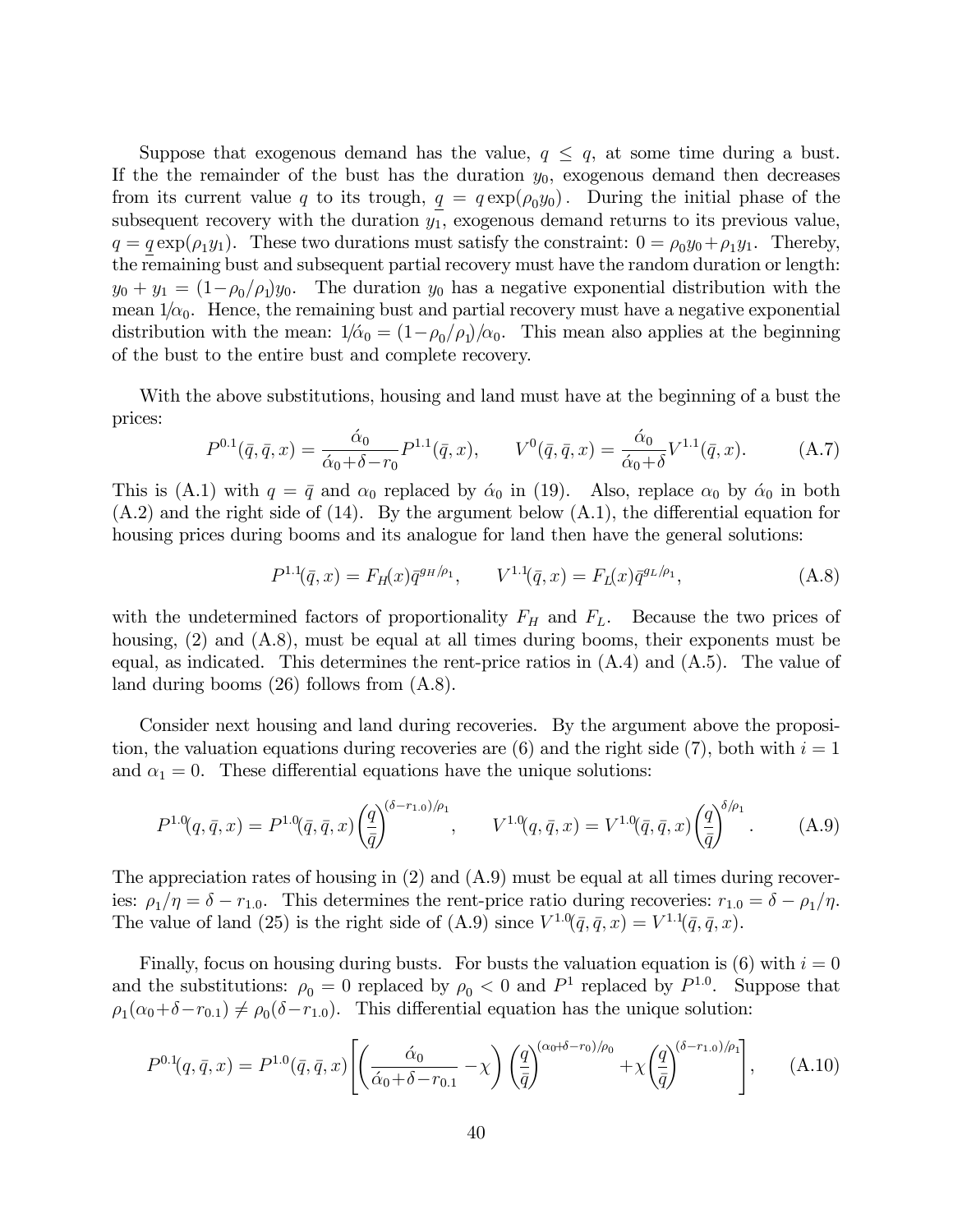with the constant,

$$
\chi \equiv \frac{\alpha_0 \rho_1}{\rho_1 (\alpha_0 + \delta - r_{0.1}) - \rho_0 (\delta - r_{1.0})}.
$$

The two prices, (2) and (A.10), must be equal at all times during busts. With  $r_{1.0}$  =  $\delta - \rho_1/\eta$  from above, this requires the relationship:  $q^{(\alpha_0+\delta-r_{0.1})/\rho_0} \propto q^{(\delta-r_1)/\rho_{1.0}}$  and thereby  $\rho_1(\alpha_0+\delta-r_{0.1}) = \rho_0(\delta-r_{1.0})$ . This contradiction precludes the solution (A.10) and thereby the inequality above (A.10).

With the equality,  $\rho_1(\alpha_0+\delta-r_{0.1}) = \rho_0(\delta-r_{1.0})$ , the above valuation equation in (6) has the unique solution:

$$
P^{0.1}(q, \bar{q}, x) = \frac{\dot{\alpha}_0}{\dot{\alpha}_0 + \delta - r_{0.1}} P^{1.0}(q, \bar{q}, x) \left(\frac{q}{\bar{q}}\right)^{(\alpha_0 + \delta - r_{0.1})/\rho_0}.
$$
 (A.11)

With  $q = \bar{q}$  and the notational simplification,  $P^{1,0}(\bar{q}, \bar{q}, x) = P^{1,0}(\bar{q}, x)$ , this matches (22) and (A.8). Land has the corresponding value with  $r_{0,1} = 0$ :

$$
V^{0.1}(q, \bar{q}, x) = \frac{\dot{\alpha}_0}{\dot{\alpha}_0 + \delta} V^{1.0}(q, \bar{q}, x) \left(\frac{q}{\bar{q}}\right)^{(\alpha_0 + \delta)/\rho_0}.
$$
 (A.12)

This value is  $(24)$ . The two prices of housing,  $(2)$  and  $(A.11)$ , must be equal at all times during busts. This requires the rent-price ratio:  $r_{0.1} = \alpha_0 + \delta - \rho_0/\eta$  in (23).

The remaining results follow from analogous arguments in the proof of Proposition 1.

Properties below Proposition 2: Both housing and land are more volatile during transitions between markets than in the initial model with contracting cold markets than constant cold markets. For land this follows from two sets of ratios:

$$
0 < \frac{V^{0.1}(q, x)}{V^{1.1}(q, x)} = \frac{\dot{\alpha}_0}{\dot{\alpha}_0 + \delta} < \frac{\alpha_0}{\alpha_0 + \delta} = \frac{V^0(q, x)}{V^1(q, x)} < 1,
$$

for transitions from booms to contractions versus hot to cold markets, and

$$
\frac{V^{1,0}(q,x)}{V^{0,1}(q,x)} > \frac{\alpha_0 + \delta}{\alpha_0} = \frac{V^1(q,x)}{V^0(q,x)} > 1,
$$

for contractions to recoveries versus cold to hot. These ratios are calculated from (24) through (26). Similar ratios for housing follow from (10) and (20) through (22).

**Proof of Proposition 3:** Given the unit cost  $(27)$ , replace the unit price,  $p_{1,1}$  in  $(22)$ by  $p_{1,1}q^{2\nu s/\rho_1}$  with the undetermined rate of sprawl s. This new price must equal the price,  $P^{1,1}(b, \bar{q}, b)$  from (2) and (3) with  $b = B(\bar{q})$ . This equality generates the outer boundary:

$$
B(\bar{q}) = \left[ \frac{\bar{q}^{1-2\eta\nu s/\rho_1}}{(\lambda \pi)^{1-\theta} (r_{1.1} p_{1.1})^{\eta}} \right]^{1/[\zeta \eta + 2(1-\theta)]}
$$

.